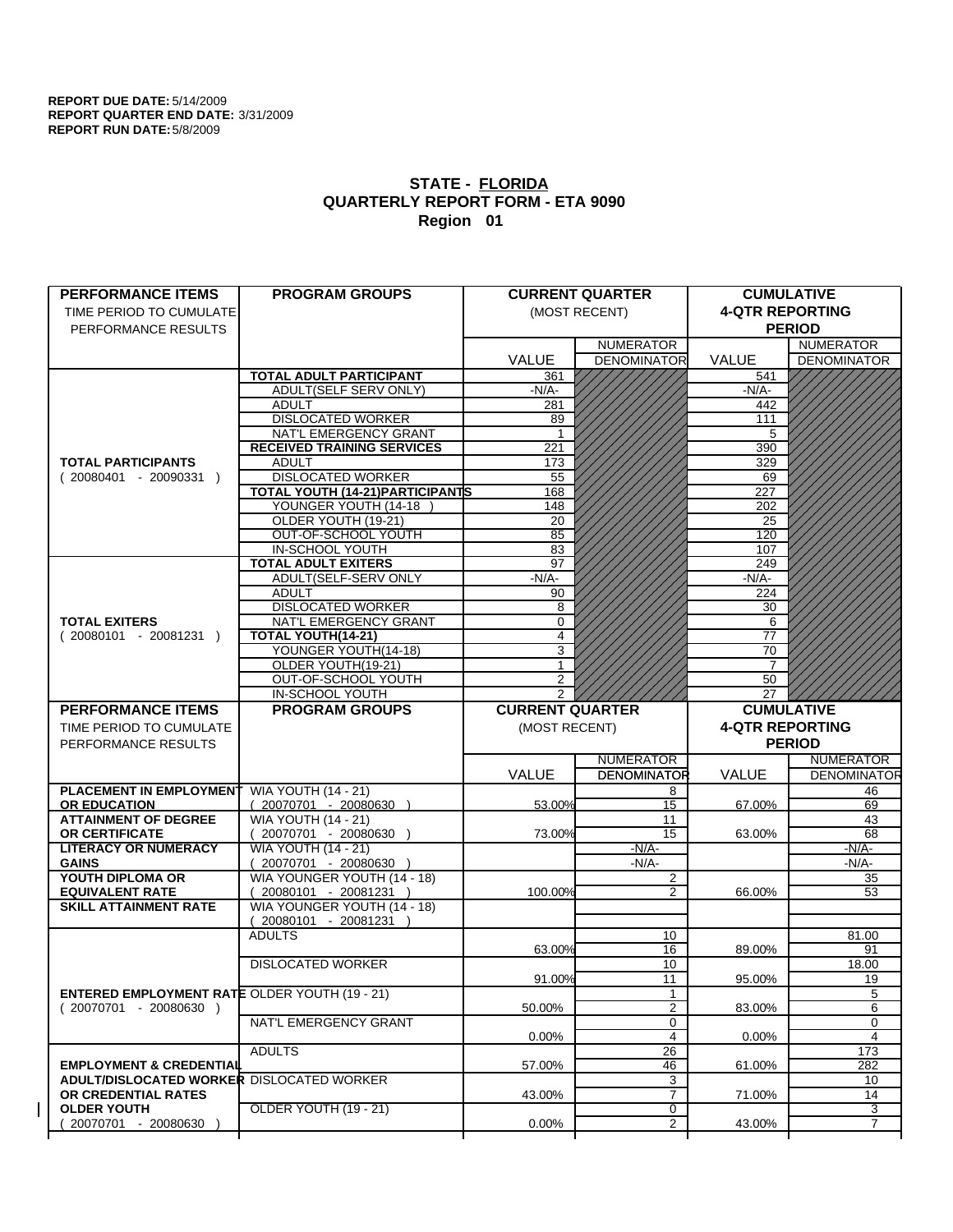$\mathbf I$ 

 $\bar{\Gamma}$ 

# **STATE - FLORIDA QUARTERLY REPORT FORM - ETA 9090 Region 01**

|                            | <b>ADULTS</b>            |                     | 56             |             | 236            |
|----------------------------|--------------------------|---------------------|----------------|-------------|----------------|
|                            |                          | 98.00%              | 57             | 98.00%      | 242            |
|                            | <b>DISLOCATED WORKER</b> |                     | $\mathfrak{p}$ |             |                |
| <b>RETENTION RATE</b>      |                          | 100.00%             | $\overline{2}$ | 100.00%     |                |
| 20070101<br>- 20071231     | OLDER YOUTH (19 - 21)    |                     | 2              |             | 3              |
|                            |                          | 100.00%             | 2              | 75.00%      | 4              |
|                            | YOUNGER YOUTH (14 - 18)  |                     | 12             |             | 36             |
|                            |                          | 60.00%              | 20             | 75.00%      | 48             |
|                            | NAT'L EMERGENCY GRANT    |                     |                |             | 0              |
|                            |                          | ***.**%             | 0              | *** **%     | 0              |
|                            | <b>ADULTS</b>            |                     | \$1,128,378.90 |             | \$6,263,267.02 |
|                            |                          | \$19,454.81         | 58             | \$25,669.13 | 244            |
| <b>SIX MONTHS EARNINGS</b> | <b>DISLOCATED WORKER</b> |                     | \$40,735.00    |             | \$130,233.00   |
| <b>INCREASE</b>            |                          | \$20,367.50         | 2              | \$18,604.71 |                |
| - 20071231 )<br>20070101   | OLDER YOUTH (19 - 21)    |                     | \$14,610.00    |             | \$20,601.00    |
|                            |                          | \$7,305.00          | 2              | \$5,150.25  |                |
|                            | NAT'L EMERGENCY GRANT    |                     | \$0.00         |             | \$0.00         |
|                            |                          | $S^{**}$ *** *** ** |                | $S********$ | 0              |
|                            |                          |                     |                |             |                |

 $\bar{\Gamma}$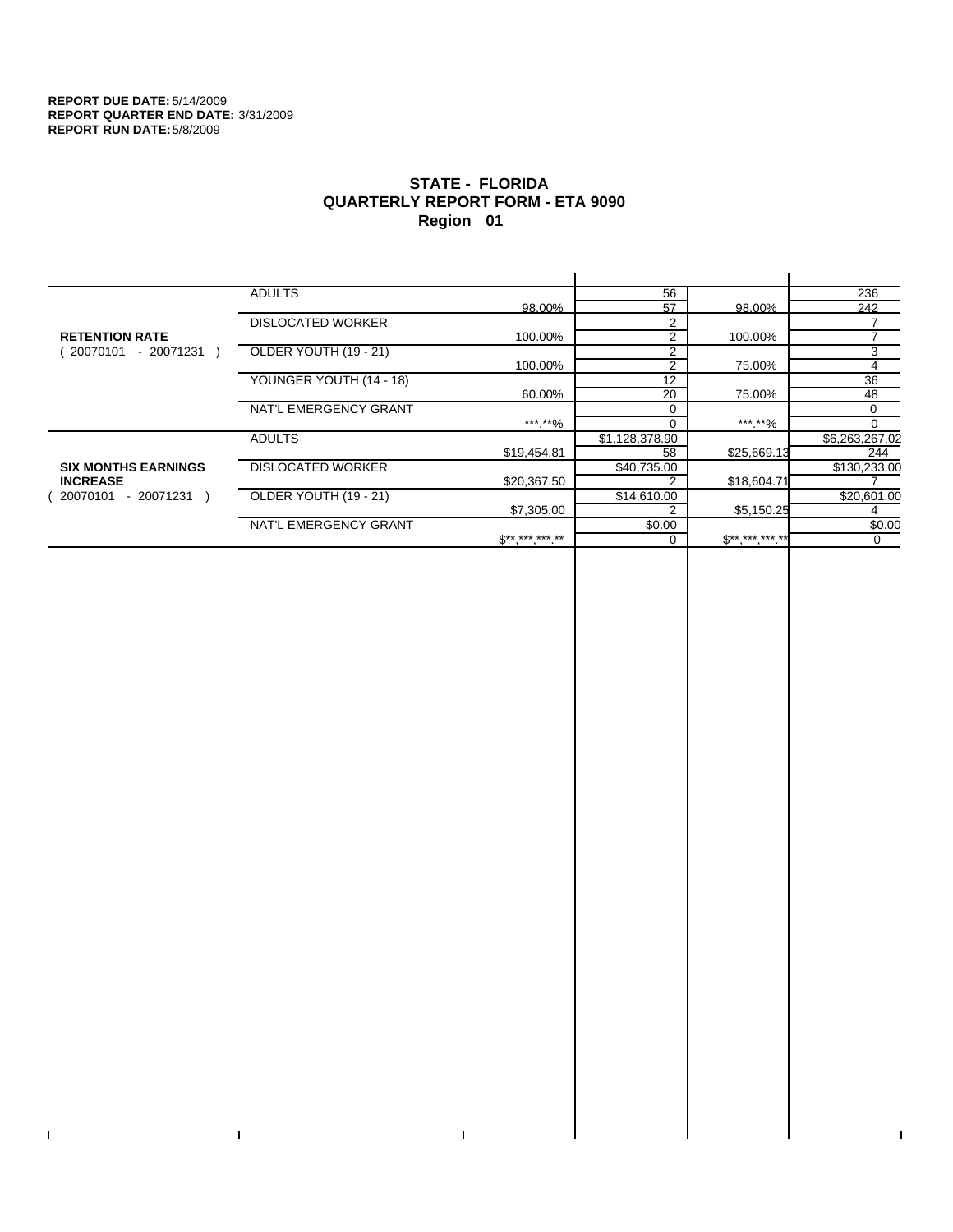| <b>PERFORMANCE ITEMS</b>                                                | <b>PROGRAM GROUPS</b>                                |                        | <b>CURRENT QUARTER</b> |                        | <b>CUMULATIVE</b>       |
|-------------------------------------------------------------------------|------------------------------------------------------|------------------------|------------------------|------------------------|-------------------------|
| TIME PERIOD TO CUMULATE                                                 |                                                      |                        | (MOST RECENT)          | <b>4-QTR REPORTING</b> |                         |
| PERFORMANCE RESULTS                                                     |                                                      |                        |                        |                        | <b>PERIOD</b>           |
|                                                                         |                                                      |                        | <b>NUMERATOR</b>       |                        | <b>NUMERATOR</b>        |
|                                                                         |                                                      | <b>VALUE</b>           | <b>DENOMINATOR</b>     | <b>VALUE</b>           | <b>DENOMINATOR</b>      |
|                                                                         | <b>TOTAL ADULT PARTICIPANT</b>                       | 285                    |                        | 452                    |                         |
|                                                                         | ADULT(SELF SERV ONLY)                                | -N/A-                  |                        | -N/A-                  |                         |
|                                                                         | <b>ADULT</b>                                         | 283                    |                        | 448                    |                         |
|                                                                         | <b>DISLOCATED WORKER</b>                             | 7                      |                        | 13                     |                         |
|                                                                         | NAT'L EMERGENCY GRANT                                | 195                    |                        | 204                    |                         |
|                                                                         | <b>RECEIVED TRAINING SERVICES</b>                    | 241                    |                        | 393                    |                         |
| <b>TOTAL PARTICIPANTS</b>                                               | <b>ADULT</b>                                         | 240                    |                        | 392                    |                         |
| $(20080401 - 20090331)$                                                 | <b>DISLOCATED WORKER</b>                             | $\overline{2}$         |                        | 4                      |                         |
|                                                                         | <b>TOTAL YOUTH (14-21) PARTICIPANTS</b>              | 96                     |                        | 152                    |                         |
|                                                                         | YOUNGER YOUTH (14-18                                 | 87                     |                        | 140                    |                         |
|                                                                         | OLDER YOUTH (19-21)                                  | 9                      |                        | 12<br>$\overline{52}$  |                         |
|                                                                         | OUT-OF-SCHOOL YOUTH<br>IN-SCHOOL YOUTH               | $\overline{30}$<br>66  |                        | 100                    |                         |
|                                                                         | <b>TOTAL ADULT EXITERS</b>                           | 28                     |                        | 183                    |                         |
|                                                                         | ADULT(SELF-SERV ONLY                                 | $-N/A$ -               |                        | $-N/A-$                |                         |
|                                                                         | <b>ADULT</b>                                         | 27                     |                        | 180                    |                         |
|                                                                         | <b>DISLOCATED WORKER</b>                             | 2                      |                        | 7                      |                         |
| <b>TOTAL EXITERS</b>                                                    | NAT'L EMERGENCY GRANT                                | 6                      |                        | 9                      |                         |
| $(20080101 - 20081231)$                                                 | TOTAL YOUTH(14-21)                                   | 6                      |                        | 60                     |                         |
|                                                                         | YOUNGER YOUTH(14-18)                                 | 5                      |                        | 55                     |                         |
|                                                                         | OLDER YOUTH(19-21)                                   | 1                      |                        | 5                      |                         |
|                                                                         | OUT-OF-SCHOOL YOUTH                                  | $\Omega$               |                        | 26                     |                         |
|                                                                         | IN-SCHOOL YOUTH                                      | 6                      |                        | 34                     |                         |
|                                                                         |                                                      |                        |                        |                        |                         |
| <b>PERFORMANCE ITEMS</b>                                                | <b>PROGRAM GROUPS</b>                                | <b>CURRENT QUARTER</b> |                        |                        | <b>CUMULATIVE</b>       |
| TIME PERIOD TO CUMULATE                                                 |                                                      | (MOST RECENT)          |                        | <b>4-QTR REPORTING</b> |                         |
| PERFORMANCE RESULTS                                                     |                                                      |                        |                        |                        | <b>PERIOD</b>           |
|                                                                         |                                                      |                        | <b>NUMERATOR</b>       |                        | <b>NUMERATOR</b>        |
|                                                                         |                                                      | <b>VALUE</b>           | <b>DENOMINATOR</b>     | VALUE                  |                         |
| <b>PLACEMENT IN EMPLOYMENT</b>                                          | <b>WIA YOUTH (14 - 21)</b>                           |                        | 24                     |                        | 28                      |
| <b>OR EDUCATION</b>                                                     | $(20070701 - 20080630)$                              | 86.00%                 | 28                     | 82.00%                 | 34                      |
| <b>ATTAINMENT OF DEGREE</b>                                             | <b>WIA YOUTH (14 - 21)</b>                           |                        | 12                     |                        | 13                      |
| <b>OR CERTIFICATE</b>                                                   | 20070701 - 20080630 )                                | 43.00%                 | 28                     | 41.00%                 | 32                      |
| <b>LITERACY OR NUMERACY</b>                                             | <b>WIA YOUTH (14 - 21)</b>                           |                        | $-N/A-$                |                        | $-N/A$ -                |
| <b>GAINS</b>                                                            | 20070701 - 20080630                                  |                        | -N/A-                  |                        | -N/A-                   |
| YOUTH DIPLOMA OR                                                        | WIA YOUNGER YOUTH (14 - 18)                          |                        | 3                      |                        | 10                      |
| <b>EQUIVALENT RATE</b><br><b>SKILL ATTAINMENT RATE</b>                  | 20080101 - 20081231 )<br>WIA YOUNGER YOUTH (14 - 18) | 100.00%                | 3                      | 63.00%                 | 16                      |
|                                                                         | (20080101 - 20081231                                 |                        |                        |                        |                         |
|                                                                         | <b>ADULTS</b>                                        |                        | $\overline{7}$         |                        | 39.00                   |
|                                                                         |                                                      | 100.00%                | $\overline{7}$         | 100.00%                | 39                      |
|                                                                         | <b>DISLOCATED WORKER</b>                             |                        | $\mathbf{1}$           |                        | 4.00                    |
|                                                                         |                                                      | 100.00%                | $\mathbf{1}$           | 100.00%                | 4                       |
| <b>ENTERED EMPLOYMENT RATE OLDER YOUTH (19 - 21)</b>                    |                                                      |                        | 0                      |                        | 2                       |
| $(20070701 - 20080630)$                                                 |                                                      | ***.**%                | 0                      | 67.00%                 | <b>DENOMINATOR</b><br>3 |
|                                                                         | NAT'L EMERGENCY GRANT                                |                        | 0                      |                        | 0                       |
|                                                                         |                                                      | ***.**%                | 0                      | ***.**%                | $\mathbf 0$             |
|                                                                         | <b>ADULTS</b>                                        |                        | 85                     |                        | 112                     |
| <b>EMPLOYMENT &amp; CREDENTIAL</b>                                      |                                                      | 73.00%                 | 117                    | 75.00%                 | 150<br>1                |
| <b>ADULT/DISLOCATED WORKER DISLOCATED WORKER</b><br>OR CREDENTIAL RATES |                                                      | ***.**%                | 0<br>$\mathbf 0$       | 50.00%                 | 2                       |
| <b>OLDER YOUTH</b>                                                      | <b>OLDER YOUTH (19 - 21)</b>                         |                        | 1                      |                        | 1                       |
| 20070701 - 20080630                                                     |                                                      | 100.00%                | 1                      | 25.00%                 | 4                       |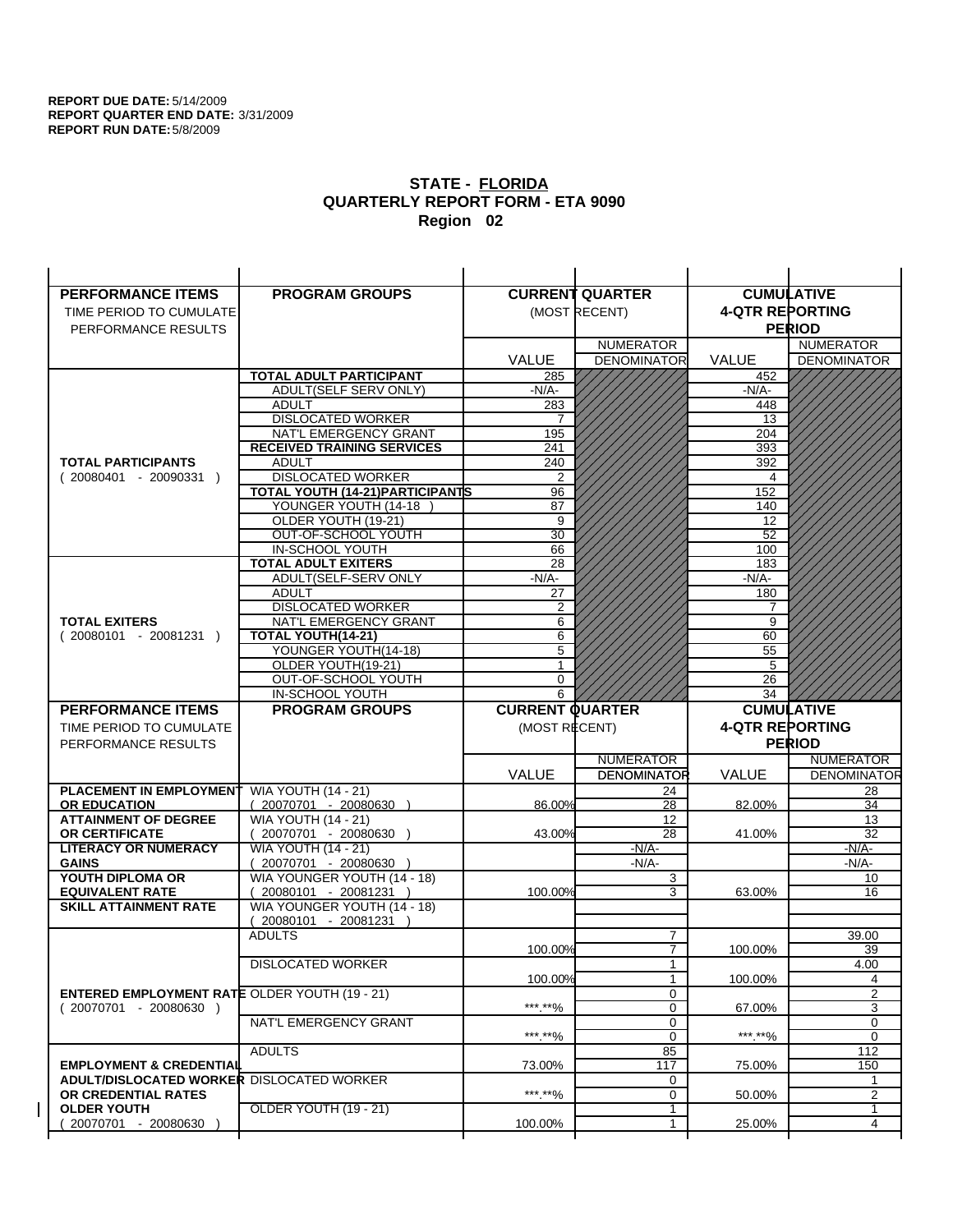$\bar{\mathbf{I}}$ 

 $\Gamma$ 

# **STATE - FLORIDA QUARTERLY REPORT FORM - ETA 9090 Region 02**

|                            | <b>ADULTS</b>            |                               | 13           |                   | 73           |
|----------------------------|--------------------------|-------------------------------|--------------|-------------------|--------------|
|                            |                          | 100.00%                       | 13           | 86.00%            | 85           |
|                            | <b>DISLOCATED WORKER</b> |                               |              |                   |              |
| <b>RETENTION RATE</b>      |                          | ***.**%                       | $\Omega$     | 100.00%           | ⇁            |
| 20070101 /<br>- 20071231   | OLDER YOUTH (19 - 21)    |                               |              |                   | 0            |
|                            |                          | ***.**%                       |              | 0.00%             |              |
|                            | YOUNGER YOUTH (14 - 18)  |                               |              |                   | 12           |
|                            |                          | ***.**%                       |              | 80.00%            | 15           |
|                            | NAT'L EMERGENCY GRANT    |                               |              |                   | 0            |
|                            |                          | ***.**%                       |              | *** **%           | $\Omega$     |
|                            | <b>ADULTS</b>            |                               | \$216,516.61 |                   | \$985,433.39 |
|                            |                          | \$16,655.12                   | 13           | \$8,720.65        | 113          |
| <b>SIX MONTHS EARNINGS</b> | <b>DISLOCATED WORKER</b> |                               | \$0.00       |                   | \$82,289.00  |
| <b>INCREASE</b>            |                          | $\mathbb{S}^{***}$ *** *** ** |              | \$11,755.57       |              |
| 20070101<br>- 20071231     | OLDER YOUTH (19 - 21)    |                               | \$0.00       |                   | \$0.00       |
|                            |                          | $\mathbb{S}^{***}$ *** *** ** |              | $S*********$      | 0            |
|                            | NAT'L EMERGENCY GRANT    |                               | \$0.00       |                   | \$0.00       |
|                            |                          | $S^{*********}$               |              | $$***$ ***.***.** | 0            |
|                            |                          |                               |              |                   |              |

 $\bar{\Gamma}$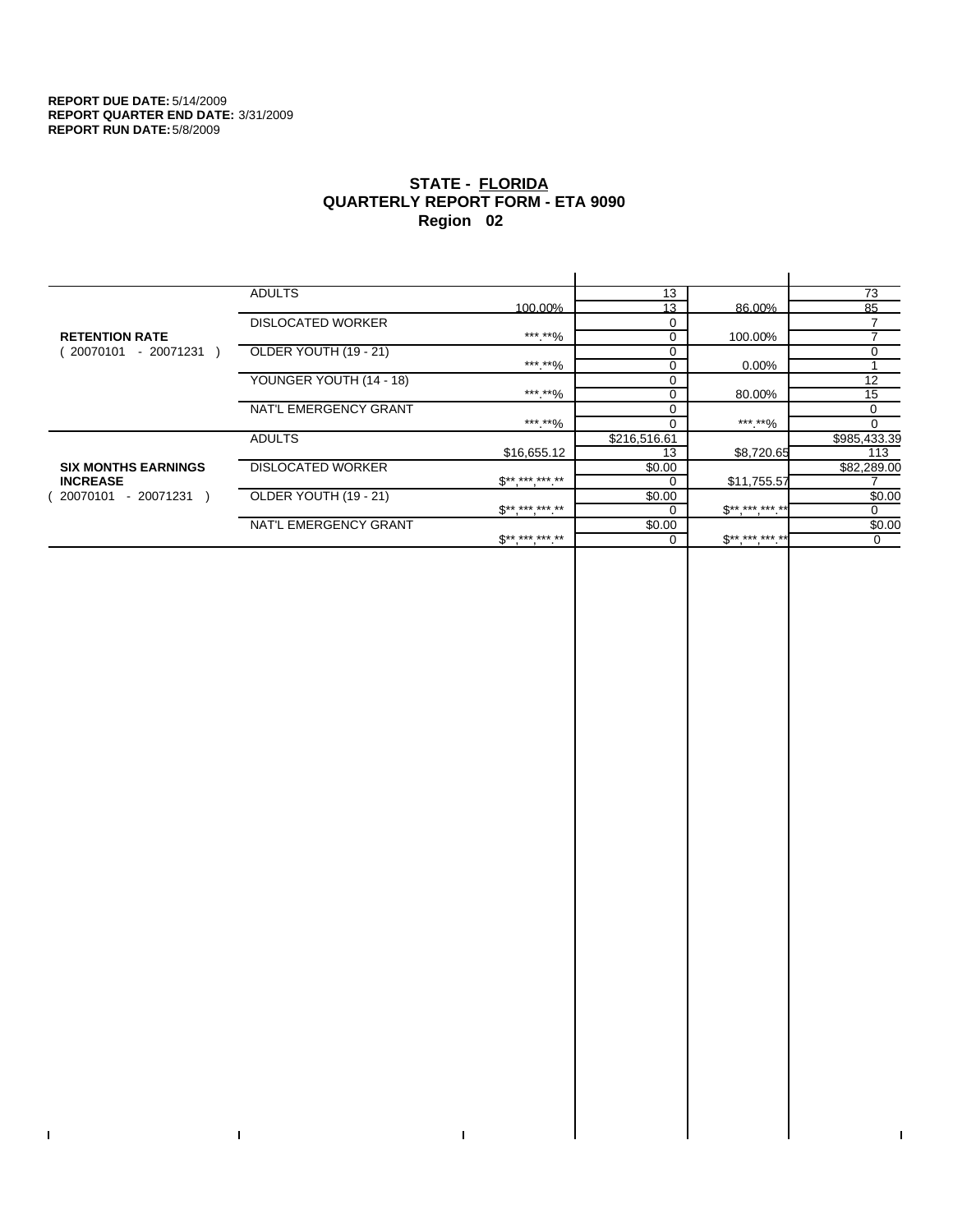| <b>PERFORMANCE ITEMS</b>                                                | <b>PROGRAM GROUPS</b>                                |                        | <b>CURRENT QUARTER</b> |                        | <b>CUMULATIVE</b>       |
|-------------------------------------------------------------------------|------------------------------------------------------|------------------------|------------------------|------------------------|-------------------------|
| TIME PERIOD TO CUMULATE                                                 |                                                      |                        | (MOST RECENT)          | <b>4-QTR REPORTING</b> |                         |
| PERFORMANCE RESULTS                                                     |                                                      |                        |                        |                        | <b>PERIOD</b>           |
|                                                                         |                                                      |                        | <b>NUMERATOR</b>       |                        | <b>NUMERATOR</b>        |
|                                                                         |                                                      | <b>VALUE</b>           | <b>DENOMINATOR</b>     | <b>VALUE</b>           | <b>DENOMINATOR</b>      |
|                                                                         | <b>TOTAL ADULT PARTICIPANT</b>                       | 159                    |                        | 212                    |                         |
|                                                                         | ADULT(SELF SERV ONLY)                                | $-N/A-$                |                        | -N/A-                  |                         |
|                                                                         | <b>ADULT</b>                                         | 109                    |                        | 152                    |                         |
|                                                                         | <b>DISLOCATED WORKER</b>                             | 52                     |                        | 62                     |                         |
|                                                                         | NAT'L EMERGENCY GRANT                                | $\Omega$               |                        | $\Omega$               |                         |
|                                                                         | <b>RECEIVED TRAINING SERVICES</b>                    | 101                    |                        | 157                    |                         |
| <b>TOTAL PARTICIPANTS</b>                                               | <b>ADULT</b>                                         | 65                     |                        | 104                    |                         |
| $(20080401 - 20090331)$                                                 | <b>DISLOCATED WORKER</b>                             | 38                     |                        | 55                     |                         |
|                                                                         | <b>TOTAL YOUTH (14-21) PARTICIPANTS</b>              | 158                    |                        | 217                    |                         |
|                                                                         | YOUNGER YOUTH (14-18                                 | 148                    |                        | 204                    |                         |
|                                                                         | OLDER YOUTH (19-21)<br>OUT-OF-SCHOOL YOUTH           | 10<br>$\overline{20}$  |                        | 13<br>29               |                         |
|                                                                         | IN-SCHOOL YOUTH                                      | 138                    |                        | 188                    |                         |
|                                                                         | <b>TOTAL ADULT EXITERS</b>                           | 17                     |                        | 96                     |                         |
|                                                                         | ADULT(SELF-SERV ONLY                                 | $-N/A$ -               |                        | $-N/A$ -               |                         |
|                                                                         | <b>ADULT</b>                                         | 14                     |                        | 82                     |                         |
|                                                                         | <b>DISLOCATED WORKER</b>                             | 3                      |                        | 14                     |                         |
| <b>TOTAL EXITERS</b>                                                    | NAT'L EMERGENCY GRANT                                | 0                      |                        | $\mathbf 0$            |                         |
| $(20080101 - 20081231)$                                                 | TOTAL YOUTH(14-21)                                   | 18                     |                        | 90                     |                         |
|                                                                         | YOUNGER YOUTH(14-18)                                 | 18                     |                        | 85                     |                         |
|                                                                         | OLDER YOUTH(19-21)                                   | $\Omega$               |                        | 5                      |                         |
|                                                                         | OUT-OF-SCHOOL YOUTH                                  |                        |                        | 19                     |                         |
|                                                                         | <b>IN-SCHOOL YOUTH</b>                               | 17                     |                        | 71                     |                         |
|                                                                         |                                                      |                        |                        |                        |                         |
| <b>PERFORMANCE ITEMS</b>                                                | <b>PROGRAM GROUPS</b>                                | <b>CURRENT QUARTER</b> |                        |                        | <b>CUMULATIVE</b>       |
| TIME PERIOD TO CUMULATE                                                 |                                                      | (MOST RECENT)          |                        | <b>4-QTR REPORTING</b> |                         |
| PERFORMANCE RESULTS                                                     |                                                      |                        |                        |                        | <b>PERIOD</b>           |
|                                                                         |                                                      |                        | <b>NUMERATOR</b>       |                        | <b>NUMERATOR</b>        |
|                                                                         |                                                      | <b>VALUE</b>           | <b>DENOMINATOR</b>     | VALUE                  |                         |
| <b>PLACEMENT IN EMPLOYMENT</b>                                          | <b>WIA YOUTH (14 - 21)</b>                           |                        | 15                     |                        | 31                      |
| <b>OR EDUCATION</b>                                                     | $(20070701 - 20080630)$                              | 94.00%                 | 16                     | 65.00%                 | 48                      |
| <b>ATTAINMENT OF DEGREE</b>                                             | <b>WIA YOUTH (14 - 21)</b>                           |                        | 15                     |                        | 34                      |
| <b>OR CERTIFICATE</b>                                                   | 20070701 - 20080630 )                                | 94.00%                 | 16                     | 65.00%                 | 52                      |
| <b>LITERACY OR NUMERACY</b>                                             | <b>WIA YOUTH (14 - 21)</b>                           |                        | $-N/A-$                |                        | $-N/A$ -                |
| <b>GAINS</b>                                                            | 20070701 - 20080630                                  |                        | $-N/A$ -               |                        | -N/A-                   |
| YOUTH DIPLOMA OR                                                        | WIA YOUNGER YOUTH (14 - 18)                          |                        | 4                      |                        | 19                      |
| <b>EQUIVALENT RATE</b><br><b>SKILL ATTAINMENT RATE</b>                  | 20080101 - 20081231 )<br>WIA YOUNGER YOUTH (14 - 18) | 67.00%                 | 6                      | 83.00%                 | 23                      |
|                                                                         | (20080101 - 20081231                                 |                        |                        |                        |                         |
|                                                                         | <b>ADULTS</b>                                        |                        | 8                      |                        | 21.00                   |
|                                                                         |                                                      | 100.00%                | 8                      | 91.00%                 | 23                      |
|                                                                         | <b>DISLOCATED WORKER</b>                             |                        | 4                      |                        | 14.00                   |
|                                                                         |                                                      | 100.00%                | 4                      | 100.00%                | 14                      |
| <b>ENTERED EMPLOYMENT RATE OLDER YOUTH (19 - 21)</b>                    |                                                      |                        | 1                      |                        | <b>DENOMINATOR</b><br>6 |
| $(20070701 - 20080630)$                                                 |                                                      | 50.00%                 | $\overline{2}$         | 86.00%                 | 7                       |
|                                                                         | NAT'L EMERGENCY GRANT                                |                        | 0                      |                        | 0                       |
|                                                                         |                                                      | ***.**%                | 0                      | ***.**%                | $\mathbf 0$             |
|                                                                         | <b>ADULTS</b>                                        |                        | 10                     |                        | 61                      |
| <b>EMPLOYMENT &amp; CREDENTIAL</b>                                      |                                                      | 91.00%                 | 11                     | 91.00%                 | 67                      |
| <b>ADULT/DISLOCATED WORKER DISLOCATED WORKER</b><br>OR CREDENTIAL RATES |                                                      | 75.00%                 | 3<br>4                 | 83.00%                 | 10<br>12                |
| <b>OLDER YOUTH</b>                                                      | <b>OLDER YOUTH (19 - 21)</b>                         |                        | 1                      |                        | 7                       |
| 20070701 - 20080630                                                     |                                                      | 50.00%                 | 2                      | 70.00%                 | 10                      |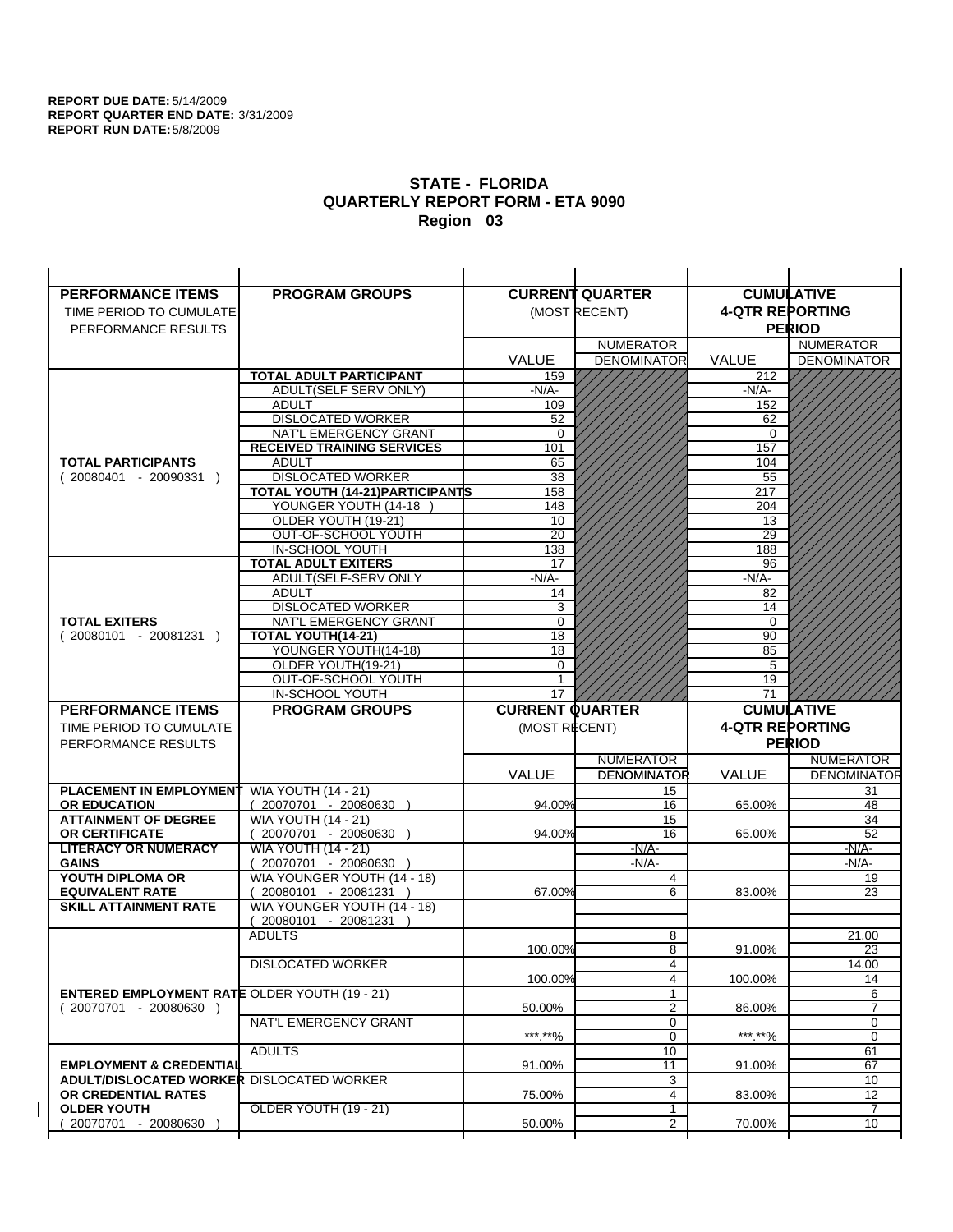$\bar{\mathbf{I}}$ 

 $\mathbf{I}$ 

# **STATE - FLORIDA QUARTERLY REPORT FORM - ETA 9090 Region 03**

|                            | <b>ADULTS</b>            |                | 11           |             | 47           |
|----------------------------|--------------------------|----------------|--------------|-------------|--------------|
|                            |                          | 100.00%        | 11           | 98.00%      | 48           |
|                            | <b>DISLOCATED WORKER</b> |                | 5            |             | 17           |
| <b>RETENTION RATE</b>      |                          | 100.00%        | 5            | 85.00%      | 20           |
| 20070101<br>- 20071231     | OLDER YOUTH (19 - 21)    |                | 4            |             | 6            |
|                            |                          | 80.00%         | 5            | 67.00%      | 9            |
|                            | YOUNGER YOUTH (14 - 18)  |                |              |             | 13           |
|                            |                          | 100.00%        |              | 50.00%      | 26           |
|                            | NAT'L EMERGENCY GRANT    |                |              |             | 0            |
|                            |                          | ***.**%        |              | *** **%     | 0            |
|                            | <b>ADULTS</b>            |                | \$153,783.00 |             | \$567,324.50 |
|                            |                          | \$12,815.25    | 12           | \$10,704.24 | 53           |
| <b>SIX MONTHS EARNINGS</b> | <b>DISLOCATED WORKER</b> |                | \$75,147.00  |             | \$230,610.68 |
| <b>INCREASE</b>            |                          | \$15,029.40    |              | \$11,530.53 | 20           |
| $-20071231$<br>20070101    | OLDER YOUTH (19 - 21)    |                | \$32,361.73  |             | \$54,478.73  |
|                            |                          | \$6.472.35     | 5            | \$7.782.68  |              |
|                            | NAT'L EMERGENCY GRANT    |                | \$0.00       |             | \$0.00       |
|                            |                          | $S^{********}$ |              | $$********$ | $\Omega$     |
|                            |                          |                |              |             |              |

 $\bar{\Gamma}$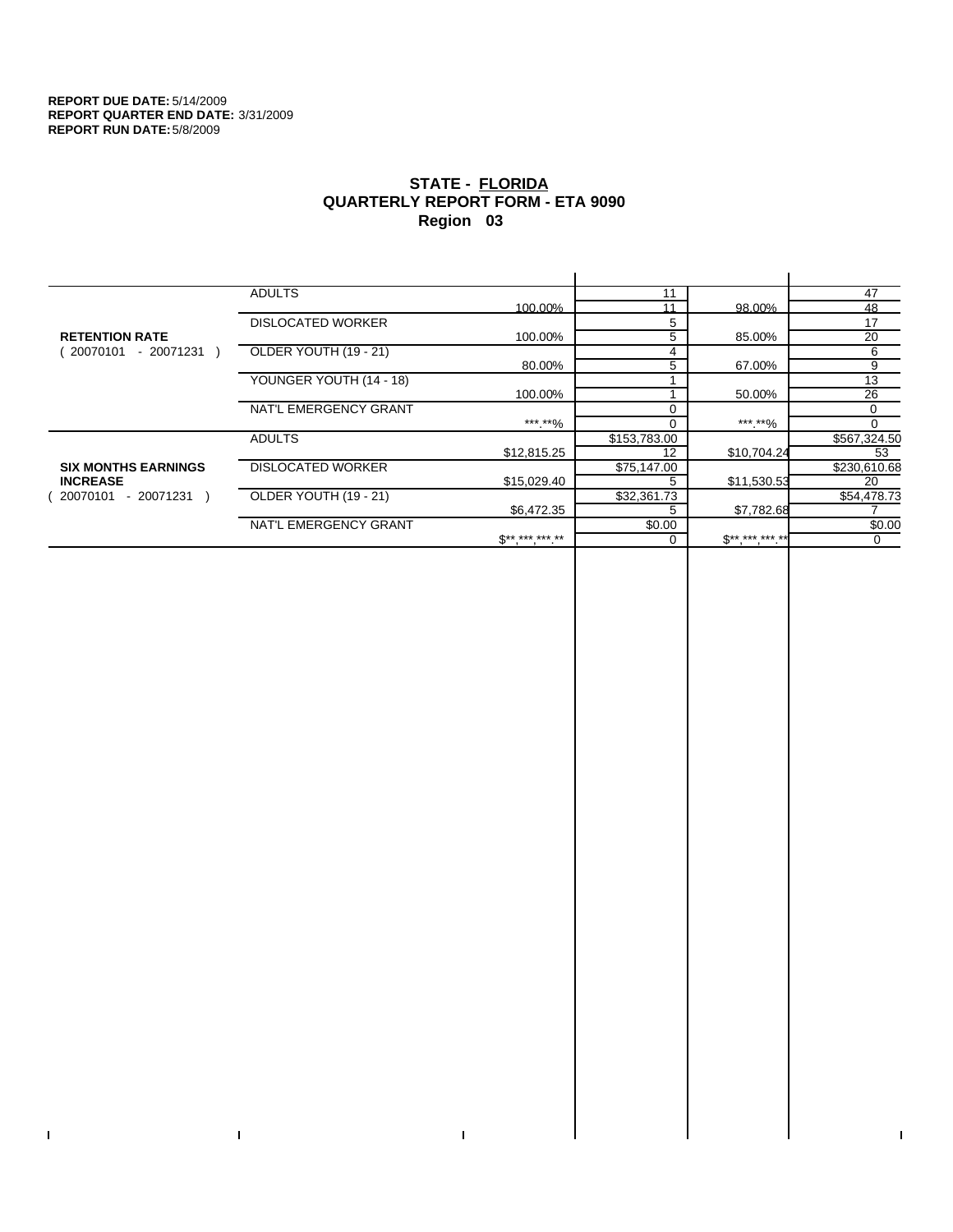| <b>PERFORMANCE ITEMS</b>                                                       | <b>PROGRAM GROUPS</b>                           |                        | <b>CURRENT QUARTER</b> |                        | <b>CUMULATIVE</b>        |
|--------------------------------------------------------------------------------|-------------------------------------------------|------------------------|------------------------|------------------------|--------------------------|
| TIME PERIOD TO CUMULATE                                                        |                                                 |                        | (MOST RECENT)          | <b>4-QTR REPORTING</b> |                          |
| PERFORMANCE RESULTS                                                            |                                                 |                        |                        |                        | <b>PERIOD</b>            |
|                                                                                |                                                 |                        | <b>NUMERATOR</b>       |                        | <b>NUMERATOR</b>         |
|                                                                                |                                                 | <b>VALUE</b>           | <b>DENOMINATOR</b>     | <b>VALUE</b>           | <b>DENOMINATOR</b>       |
|                                                                                | TOTAL ADULT PARTICIPANT                         | 321                    |                        | 735                    |                          |
|                                                                                | ADULT(SELF SERV ONLY)                           | -N/A-                  |                        | -N/A-                  |                          |
|                                                                                | <b>ADULT</b>                                    | 296                    |                        | 697                    |                          |
|                                                                                | <b>DISLOCATED WORKER</b>                        | 27                     |                        | 40                     |                          |
|                                                                                | NAT'L EMERGENCY GRANT                           | 0                      |                        | 0                      |                          |
|                                                                                | <b>RECEIVED TRAINING SERVICES</b>               | 220                    |                        | 498                    |                          |
| <b>TOTAL PARTICIPANTS</b>                                                      | <b>ADULT</b>                                    | 200                    |                        | 473                    |                          |
| $(20080401 - 20090331)$                                                        | <b>DISLOCATED WORKER</b>                        | 22                     |                        | 27                     |                          |
|                                                                                | TOTAL YOUTH (14-21) PARTICIPANTS                | 242                    |                        | 351                    |                          |
|                                                                                | YOUNGER YOUTH (14-18)                           | 213                    |                        | 292                    |                          |
|                                                                                | OLDER YOUTH (19-21)                             | 29                     |                        | 59                     |                          |
|                                                                                | OUT-OF-SCHOOL YOUTH                             | $\overline{28}$        |                        | 59                     |                          |
|                                                                                | IN-SCHOOL YOUTH                                 | 214                    |                        | 292                    |                          |
|                                                                                | <b>TOTAL ADULT EXITERS</b>                      | 66                     |                        | 623                    |                          |
|                                                                                | ADULT(SELF-SERV ONLY                            | $-N/A$ -               |                        | $-N/A-$                |                          |
|                                                                                | <b>ADULT</b>                                    | 65                     |                        | 602                    |                          |
|                                                                                | <b>DISLOCATED WORKER</b>                        | 1                      |                        | 21                     |                          |
| <b>TOTAL EXITERS</b>                                                           | NAT'L EMERGENCY GRANT                           | 0                      |                        | 0                      |                          |
| $(20080101 - 20081231)$                                                        | TOTAL YOUTH(14-21)                              | 13                     |                        | 119                    |                          |
|                                                                                | YOUNGER YOUTH(14-18)                            | $\overline{7}$         |                        | 82                     |                          |
|                                                                                | OLDER YOUTH(19-21)                              | 6                      |                        | 37                     |                          |
|                                                                                | OUT-OF-SCHOOL YOUTH                             | 6<br>$\overline{7}$    |                        | 36                     |                          |
| <b>PERFORMANCE ITEMS</b>                                                       | <b>IN-SCHOOL YOUTH</b><br><b>PROGRAM GROUPS</b> | <b>CURRENT QUARTER</b> |                        | 83                     | <b>CUMULATIVE</b>        |
|                                                                                |                                                 |                        |                        |                        |                          |
|                                                                                |                                                 |                        |                        |                        |                          |
| TIME PERIOD TO CUMULATE                                                        |                                                 | (MOST RECENT)          |                        | <b>4-QTR REPORTING</b> |                          |
| PERFORMANCE RESULTS                                                            |                                                 |                        |                        |                        | <b>PERIOD</b>            |
|                                                                                |                                                 |                        | <b>NUMERATOR</b>       |                        | <b>NUMERATOR</b>         |
|                                                                                |                                                 | <b>VALUE</b>           | <b>DENOMINATOR</b>     | <b>VALUE</b>           |                          |
| <b>PLACEMENT IN EMPLOYMENT</b>                                                 | <b>WIA YOUTH (14 - 21)</b>                      |                        | 19                     |                        | <b>DENOMINATOR</b><br>75 |
| <b>OR EDUCATION</b>                                                            | $(20070701 - 20080630)$                         | 83.00%                 | 23                     | 88.00%                 | 85                       |
| <b>ATTAINMENT OF DEGREE</b>                                                    | <b>WIA YOUTH (14 - 21)</b>                      |                        | 28                     |                        | 96                       |
| <b>OR CERTIFICATE</b>                                                          | (20070701 - 20080630                            | 100.00%                | 28                     | 100.00%                | 96                       |
| <b>LITERACY OR NUMERACY</b>                                                    | <b>WIA YOUTH (14 - 21)</b>                      |                        | $-N/A-$                |                        | -N/A-                    |
| <b>GAINS</b>                                                                   | 20070701 - 20080630                             |                        | $-N/A-$                |                        | -N/A-                    |
| YOUTH DIPLOMA OR                                                               | WIA YOUNGER YOUTH (14 - 18)                     |                        | 4                      |                        | 45                       |
| <b>EQUIVALENT RATE</b>                                                         | 20080101 - 20081231 )                           | 100.00%                | 4                      | 98.00%                 | 46                       |
| <b>SKILL ATTAINMENT RATE</b>                                                   | WIA YOUNGER YOUTH (14 - 18)                     |                        |                        |                        |                          |
|                                                                                | (20080101 - 20081231                            |                        |                        |                        |                          |
|                                                                                | <b>ADULTS</b>                                   | 98.00%                 | 40                     |                        | 223.00                   |
|                                                                                |                                                 |                        | 41                     | 97.00%                 | 229                      |
|                                                                                | <b>DISLOCATED WORKER</b>                        | 100.00%                | $\overline{2}$<br>2    | 100.00%                | 17.00<br>17              |
|                                                                                |                                                 |                        | 10                     |                        | 15                       |
| <b>ENTERED EMPLOYMENT RATE OLDER YOUTH (19 - 21)</b><br>(20070701 - 20080630 ) |                                                 | 100.00%                | 10                     | 94.00%                 | 16                       |
|                                                                                | NAT'L EMERGENCY GRANT                           |                        | 0                      |                        | 0                        |
|                                                                                |                                                 | ***.**%                | $\mathbf 0$            | ***.**%                | 0                        |
|                                                                                | <b>ADULTS</b>                                   |                        | 236                    |                        | 468                      |
| <b>EMPLOYMENT &amp; CREDENTIAL</b>                                             |                                                 | 96.00%                 | 246                    | 96.00%                 | 485                      |
| ADULT/DISLOCATED WORKER DISLOCATED WORKER                                      |                                                 |                        | 0                      |                        | 9                        |
| OR CREDENTIAL RATES                                                            |                                                 | ***.**%                | $\mathbf 0$            | 90.00%                 | 10                       |
| <b>OLDER YOUTH</b>                                                             | OLDER YOUTH (19 - 21)                           |                        | 14                     |                        | $\overline{24}$          |
| 20070701 - 20080630                                                            |                                                 | 100.00%                | 14                     | 92.00%                 | 26                       |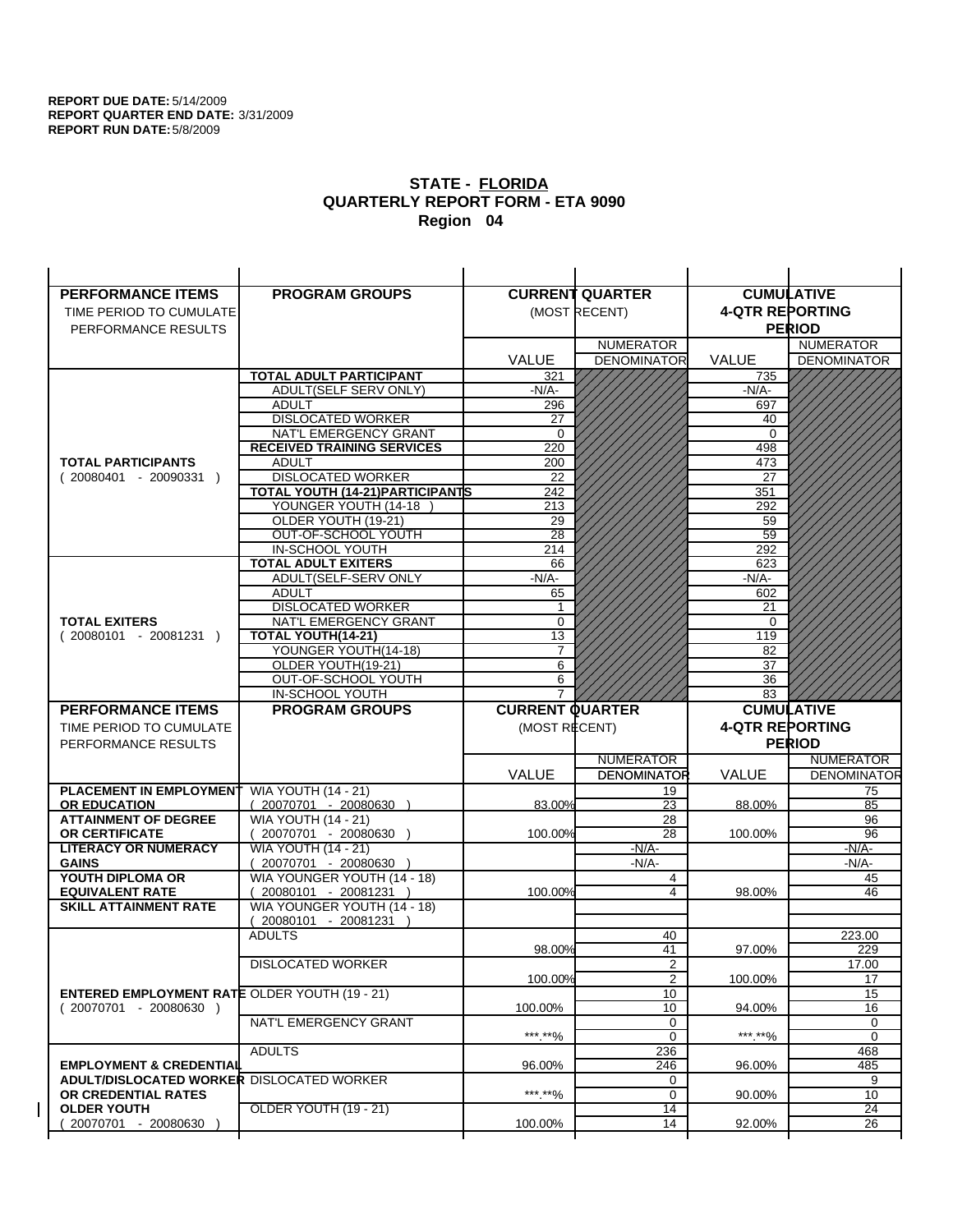$\bar{\mathbf{I}}$ 

 $\mathbf{I}$ 

# **STATE - FLORIDA QUARTERLY REPORT FORM - ETA 9090 Region 04**

|                            | <b>ADULTS</b>            |              | 99             |              | 468            |
|----------------------------|--------------------------|--------------|----------------|--------------|----------------|
|                            |                          | 98.00%       | 101            | 96.00%       | 488            |
|                            | <b>DISLOCATED WORKER</b> |              | 4              |              | 19             |
| <b>RETENTION RATE</b>      |                          | 100.00%      | 4              | 100.00%      | 19             |
| - 20071231<br>20070101     | OLDER YOUTH (19 - 21)    |              | 3              |              | 18             |
|                            |                          | 100.00%      | 3              | 100.00%      | 18             |
|                            | YOUNGER YOUTH (14 - 18)  |              | 6              |              | 35             |
|                            |                          | 100.00%      | 6              | 81.00%       | 43             |
|                            | NAT'L EMERGENCY GRANT    |              |                |              | 0              |
|                            |                          | ***.**%      |                | ***.**%      |                |
|                            | <b>ADULTS</b>            |              | \$1,745,053.13 |              | \$9,695,135.62 |
|                            |                          | \$17,108.36  | 102            | \$19,625.78  | 494            |
| <b>SIX MONTHS EARNINGS</b> | <b>DISLOCATED WORKER</b> |              | \$50,881.00    |              | \$241,647.45   |
| <b>INCREASE</b>            |                          | \$12,720.25  |                | \$12,718.29  | 19             |
| - 20071231<br>20070101     | OLDER YOUTH (19 - 21)    |              | \$26,134.00    |              | \$135,462.89   |
|                            |                          | \$8,711.33   |                | \$7,525.72   | 18             |
|                            | NAT'L EMERGENCY GRANT    |              | \$0.00         |              | \$0.00         |
|                            |                          | $S*********$ |                | $S*********$ | 0              |
|                            |                          |              |                |              |                |

 $\bar{\Gamma}$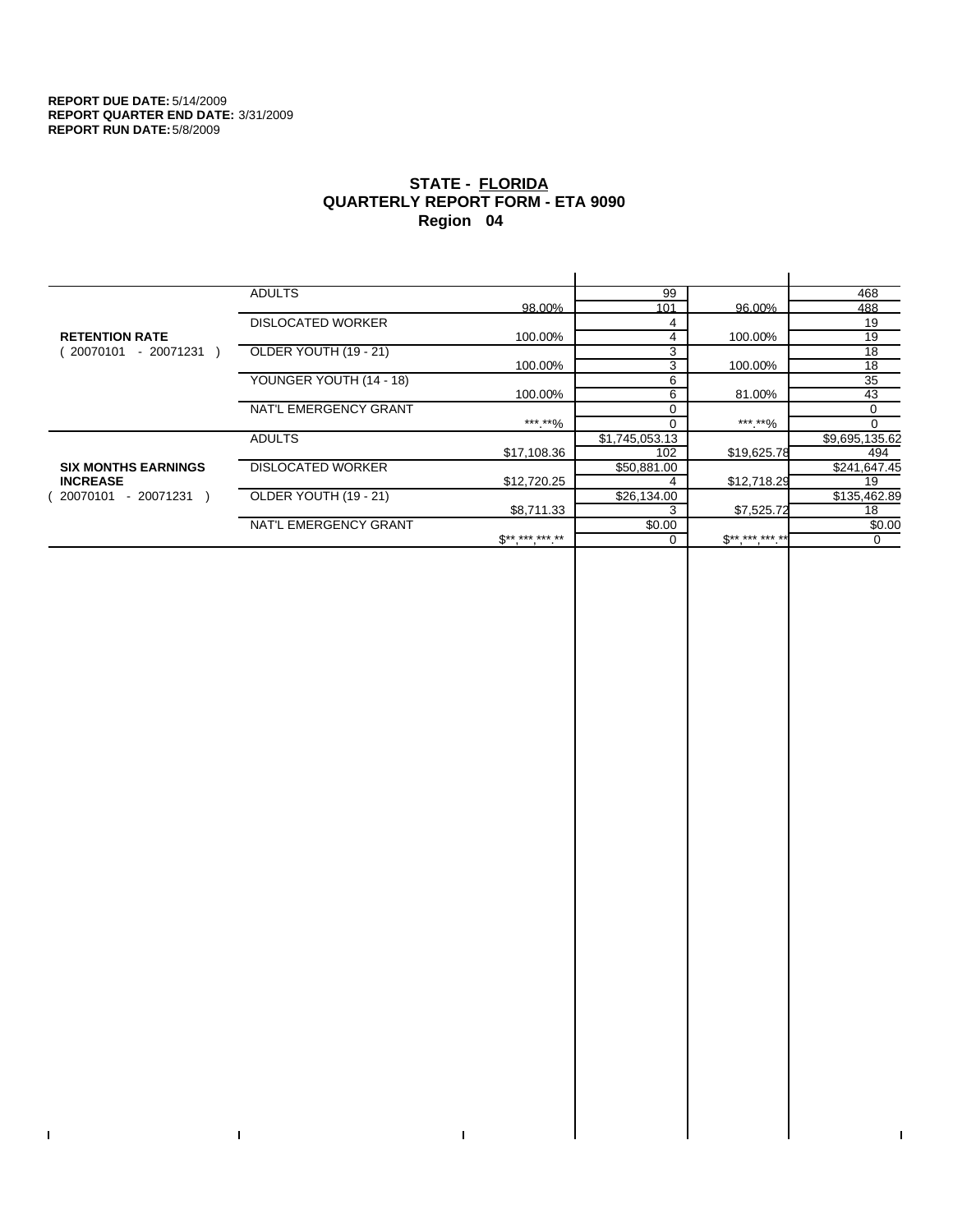| <b>PERFORMANCE ITEMS</b>                             | <b>PROGRAM GROUPS</b>                   |                        | <b>CURRENT QUARTER</b>  | <b>CUMULATIVE</b>      |                         |
|------------------------------------------------------|-----------------------------------------|------------------------|-------------------------|------------------------|-------------------------|
| TIME PERIOD TO CUMULATE                              |                                         |                        | (MOST RECENT)           | <b>4-QTR REPORTING</b> |                         |
| PERFORMANCE RESULTS                                  |                                         |                        |                         |                        | <b>PERIOD</b>           |
|                                                      |                                         |                        | <b>NUMERATOR</b>        |                        | <b>NUMERATOR</b>        |
|                                                      |                                         | <b>VALUE</b>           | <b>DENOMINATOR</b>      | <b>VALUE</b>           | <b>DENOMINATOR</b>      |
|                                                      | <b>TOTAL ADULT PARTICIPANT</b>          | 105                    |                         | 131                    |                         |
|                                                      | ADULT(SELF SERV ONLY)                   | $-N/A-$                |                         | -N/A-                  |                         |
|                                                      | <b>ADULT</b>                            | 89                     |                         | 113                    |                         |
|                                                      | <b>DISLOCATED WORKER</b>                | $\overline{18}$        |                         | 22                     |                         |
|                                                      | NAT'L EMERGENCY GRANT                   | $\overline{2}$         |                         | 2                      |                         |
|                                                      | <b>RECEIVED TRAINING SERVICES</b>       | 72                     |                         | 84                     |                         |
| <b>TOTAL PARTICIPANTS</b>                            | <b>ADULT</b>                            | 63                     |                         | 74                     |                         |
| $(20080401 - 20090331)$                              | <b>DISLOCATED WORKER</b>                | 10                     |                         | 12                     |                         |
|                                                      | <b>TOTAL YOUTH (14-21) PARTICIPANTS</b> | 179                    |                         | 212                    |                         |
|                                                      | YOUNGER YOUTH (14-18                    | 106                    |                         | 122                    |                         |
|                                                      | OLDER YOUTH (19-21)                     | 73                     |                         | 90                     |                         |
|                                                      | OUT-OF-SCHOOL YOUTH<br>IN-SCHOOL YOUTH  | 122<br>57              |                         | 144<br>68              |                         |
|                                                      | <b>TOTAL ADULT EXITERS</b>              | 9                      |                         | 33                     |                         |
|                                                      | ADULT(SELF-SERV ONLY                    | $-N/A$ -               |                         | $-N/A$ -               |                         |
|                                                      | <b>ADULT</b>                            | 9                      |                         | 30                     |                         |
|                                                      | <b>DISLOCATED WORKER</b>                | 1                      |                         | 5                      |                         |
| <b>TOTAL EXITERS</b>                                 | NAT'L EMERGENCY GRANT                   | $\mathbf 0$            |                         | 0                      |                         |
| $(20080101 - 20081231)$                              | TOTAL YOUTH(14-21)                      | 10                     |                         | 42                     |                         |
|                                                      | YOUNGER YOUTH(14-18)                    | 2                      |                         | 20                     |                         |
|                                                      | OLDER YOUTH(19-21)                      | 8                      |                         | 22                     |                         |
|                                                      | OUT-OF-SCHOOL YOUTH                     | 9                      |                         | 28                     |                         |
|                                                      | IN-SCHOOL YOUTH                         |                        |                         | 14                     |                         |
|                                                      |                                         |                        |                         |                        |                         |
| <b>PERFORMANCE ITEMS</b>                             | <b>PROGRAM GROUPS</b>                   | <b>CURRENT QUARTER</b> |                         |                        | <b>CUMULATIVE</b>       |
| TIME PERIOD TO CUMULATE                              |                                         | (MOST RECENT)          |                         | <b>4-QTR REPORTING</b> |                         |
| PERFORMANCE RESULTS                                  |                                         |                        |                         |                        | <b>PERIOD</b>           |
|                                                      |                                         |                        | <b>NUMERATOR</b>        |                        | <b>NUMERATOR</b>        |
|                                                      |                                         | <b>VALUE</b>           | <b>DENOMINATOR</b>      | VALUE                  |                         |
| <b>PLACEMENT IN EMPLOYMENT</b>                       | <b>WIA YOUTH (14 - 21)</b>              |                        | 10                      |                        | 29                      |
| <b>OR EDUCATION</b>                                  | $(20070701 - 20080630)$                 | 91.00%                 | 11                      | 74.00%                 | 39                      |
| <b>ATTAINMENT OF DEGREE</b>                          | <b>WIA YOUTH (14 - 21)</b>              |                        | 12                      |                        | 22                      |
| <b>OR CERTIFICATE</b>                                | 20070701 - 20080630 )                   | 92.00%                 | 13                      | 50.00%                 | 44                      |
| <b>LITERACY OR NUMERACY</b>                          | <b>WIA YOUTH (14 - 21)</b>              |                        | $-N/A-$                 |                        | $-N/A$ -                |
| <b>GAINS</b>                                         | 20070701 - 20080630                     |                        | -N/A-                   |                        | -N/A-                   |
| YOUTH DIPLOMA OR                                     | WIA YOUNGER YOUTH (14 - 18)             |                        | $\overline{\mathbf{c}}$ |                        | 14                      |
| <b>EQUIVALENT RATE</b>                               | 20080101 - 20081231 )                   | 100.00%                | 2                       | 100.00%                | 14                      |
| <b>SKILL ATTAINMENT RATE</b>                         | WIA YOUNGER YOUTH (14 - 18)             |                        |                         |                        |                         |
|                                                      | (20080101 - 20081231<br><b>ADULTS</b>   |                        | 4                       |                        | 17.00                   |
|                                                      |                                         | 80.00%                 | 5                       | 74.00%                 | 23                      |
|                                                      | <b>DISLOCATED WORKER</b>                |                        | $\mathbf{1}$            |                        | 8.00                    |
|                                                      |                                         | 100.00%                | $\mathbf{1}$            | 80.00%                 | 10                      |
| <b>ENTERED EMPLOYMENT RATE OLDER YOUTH (19 - 21)</b> |                                         |                        | 4                       |                        | 6                       |
| $(20070701 - 20080630)$                              |                                         | 100.00%                | 4                       | 86.00%                 | 7                       |
|                                                      | NAT'L EMERGENCY GRANT                   |                        | 0                       |                        | <b>DENOMINATOR</b><br>0 |
|                                                      |                                         | ***.**%                | 0                       | $0.00\%$               | $\mathbf{1}$            |
|                                                      | <b>ADULTS</b>                           |                        | 3                       |                        | 26                      |
| <b>EMPLOYMENT &amp; CREDENTIAL</b>                   |                                         | 75.00%                 | 4                       | 84.00%                 | 31                      |
| <b>ADULT/DISLOCATED WORKER DISLOCATED WORKER</b>     |                                         |                        | 0                       |                        | 3                       |
| OR CREDENTIAL RATES                                  |                                         | ***.**%                | $\mathbf 0$             | 50.00%                 | 6                       |
| <b>OLDER YOUTH</b><br>20070701 - 20080630            | <b>OLDER YOUTH (19 - 21)</b>            | 100.00%                | 4<br>4                  | 70.00%                 | 7<br>10                 |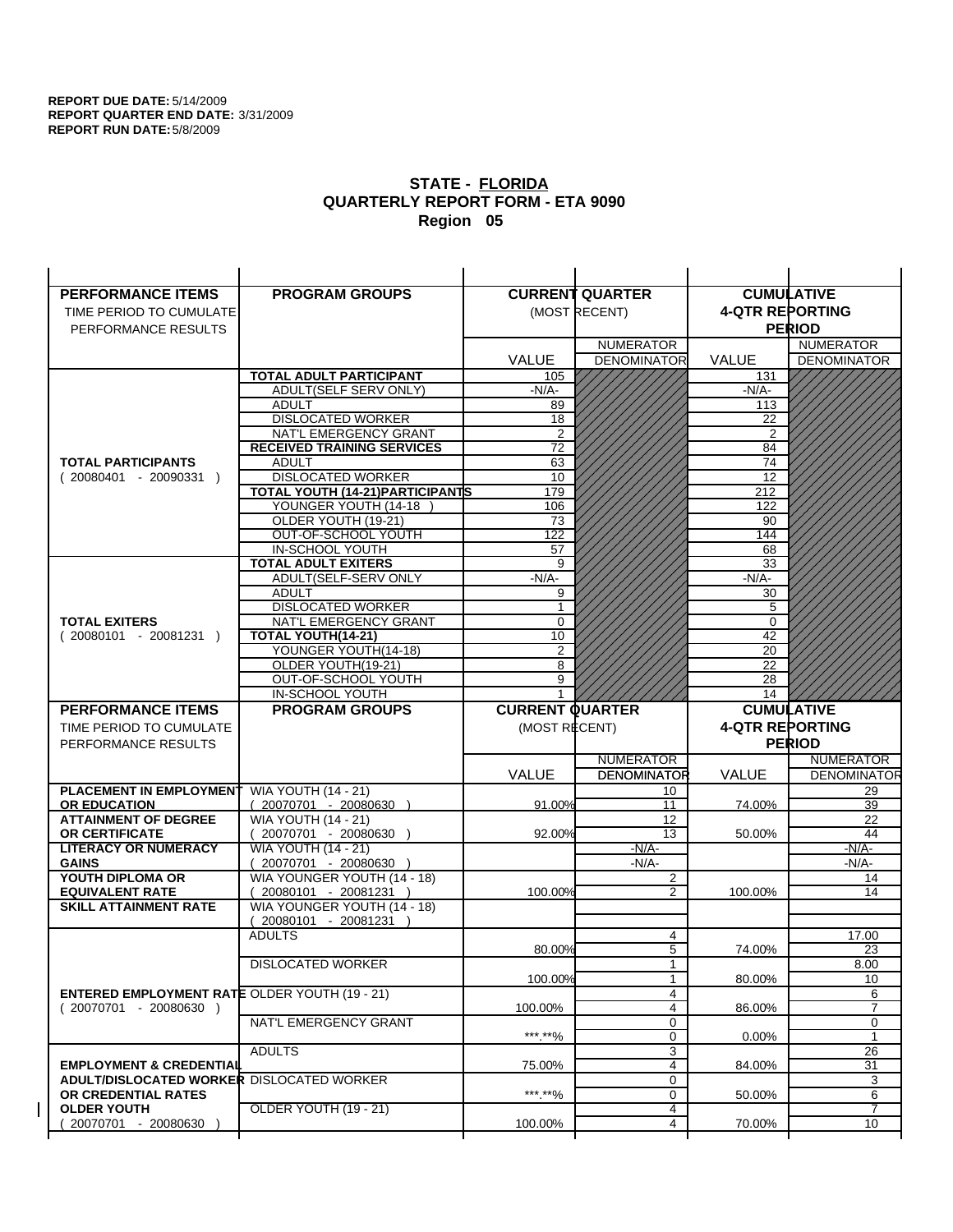$\bar{\mathbf{I}}$ 

 $\mathbf{I}$ 

# **STATE - FLORIDA QUARTERLY REPORT FORM - ETA 9090 Region 05**

|                            | <b>ADULTS</b>            |                          |              |            | 175            |
|----------------------------|--------------------------|--------------------------|--------------|------------|----------------|
|                            |                          | 100.00%                  |              | 88.00%     | 199            |
|                            | <b>DISLOCATED WORKER</b> |                          |              |            | 56             |
| <b>RETENTION RATE</b>      |                          | 50.00%                   | 2            | 81.00%     | 69             |
| - 20071231<br>20070101     | OLDER YOUTH (19 - 21)    |                          |              |            | 29             |
|                            |                          | ***.**%                  |              | 81.00%     | 36             |
|                            | YOUNGER YOUTH (14 - 18)  |                          |              |            | 40             |
|                            |                          | $0.00\%$                 |              | 49.00%     | 81             |
|                            | NAT'L EMERGENCY GRANT    |                          |              |            | 3              |
|                            |                          | ***.**%                  |              | 100.00%    | 3              |
|                            | <b>ADULTS</b>            |                          | \$136,166.00 |            | \$2,565,629.38 |
|                            |                          | \$15,129.56              | 9            | \$8,439.57 | 304            |
| <b>SIX MONTHS EARNINGS</b> | <b>DISLOCATED WORKER</b> |                          | \$26,676.00  |            | \$798,453.87   |
| <b>INCREASE</b>            |                          | \$8,892.00               | 3            | \$6,943.08 | 115            |
| $-20071231$<br>20070101    | OLDER YOUTH (19 - 21)    |                          | \$0.00       |            | \$167,423.84   |
|                            |                          | $\mathbb{S}^{*********}$ |              | \$4,783.54 | 35             |
|                            | NAT'L EMERGENCY GRANT    |                          | \$0.00       |            | \$48,951.57    |
|                            |                          | $S*********$             | $\Omega$     | \$6,993.08 |                |
|                            |                          |                          |              |            |                |

 $\bar{\Gamma}$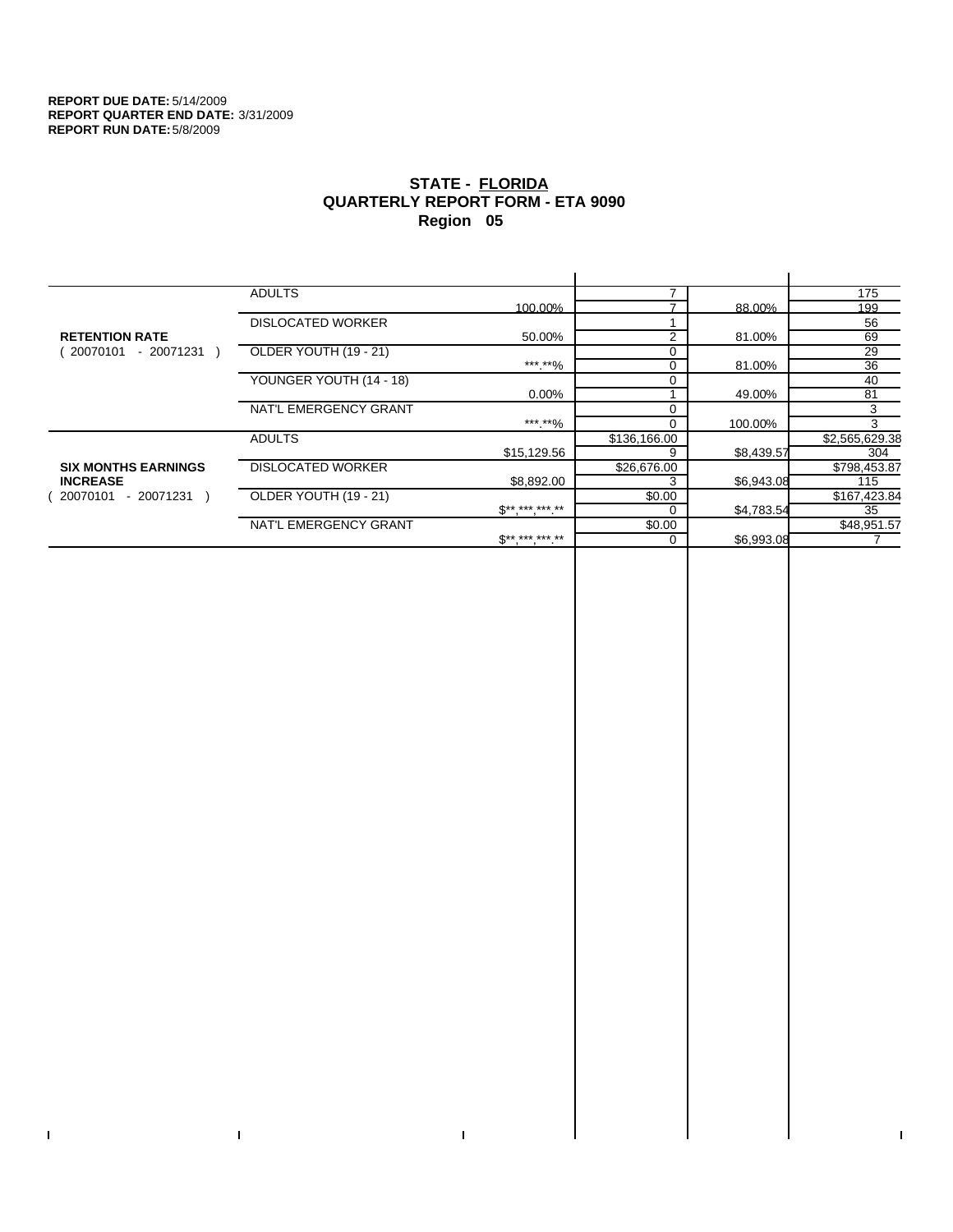| <b>PERFORMANCE ITEMS</b>                             | <b>PROGRAM GROUPS</b>                                           |                        | <b>CURRENT QUARTER</b> |                        | <b>CUMULATIVE</b>           |
|------------------------------------------------------|-----------------------------------------------------------------|------------------------|------------------------|------------------------|-----------------------------|
| TIME PERIOD TO CUMULATE                              |                                                                 |                        | (MOST RECENT)          | <b>4-QTR REPORTING</b> |                             |
| PERFORMANCE RESULTS                                  |                                                                 |                        |                        |                        | <b>PERIOD</b>               |
|                                                      |                                                                 |                        | <b>NUMERATOR</b>       |                        | <b>NUMERATOR</b>            |
|                                                      |                                                                 | <b>VALUE</b>           | <b>DENOMINATOR</b>     | <b>VALUE</b>           | <b>DENOMINATOR</b>          |
|                                                      | <b>TOTAL ADULT PARTICIPANT</b>                                  | 76                     |                        | 112                    |                             |
|                                                      | ADULT(SELF SERV ONLY)                                           | $-N/A-$                |                        | -N/A-                  |                             |
|                                                      | <b>ADULT</b>                                                    | 71                     |                        | 104                    |                             |
|                                                      | <b>DISLOCATED WORKER</b>                                        | $\overline{12}$        |                        | 16                     |                             |
|                                                      | NAT'L EMERGENCY GRANT                                           | $\Omega$               |                        | $\Omega$               |                             |
|                                                      | <b>RECEIVED TRAINING SERVICES</b>                               | 29                     |                        | 50                     |                             |
| <b>TOTAL PARTICIPANTS</b>                            | <b>ADULT</b>                                                    | 28                     |                        | 48                     |                             |
| $(20080401 - 20090331)$                              | <b>DISLOCATED WORKER</b>                                        | $\overline{4}$         |                        | 6                      |                             |
|                                                      | <b>TOTAL YOUTH (14-21) PARTICIPANTS</b><br>YOUNGER YOUTH (14-18 | 35<br>25               |                        | 57<br>45               |                             |
|                                                      | OLDER YOUTH (19-21)                                             | 10                     |                        | 12                     |                             |
|                                                      | OUT-OF-SCHOOL YOUTH                                             | $\overline{12}$        |                        | $\overline{21}$        |                             |
|                                                      | IN-SCHOOL YOUTH                                                 | $\overline{23}$        |                        | 36                     |                             |
|                                                      | <b>TOTAL ADULT EXITERS</b>                                      | 9                      |                        | 49                     |                             |
|                                                      | ADULT(SELF-SERV ONLY                                            | $-N/A$ -               |                        | $-N/A-$                |                             |
|                                                      | <b>ADULT</b>                                                    | 9                      |                        | 44                     |                             |
|                                                      | <b>DISLOCATED WORKER</b>                                        | $\Omega$               |                        | 6                      |                             |
| <b>TOTAL EXITERS</b>                                 | NAT'L EMERGENCY GRANT                                           | 0                      |                        | 0                      |                             |
| $(20080101 - 20081231)$                              | TOTAL YOUTH(14-21)                                              | 3                      |                        | 27                     |                             |
|                                                      | YOUNGER YOUTH(14-18)                                            | 3                      |                        | 23                     |                             |
|                                                      | OLDER YOUTH(19-21)<br>OUT-OF-SCHOOL YOUTH                       | $\Omega$<br>2          |                        | 4<br>11                |                             |
|                                                      | IN-SCHOOL YOUTH                                                 |                        |                        | 16                     |                             |
|                                                      |                                                                 |                        |                        |                        |                             |
|                                                      |                                                                 |                        |                        |                        |                             |
| <b>PERFORMANCE ITEMS</b>                             | <b>PROGRAM GROUPS</b>                                           | <b>CURRENT QUARTER</b> |                        |                        | <b>CUMULATIVE</b>           |
| TIME PERIOD TO CUMULATE                              |                                                                 | (MOST RECENT)          |                        | <b>4-QTR REPORTING</b> |                             |
| PERFORMANCE RESULTS                                  |                                                                 |                        |                        |                        | <b>PERIOD</b>               |
|                                                      |                                                                 |                        | <b>NUMERATOR</b>       |                        | <b>NUMERATOR</b>            |
|                                                      |                                                                 | <b>VALUE</b>           | <b>DENOMINATOR</b>     | VALUE                  |                             |
| <b>PLACEMENT IN EMPLOYMENT</b>                       | <b>WIA YOUTH (14 - 21)</b>                                      |                        | 7                      |                        | 13                          |
| <b>OR EDUCATION</b><br><b>ATTAINMENT OF DEGREE</b>   | $(20070701 - 20080630)$                                         | 88.00%                 | 8<br>$\overline{7}$    | 72.00%                 | 18<br>12                    |
| <b>OR CERTIFICATE</b>                                | <b>WIA YOUTH (14 - 21)</b><br>20070701 - 20080630 )             | 88.00%                 | $\overline{8}$         | 67.00%                 | 18                          |
| <b>LITERACY OR NUMERACY</b>                          | <b>WIA YOUTH (14 - 21)</b>                                      |                        | $-N/A-$                |                        | <b>DENOMINATOR</b><br>-N/A- |
| <b>GAINS</b>                                         | 20070701 - 20080630                                             |                        | $-N/A$ -               |                        | -N/A-                       |
| YOUTH DIPLOMA OR                                     | WIA YOUNGER YOUTH (14 - 18)                                     |                        | 1                      |                        | 10                          |
| <b>EQUIVALENT RATE</b>                               | 20080101 - 20081231 )                                           | 100.00%                |                        | 83.00%                 | 12                          |
| <b>SKILL ATTAINMENT RATE</b>                         | WIA YOUNGER YOUTH (14 - 18)                                     |                        |                        |                        |                             |
|                                                      | (20080101 - 20081231                                            |                        |                        |                        |                             |
|                                                      | <b>ADULTS</b>                                                   |                        | $\overline{7}$         |                        | 28.00                       |
|                                                      |                                                                 | 58.00%                 | 12                     | 80.00%                 | 35                          |
|                                                      | <b>DISLOCATED WORKER</b>                                        | 100.00%                | $\overline{3}$<br>3    | 100.00%                | 7.00<br>$\overline{7}$      |
| <b>ENTERED EMPLOYMENT RATE OLDER YOUTH (19 - 21)</b> |                                                                 |                        | 0                      |                        | 2                           |
| $(20070701 - 20080630)$                              |                                                                 | ***.**%                | 0                      | 50.00%                 | 4                           |
|                                                      | NAT'L EMERGENCY GRANT                                           |                        | 0                      |                        | 0                           |
|                                                      |                                                                 | ***.**%                | 0                      | ***.**%                | 0                           |
|                                                      | <b>ADULTS</b>                                                   |                        | 10                     |                        | 22                          |
| <b>EMPLOYMENT &amp; CREDENTIAL</b>                   |                                                                 | 83.00%                 | 12                     | 81.00%                 | 27                          |
| <b>ADULT/DISLOCATED WORKER DISLOCATED WORKER</b>     |                                                                 |                        | 3                      |                        | 5                           |
| OR CREDENTIAL RATES<br><b>OLDER YOUTH</b>            |                                                                 | 100.00%                | 3<br>1                 | 100.00%                | 5                           |
| 20070701 - 20080630                                  | <b>OLDER YOUTH (19 - 21)</b>                                    | 100.00%                | 1                      | 33.00%                 | 2<br>6                      |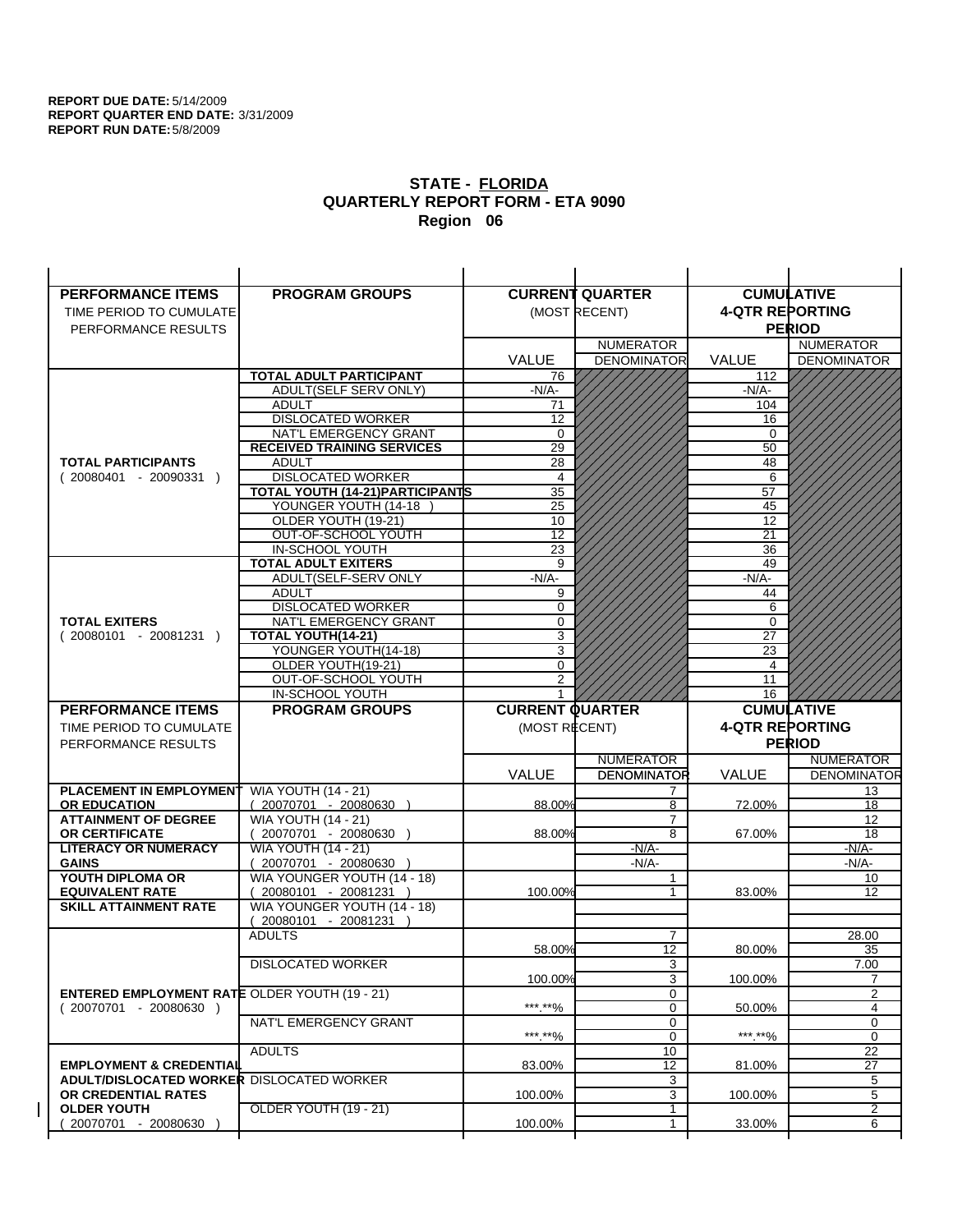$\bar{\Gamma}$ 

 $\mathbf{I}$ 

# **STATE - FLORIDA QUARTERLY REPORT FORM - ETA 9090 Region 06**

|                            | <b>ADULTS</b>            |                              | 9              |              | 69           |
|----------------------------|--------------------------|------------------------------|----------------|--------------|--------------|
|                            |                          | 90.00%                       | 10             | 85.00%       | 81           |
|                            | <b>DISLOCATED WORKER</b> |                              | 2              |              | 22           |
| <b>RETENTION RATE</b>      |                          | 100.00%                      | 2              | 96.00%       | 23           |
| - 20071231<br>20070101     | OLDER YOUTH (19 - 21)    |                              |                |              | 9            |
|                            |                          | ***.**%                      |                | 82.00%       | 11           |
|                            | YOUNGER YOUTH (14 - 18)  |                              |                |              | 12           |
|                            |                          | 50.00%                       | $\overline{2}$ | 71.00%       | 17           |
|                            | NAT'L EMERGENCY GRANT    |                              |                |              | 0            |
|                            |                          | ***.**%                      |                | *** **%      | 0            |
|                            | <b>ADULTS</b>            |                              | \$134,872.00   |              | \$941,907.12 |
|                            |                          | \$12,261.09                  |                | \$8,409.89   | 112          |
| <b>SIX MONTHS EARNINGS</b> | <b>DISLOCATED WORKER</b> |                              | \$39,973.00    |              | \$317,363.87 |
| <b>INCREASE</b>            |                          | \$19,986.50                  |                | \$12,694.55  | 25           |
| - 20071231<br>20070101     | OLDER YOUTH (19 - 21)    |                              | \$0.00         |              | \$54,005.39  |
|                            |                          | $\mathbb{S}^{**}$ *** *** ** |                | \$5,400.54   | 10           |
|                            | NAT'L EMERGENCY GRANT    |                              | \$0.00         |              | \$0.00       |
|                            |                          | $S^{**}$ *** *** **          |                | $S*********$ | 0            |
|                            |                          |                              |                |              |              |

 $\bar{\Gamma}$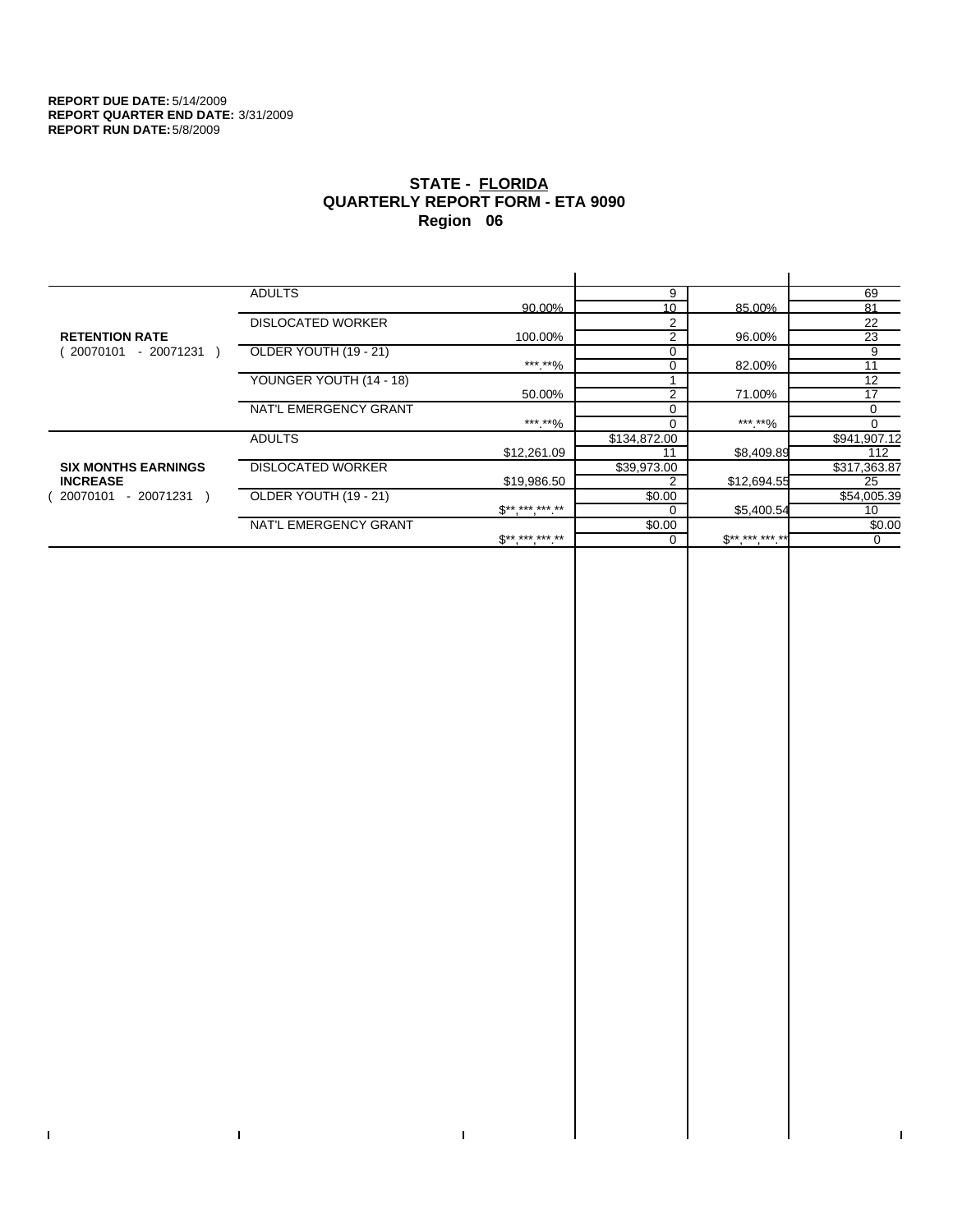| <b>PERFORMANCE ITEMS</b>                             | <b>PROGRAM GROUPS</b>                  |                        | <b>CURRENT QUARTER</b> |                        | <b>CUMULATIVE</b>        |
|------------------------------------------------------|----------------------------------------|------------------------|------------------------|------------------------|--------------------------|
| TIME PERIOD TO CUMULATE                              |                                        |                        | (MOST RECENT)          | <b>4-QTR REPORTING</b> |                          |
| PERFORMANCE RESULTS                                  |                                        |                        |                        |                        | <b>PERIOD</b>            |
|                                                      |                                        |                        | <b>NUMERATOR</b>       |                        | <b>NUMERATOR</b>         |
|                                                      |                                        | <b>VALUE</b>           | <b>DENOMINATOR</b>     | VALUE                  | <b>DENOMINATOR</b>       |
|                                                      | <b>TOTAL ADULT PARTICIPANT</b>         | 119                    |                        | 191                    |                          |
|                                                      | <b>ADULT(SELF SERV ONLY)</b>           | -N/A-                  |                        | $-N/A$ -               |                          |
|                                                      | <b>ADULT</b>                           | 100                    |                        | 164                    |                          |
|                                                      | <b>DISLOCATED WORKER</b>               | 20                     |                        | 28                     |                          |
|                                                      | NAT'L EMERGENCY GRANT                  | 0                      |                        | 0                      |                          |
|                                                      | <b>RECEIVED TRAINING SERVICES</b>      | 75                     |                        | 132                    |                          |
| <b>TOTAL PARTICIPANTS</b>                            | <b>ADULT</b>                           | 67                     |                        | 120                    |                          |
| $(20080401 - 20090331)$                              | <b>DISLOCATED WORKER</b>               | 9                      |                        | 13                     |                          |
|                                                      | TOTAL YOUTH (14-21) PARTICIPANTS       | 146                    |                        | 188                    |                          |
|                                                      | YOUNGER YOUTH (14-18                   | 117                    |                        | 147                    |                          |
|                                                      | OLDER YOUTH (19-21)                    | 29<br>$\overline{53}$  |                        | 41<br>$\overline{71}$  |                          |
|                                                      | OUT-OF-SCHOOL YOUTH<br>IN-SCHOOL YOUTH |                        |                        | 117                    |                          |
|                                                      | <b>TOTAL ADULT EXITERS</b>             | 93<br>18               |                        | 92                     |                          |
|                                                      | ADULT(SELF-SERV ONLY                   | $-N/A$ -               |                        | $-N/A-$                |                          |
|                                                      | <b>ADULT</b>                           | 17                     |                        | 80                     |                          |
|                                                      | <b>DISLOCATED WORKER</b>               | 1                      |                        | 12                     |                          |
| <b>TOTAL EXITERS</b>                                 | NAT'L EMERGENCY GRANT                  | 0                      |                        | 0                      |                          |
| $(20080101 - 20081231)$                              | TOTAL YOUTH(14-21)                     | 16                     |                        | 49                     |                          |
|                                                      | YOUNGER YOUTH(14-18)                   | 9                      |                        | 34                     |                          |
|                                                      | OLDER YOUTH(19-21)                     | $\overline{7}$         |                        | 15                     |                          |
|                                                      | OUT-OF-SCHOOL YOUTH                    | 8                      |                        | 24                     |                          |
|                                                      | IN-SCHOOL YOUTH                        | 8                      |                        | 25                     |                          |
|                                                      |                                        |                        |                        |                        |                          |
| <b>PERFORMANCE ITEMS</b>                             | <b>PROGRAM GROUPS</b>                  | <b>CURRENT QUARTER</b> |                        |                        | <b>CUMULATIVE</b>        |
| TIME PERIOD TO CUMULATE                              |                                        | (MOST RECENT)          |                        | <b>4-QTR REPORTING</b> |                          |
| PERFORMANCE RESULTS                                  |                                        |                        |                        |                        | <b>PERIOD</b>            |
|                                                      |                                        |                        | <b>NUMERATOR</b>       |                        | <b>NUMERATOR</b>         |
|                                                      |                                        | <b>VALUE</b>           | <b>DENOMINATOR</b>     | <b>VALUE</b>           |                          |
| <b>PLACEMENT IN EMPLOYMENT</b>                       | <b>WIA YOUTH (14 - 21)</b>             |                        | 7                      |                        | 30                       |
| <b>OR EDUCATION</b>                                  | $(20070701 - 20080630)$                | 70.00%                 | 10                     | 71.00%                 | 42                       |
| <b>ATTAINMENT OF DEGREE</b>                          | <b>WIA YOUTH (14 - 21)</b>             |                        | 10                     |                        | 32                       |
| <b>OR CERTIFICATE</b>                                | (20070701 - 20080630                   | 83.00%                 | 12                     | 70.00%                 | 46                       |
| <b>LITERACY OR NUMERACY</b>                          | <b>WIA YOUTH (14 - 21)</b>             |                        | $-N/A-$                |                        | -N/A-                    |
| <b>GAINS</b>                                         | 20070701 - 20080630                    |                        | $-N/A-$                |                        | $-N/A-$                  |
| YOUTH DIPLOMA OR                                     | WIA YOUNGER YOUTH (14 - 18)            |                        | 6                      |                        | 17                       |
| <b>EQUIVALENT RATE</b>                               | 20080101 - 20081231 )                  | 75.00%                 | 8                      | 59.00%                 | 29                       |
| <b>SKILL ATTAINMENT RATE</b>                         | WIA YOUNGER YOUTH (14 - 18)            |                        |                        |                        |                          |
|                                                      | (20080101 - 20081231                   |                        |                        |                        |                          |
|                                                      | <b>ADULTS</b>                          |                        | 4                      |                        | 32.00                    |
|                                                      |                                        | 100.00%                | 4                      | 100.00%                | 32                       |
|                                                      | <b>DISLOCATED WORKER</b>               |                        | $6 \overline{}$        |                        | 11.00                    |
|                                                      |                                        | 100.00%                | 6                      | 100.00%                | <b>DENOMINATOR</b><br>11 |
| <b>ENTERED EMPLOYMENT RATE OLDER YOUTH (19 - 21)</b> |                                        |                        | 2                      |                        | 8                        |
| $(20070701 - 20080630)$                              | NAT'L EMERGENCY GRANT                  | 100.00%                | 2<br>0                 | 73.00%                 | 11<br>0                  |
|                                                      |                                        | ***.**%                | 0                      | *** **%                | 0                        |
|                                                      | <b>ADULTS</b>                          |                        | 10                     |                        | 50                       |
| <b>EMPLOYMENT &amp; CREDENTIAL</b>                   |                                        | 77.00%                 | 13                     | 88.00%                 | $\overline{57}$          |
| <b>ADULT/DISLOCATED WORKER DISLOCATED WORKER</b>     |                                        |                        | 3                      |                        | 4                        |
| OR CREDENTIAL RATES                                  |                                        | 100.00%                | 3                      | 80.00%                 | 5                        |
| <b>OLDER YOUTH</b>                                   | <b>OLDER YOUTH (19 - 21)</b>           |                        | $\overline{2}$         |                        | 7                        |
| 20070701 - 20080630                                  |                                        | 67.00%                 | 3                      | 54.00%                 | 13                       |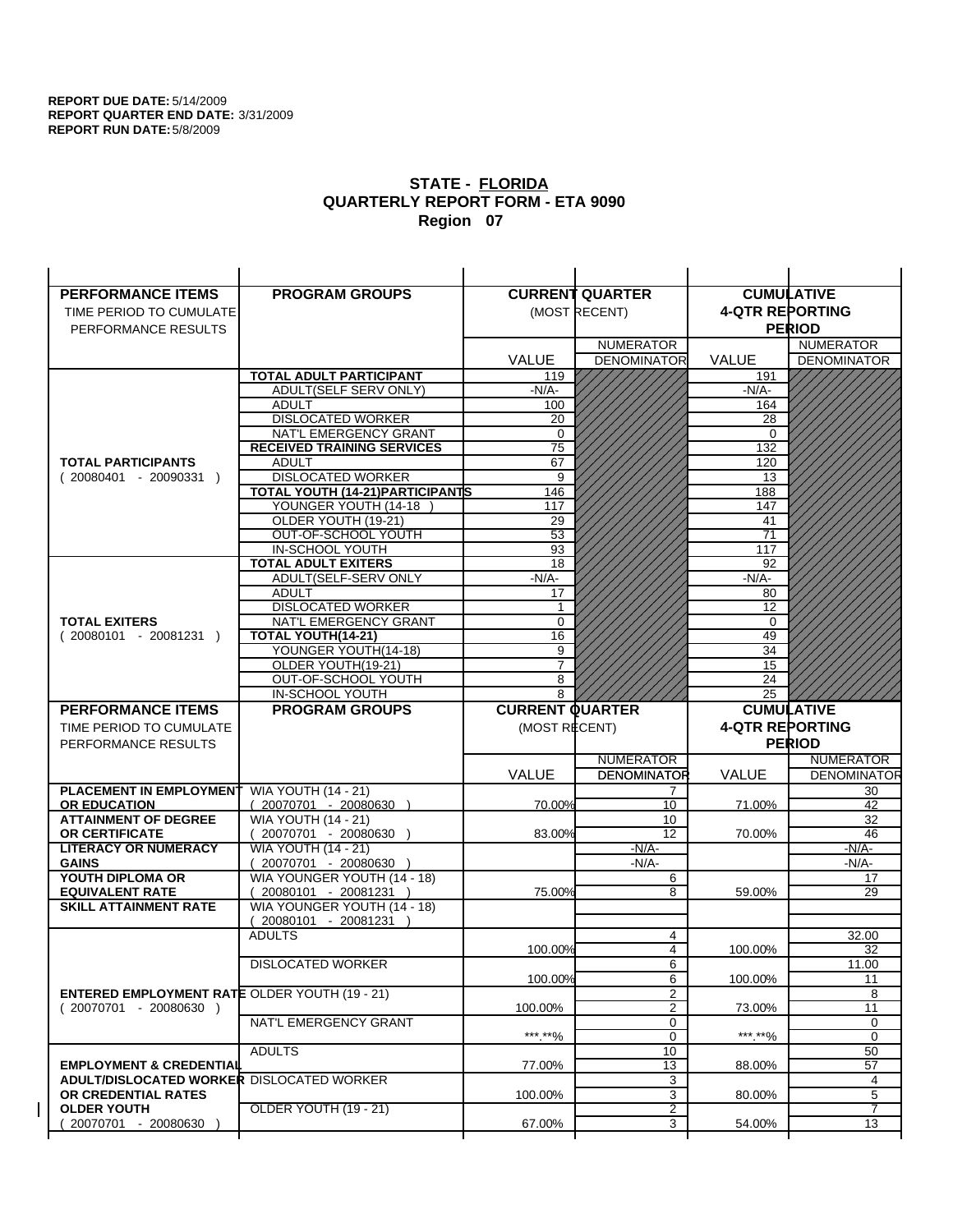$\mathbf I$ 

 $\bar{\Gamma}$ 

# **STATE - FLORIDA QUARTERLY REPORT FORM - ETA 9090 Region 07**

|                            | <b>ADULTS</b>            |                 | 13           |             | 79                       |
|----------------------------|--------------------------|-----------------|--------------|-------------|--------------------------|
|                            |                          | 87.00%          | 15           | 92.00%      | 86                       |
|                            | <b>DISLOCATED WORKER</b> |                 |              |             | 6                        |
| <b>RETENTION RATE</b>      |                          | 100.00%         |              | 86.00%      | $\overline{\phantom{a}}$ |
| 20070101<br>- 20071231     | OLDER YOUTH (19 - 21)    |                 | 3            |             | 9                        |
|                            |                          | 60.00%          | 5            | 75.00%      | 12                       |
|                            | YOUNGER YOUTH (14 - 18)  |                 | 3            |             | 35                       |
|                            |                          | 75.00%          | 4            | 73.00%      | 48                       |
|                            | NAT'L EMERGENCY GRANT    |                 | 0            |             | 0                        |
|                            |                          | ***.**%         | በ            | *** **%     | 0                        |
|                            | <b>ADULTS</b>            |                 | \$201,056.00 |             | \$1,244,318.78           |
|                            |                          | \$13,403.73     | 15           | \$14,139.99 | 88                       |
| <b>SIX MONTHS EARNINGS</b> | <b>DISLOCATED WORKER</b> |                 | \$17,828.00  |             | \$147,143.04             |
| <b>INCREASE</b>            |                          | \$17,828.00     |              | \$21,020.43 |                          |
| - 20071231 )<br>20070101   | OLDER YOUTH (19 - 21)    |                 | \$15,506.20  |             | \$43,003.20              |
|                            |                          | \$3,101.24      | 5            | \$4,300.32  | 10                       |
|                            | NAT'L EMERGENCY GRANT    |                 | \$0.00       |             | \$0.00                   |
|                            |                          | $S^{*********}$ |              | $S********$ | 0                        |
|                            |                          |                 |              |             |                          |

 $\bar{\Gamma}$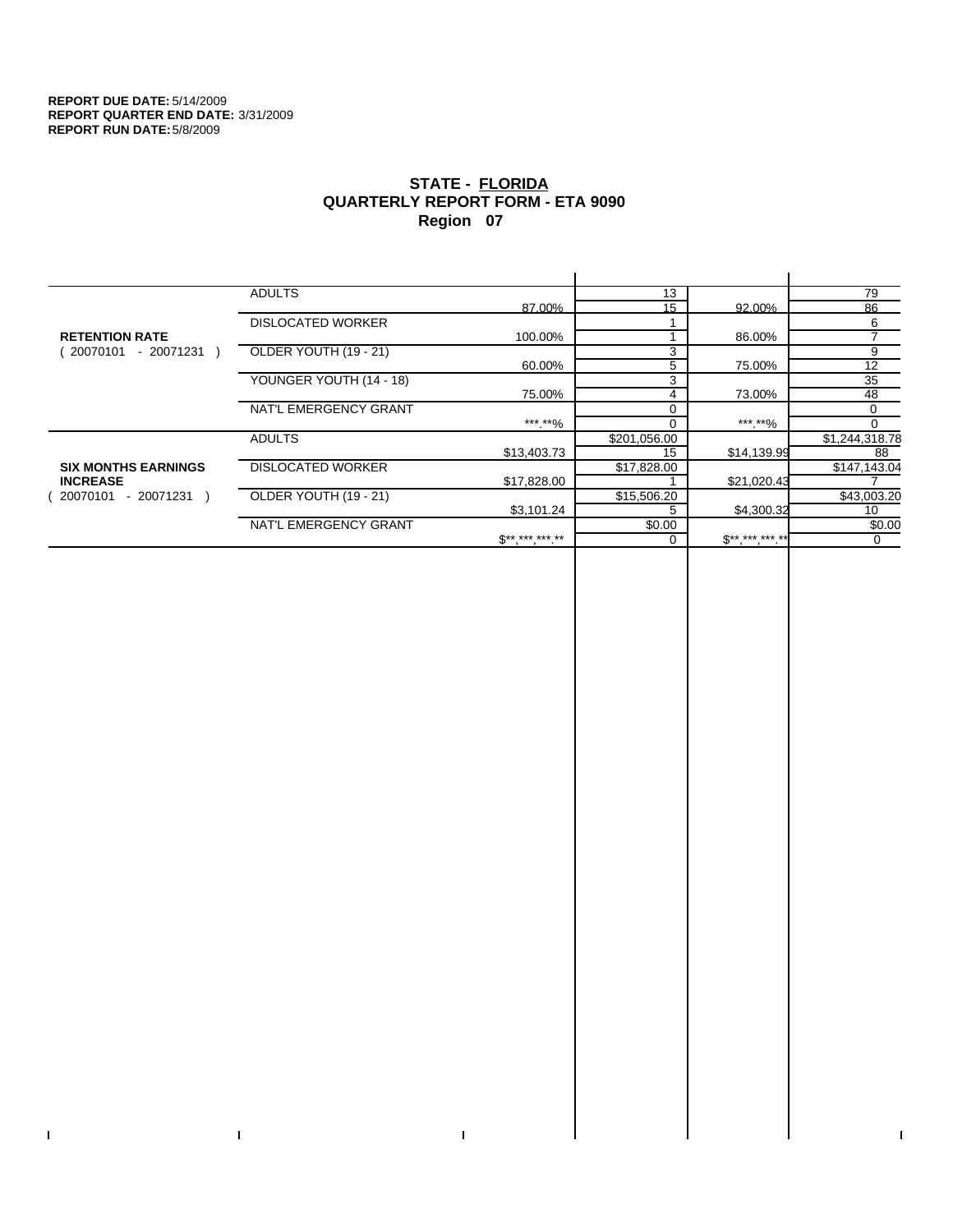| <b>PERFORMANCE ITEMS</b>                                                        | <b>PROGRAM GROUPS</b>                                    |                        | <b>CURRENT QUARTER</b> |                        | <b>CUMULATIVE</b>  |
|---------------------------------------------------------------------------------|----------------------------------------------------------|------------------------|------------------------|------------------------|--------------------|
| TIME PERIOD TO CUMULATE                                                         |                                                          |                        | (MOST RECENT)          | <b>4-QTR REPORTING</b> |                    |
| PERFORMANCE RESULTS                                                             |                                                          |                        |                        |                        | <b>PERIOD</b>      |
|                                                                                 |                                                          |                        | <b>NUMERATOR</b>       |                        | <b>NUMERATOR</b>   |
|                                                                                 |                                                          | <b>VALUE</b>           | <b>DENOMINATOR</b>     | <b>VALUE</b>           | <b>DENOMINATOR</b> |
|                                                                                 | <b>TOTAL ADULT PARTICIPANT</b>                           | 1452                   |                        | 3048                   |                    |
|                                                                                 | ADULT(SELF SERV ONLY)                                    | -N/A-                  |                        | -N/A-                  |                    |
|                                                                                 | <b>ADULT</b>                                             | 1444                   |                        | 3027                   |                    |
|                                                                                 | <b>DISLOCATED WORKER</b>                                 | 16                     |                        | 31                     |                    |
|                                                                                 | NAT'L EMERGENCY GRANT                                    | 11                     |                        | 12                     |                    |
|                                                                                 | <b>RECEIVED TRAINING SERVICES</b>                        | 1306                   |                        | 2932                   |                    |
| <b>TOTAL PARTICIPANTS</b>                                                       | <b>ADULT</b>                                             | 1301                   |                        | 2922                   |                    |
| $(20080401 - 20090331)$                                                         | <b>DISLOCATED WORKER</b>                                 | 11                     |                        | 20                     |                    |
|                                                                                 | TOTAL YOUTH (14-21) PARTICIPANTS<br>YOUNGER YOUTH (14-18 | 421<br>330             |                        | 664                    |                    |
|                                                                                 | OLDER YOUTH (19-21)                                      | 91                     |                        | 523<br>141             |                    |
|                                                                                 | OUT-OF-SCHOOL YOUTH                                      | 115                    |                        | 184                    |                    |
|                                                                                 | IN-SCHOOL YOUTH                                          | 306                    |                        | 480                    |                    |
|                                                                                 | <b>TOTAL ADULT EXITERS</b>                               | 333                    |                        | 2014                   |                    |
|                                                                                 | ADULT(SELF-SERV ONLY                                     | $-N/A$ -               |                        | $-N/A-$                |                    |
|                                                                                 | <b>ADULT</b>                                             | 331                    |                        | 1991                   |                    |
|                                                                                 | <b>DISLOCATED WORKER</b>                                 | 4                      |                        | 26                     |                    |
| <b>TOTAL EXITERS</b>                                                            | NAT'L EMERGENCY GRANT                                    | 1                      |                        | -1                     |                    |
| $(20080101 - 20081231)$                                                         | TOTAL YOUTH(14-21)                                       | 42                     |                        | 298                    |                    |
|                                                                                 | YOUNGER YOUTH(14-18)                                     | 36                     |                        | 236                    |                    |
|                                                                                 | OLDER YOUTH(19-21)                                       | 6                      |                        | 62                     |                    |
|                                                                                 | OUT-OF-SCHOOL YOUTH<br><b>IN-SCHOOL YOUTH</b>            | 9<br>33                |                        | 84<br>214              |                    |
|                                                                                 |                                                          |                        |                        |                        |                    |
|                                                                                 |                                                          |                        |                        |                        |                    |
| <b>PERFORMANCE ITEMS</b>                                                        | <b>PROGRAM GROUPS</b>                                    | <b>CURRENT QUARTER</b> |                        |                        | <b>CUMULATIVE</b>  |
| TIME PERIOD TO CUMULATE                                                         |                                                          | (MOST RECENT)          |                        | <b>4-QTR REPORTING</b> |                    |
| PERFORMANCE RESULTS                                                             |                                                          |                        |                        |                        | <b>PERIOD</b>      |
|                                                                                 |                                                          |                        | <b>NUMERATOR</b>       |                        | <b>NUMERATOR</b>   |
|                                                                                 |                                                          | <b>VALUE</b>           | <b>DENOMINATOR</b>     | VALUE                  | <b>DENOMINATOR</b> |
| <b>PLACEMENT IN EMPLOYMENT</b>                                                  | <b>WIA YOUTH (14 - 21)</b>                               |                        | 34                     |                        | 114                |
| <b>OR EDUCATION</b>                                                             | $(20070701 - 20080630)$                                  | 48.00%                 | 71                     | 57.00%                 | 200                |
| <b>ATTAINMENT OF DEGREE</b>                                                     | <b>WIA YOUTH (14 - 21)</b>                               |                        | 70<br>94               |                        | 192                |
| <b>OR CERTIFICATE</b><br><b>LITERACY OR NUMERACY</b>                            | 20070701 - 20080630 )<br><b>WIA YOUTH (14 - 21)</b>      | 74.00%                 | $-N/A-$                | 72.00%                 | 266<br>$-N/A$ -    |
| <b>GAINS</b>                                                                    | 20070701 - 20080630                                      |                        | -N/A-                  |                        | -N/A-              |
| YOUTH DIPLOMA OR                                                                | WIA YOUNGER YOUTH (14 - 18)                              |                        | $\overline{7}$         |                        | 72                 |
| <b>EQUIVALENT RATE</b>                                                          | 20080101 - 20081231 )                                    | 54.00%                 | 13                     | 75.00%                 | 96                 |
| <b>SKILL ATTAINMENT RATE</b>                                                    | WIA YOUNGER YOUTH (14 - 18)                              |                        |                        |                        |                    |
|                                                                                 | (20080101 - 20081231                                     |                        |                        |                        |                    |
|                                                                                 | <b>ADULTS</b>                                            |                        | 24                     |                        | 126.00             |
|                                                                                 |                                                          | 89.00%                 | 27                     | 90.00%                 | 140                |
|                                                                                 | <b>DISLOCATED WORKER</b>                                 |                        | $\overline{7}$         |                        | 34.00              |
|                                                                                 |                                                          | 78.00%                 | 9                      | 89.00%                 | 38                 |
| <b>ENTERED EMPLOYMENT RATE OLDER YOUTH (19 - 21)</b><br>$(20070701 - 20080630)$ |                                                          | 53.00%                 | 8<br>15                | 63.00%                 | 20                 |
|                                                                                 | NAT'L EMERGENCY GRANT                                    |                        | 0                      |                        | 32<br>0            |
|                                                                                 |                                                          | ***.**%                | 0                      | ***.**%                | $\mathbf 0$        |
|                                                                                 | <b>ADULTS</b>                                            |                        | 933                    |                        | 1584               |
| <b>EMPLOYMENT &amp; CREDENTIAL</b>                                              |                                                          | 96.00%                 | 972                    | 96.00%                 | 1646               |
| <b>ADULT/DISLOCATED WORKER DISLOCATED WORKER</b>                                |                                                          |                        | 7                      |                        | 36                 |
| OR CREDENTIAL RATES                                                             |                                                          | 78.00%                 | 9                      | 90.00%                 | 40                 |
| <b>OLDER YOUTH</b><br>20070701 - 20080630                                       | OLDER YOUTH (19 - 21)                                    | 38.00%                 | 10<br>$\overline{26}$  | 45.00%                 | 25<br>56           |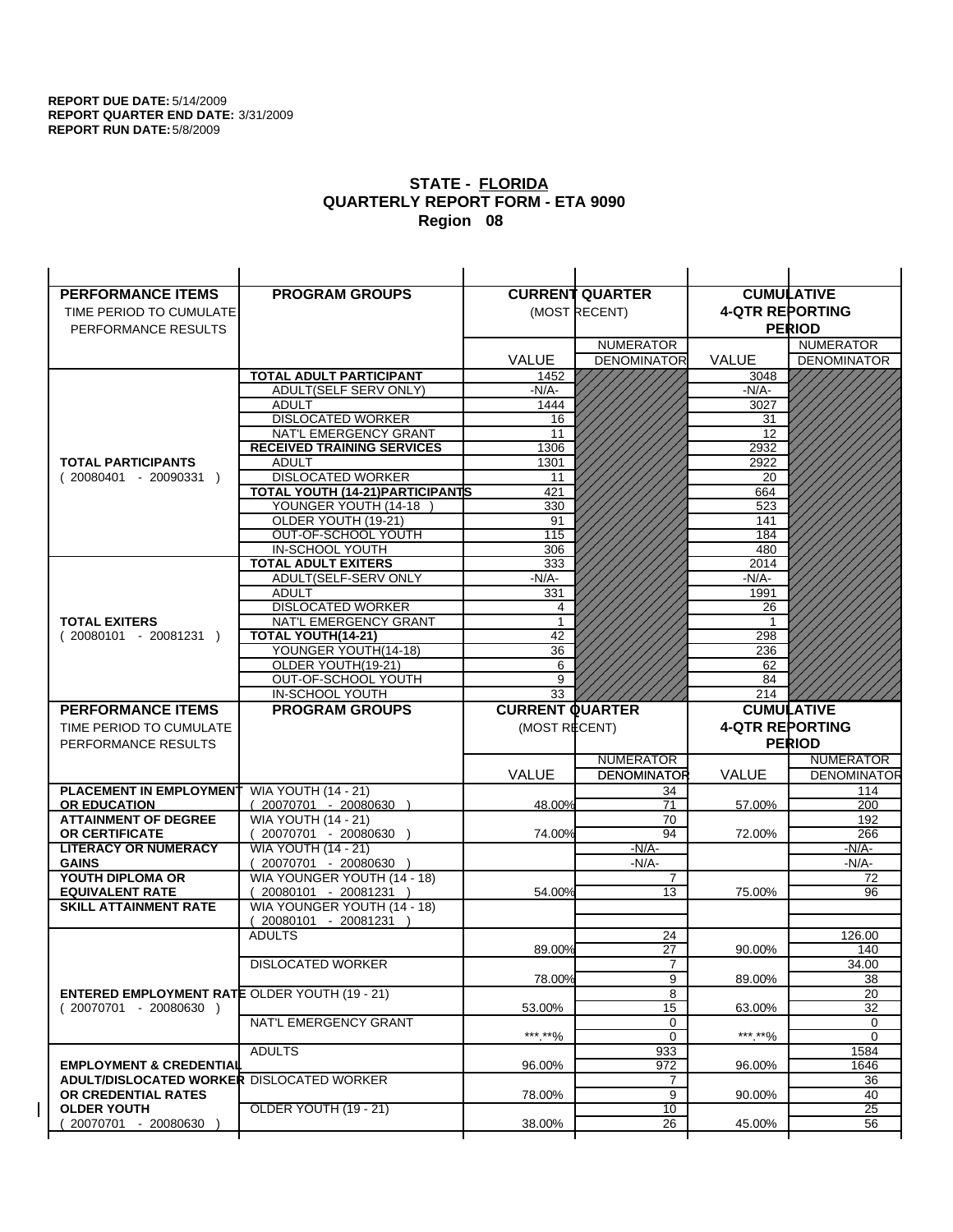$\bar{\Gamma}$ 

 $\Gamma$ 

# **STATE - FLORIDA QUARTERLY REPORT FORM - ETA 9090 Region 08**

|                            | <b>ADULTS</b>            |              | 114            |             | 1280            |
|----------------------------|--------------------------|--------------|----------------|-------------|-----------------|
|                            |                          | 97.00%       | 118            | 94.00%      | 1356            |
|                            | <b>DISLOCATED WORKER</b> |              | 6              |             | 43              |
| <b>RETENTION RATE</b>      |                          | 86.00%       |                | 96.00%      | 45              |
| - 20071231<br>20070101     | OLDER YOUTH (19 - 21)    |              | 10             |             | 38              |
|                            |                          | 100.00%      | 10             | 88.00%      | 43              |
|                            | YOUNGER YOUTH (14 - 18)  |              | 17             |             | 86              |
|                            |                          | 81.00%       | 21             | 77.00%      | 111             |
|                            | NAT'L EMERGENCY GRANT    |              | $\Omega$       |             | 0               |
|                            |                          | ***.**%      |                | ***.**%     |                 |
|                            | <b>ADULTS</b>            |              | \$2,222,467.41 |             | \$24,721,954.88 |
|                            |                          | \$18,068.84  | 123            | \$16,898.12 | 1463            |
| <b>SIX MONTHS EARNINGS</b> | <b>DISLOCATED WORKER</b> |              | \$139,570.00   |             | \$812,469.05    |
| <b>INCREASE</b>            |                          | \$19,938.57  |                | \$17,286.58 | 47              |
| - 20071231<br>20070101     | OLDER YOUTH (19 - 21)    |              | \$58,940.48    |             | \$185,630.37    |
|                            |                          | \$6,548.94   | 9              | \$4,759.75  | 39              |
|                            | NAT'L EMERGENCY GRANT    |              | \$0.00         |             | \$0.00          |
|                            |                          | $S*********$ |                | $S********$ | 0               |
|                            |                          |              |                |             |                 |

 $\bar{\Gamma}$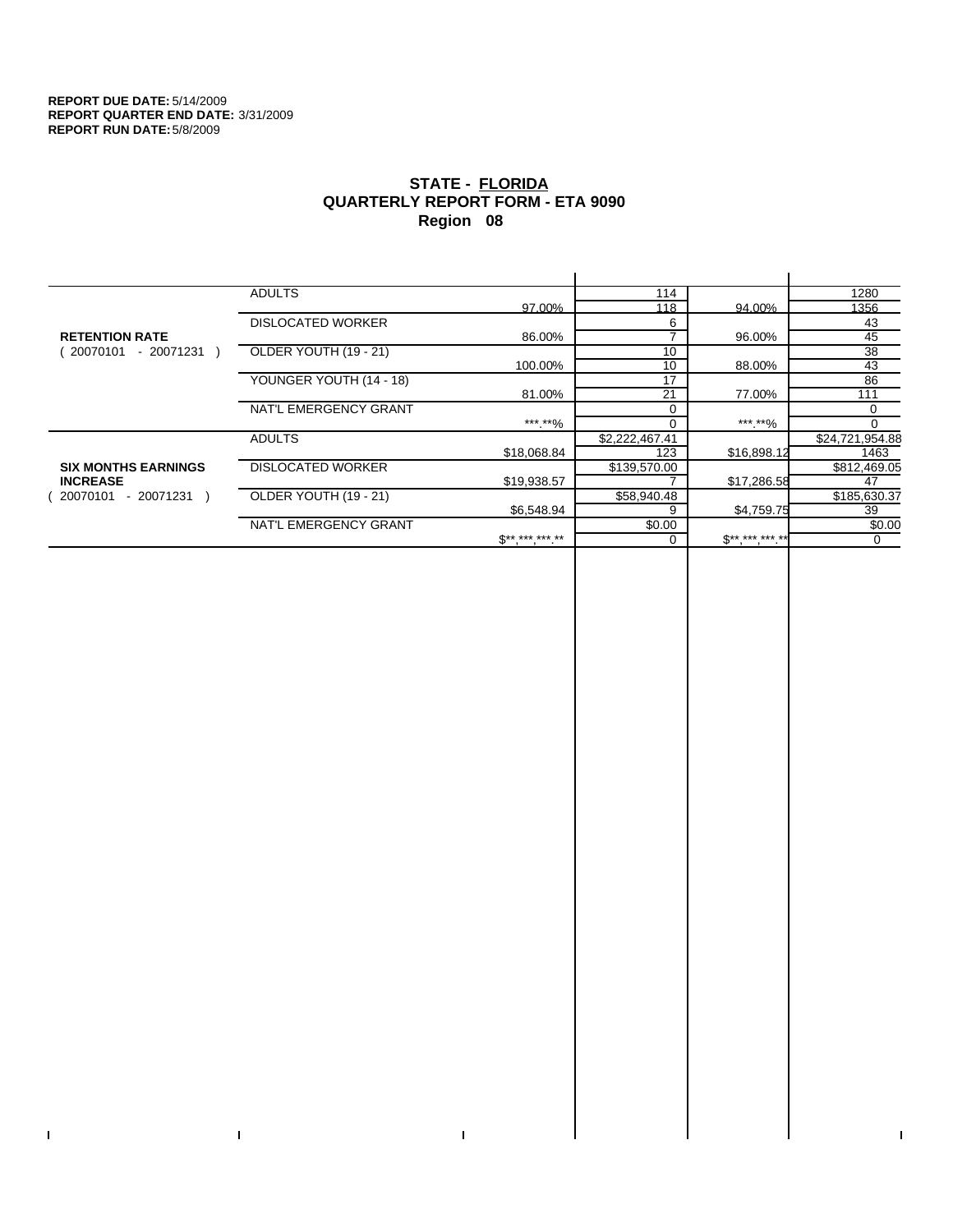| <b>PERFORMANCE ITEMS</b>                             | <b>PROGRAM GROUPS</b>                                |                        | <b>CURRENT QUARTER</b>       |                        | <b>CUMULATIVE</b>        |
|------------------------------------------------------|------------------------------------------------------|------------------------|------------------------------|------------------------|--------------------------|
| TIME PERIOD TO CUMULATE                              |                                                      |                        | (MOST RECENT)                | <b>4-QTR REPORTING</b> |                          |
| PERFORMANCE RESULTS                                  |                                                      |                        |                              |                        | <b>PERIOD</b>            |
|                                                      |                                                      |                        | <b>NUMERATOR</b>             |                        | <b>NUMERATOR</b>         |
|                                                      |                                                      | <b>VALUE</b>           | <b>DENOMINATOR</b>           | VALUE                  | <b>DENOMINATOR</b>       |
|                                                      | <b>TOTAL ADULT PARTICIPANT</b>                       | 306                    |                              | 686                    |                          |
|                                                      | ADULT(SELF SERV ONLY)                                | $-N/A-$                |                              | -N/A-                  |                          |
|                                                      | <b>ADULT</b>                                         | 240                    |                              | 544                    |                          |
|                                                      | <b>DISLOCATED WORKER</b>                             | 70                     |                              | 150                    |                          |
|                                                      | NAT'L EMERGENCY GRANT                                | $\Omega$               |                              | $\Omega$               |                          |
|                                                      | <b>RECEIVED TRAINING SERVICES</b>                    | 88                     |                              | 175                    |                          |
| <b>TOTAL PARTICIPANTS</b>                            | <b>ADULT</b>                                         | 87                     |                              | 172                    |                          |
| $(20080401 - 20090331)$                              | <b>DISLOCATED WORKER</b>                             | $\overline{2}$         |                              | 5                      |                          |
|                                                      | <b>TOTAL YOUTH (14-21) PARTICIPANTS</b>              | 176                    |                              | 344                    |                          |
|                                                      | YOUNGER YOUTH (14-18                                 | 144                    |                              | 292                    |                          |
|                                                      | OLDER YOUTH (19-21)<br>OUT-OF-SCHOOL YOUTH           | 32<br>65               |                              | 52<br>103              |                          |
|                                                      | IN-SCHOOL YOUTH                                      | 111                    |                              | 241                    |                          |
|                                                      | <b>TOTAL ADULT EXITERS</b>                           | 159                    |                              | 421                    |                          |
|                                                      | ADULT(SELF-SERV ONLY                                 | $-N/A$ -               |                              | $-N/A$ -               |                          |
|                                                      | <b>ADULT</b>                                         | 129                    |                              | 333                    |                          |
|                                                      | <b>DISLOCATED WORKER</b>                             | 30                     |                              | 92                     |                          |
| <b>TOTAL EXITERS</b>                                 | NAT'L EMERGENCY GRANT                                | 0                      |                              | 0                      |                          |
| $(20080101 - 20081231)$                              | TOTAL YOUTH(14-21)                                   | 132                    |                              | 179                    |                          |
|                                                      | YOUNGER YOUTH(14-18)                                 | 116                    |                              | 159                    |                          |
|                                                      | OLDER YOUTH(19-21)                                   | 16                     |                              | 20                     |                          |
|                                                      | OUT-OF-SCHOOL YOUTH                                  | 36                     |                              | 40                     |                          |
|                                                      | IN-SCHOOL YOUTH                                      | 96                     |                              | 139                    |                          |
|                                                      |                                                      |                        |                              |                        |                          |
| <b>PERFORMANCE ITEMS</b>                             | <b>PROGRAM GROUPS</b>                                | <b>CURRENT QUARTER</b> |                              |                        | <b>CUMULATIVE</b>        |
| TIME PERIOD TO CUMULATE                              |                                                      | (MOST RECENT)          |                              | <b>4-QTR REPORTING</b> |                          |
| PERFORMANCE RESULTS                                  |                                                      |                        |                              |                        | <b>PERIOD</b>            |
|                                                      |                                                      |                        | <b>NUMERATOR</b>             |                        | <b>NUMERATOR</b>         |
|                                                      |                                                      | <b>VALUE</b>           | <b>DENOMINATOR</b>           | <b>VALUE</b>           |                          |
| <b>PLACEMENT IN EMPLOYMENT</b>                       | <b>WIA YOUTH (14 - 21)</b>                           |                        | 9                            |                        | 29                       |
| <b>OR EDUCATION</b>                                  | $(20070701 - 20080630)$                              | 56.00%                 | 16                           | 63.00%                 | 46                       |
| <b>ATTAINMENT OF DEGREE</b>                          | <b>WIA YOUTH (14 - 21)</b>                           |                        | 6                            |                        | 26                       |
| <b>OR CERTIFICATE</b>                                | 20070701 - 20080630 )                                | 40.00%                 | 15                           | 60.00%                 | 43                       |
| <b>LITERACY OR NUMERACY</b>                          | <b>WIA YOUTH (14 - 21)</b>                           |                        | $-N/A-$                      |                        | $-N/A$ -                 |
| <b>GAINS</b>                                         | 20070701 - 20080630                                  |                        | -N/A-                        |                        | -N/A-                    |
| YOUTH DIPLOMA OR<br><b>EQUIVALENT RATE</b>           | WIA YOUNGER YOUTH (14 - 18)<br>20080101 - 20081231 ) | 24.00%                 | 11<br>46                     | 45.00%                 | 30<br>67                 |
| <b>SKILL ATTAINMENT RATE</b>                         | WIA YOUNGER YOUTH (14 - 18)                          |                        |                              |                        |                          |
|                                                      | (20080101 - 20081231                                 |                        |                              |                        |                          |
|                                                      | <b>ADULTS</b>                                        |                        | 21                           |                        | 47.00                    |
|                                                      |                                                      | 75.00%                 | 28                           | 80.00%                 | <b>DENOMINATOR</b><br>59 |
|                                                      | <b>DISLOCATED WORKER</b>                             |                        | $\overline{2}$               |                        | 13.00                    |
|                                                      |                                                      | 50.00%                 | 4                            | 72.00%                 | 18                       |
| <b>ENTERED EMPLOYMENT RATE OLDER YOUTH (19 - 21)</b> |                                                      |                        | 0                            |                        | 0                        |
| $(20070701 - 20080630)$                              |                                                      | 0.00%                  | 1                            | $0.00\%$               | 1                        |
|                                                      | NAT'L EMERGENCY GRANT                                |                        | 0                            |                        | 0                        |
|                                                      |                                                      | ***.**%                | 0                            | ***.**%                | 0                        |
| <b>EMPLOYMENT &amp; CREDENTIAL</b>                   | <b>ADULTS</b>                                        | 40.00%                 | $\overline{\mathbf{c}}$<br>5 | 80.00%                 | 33<br>41                 |
| <b>ADULT/DISLOCATED WORKER DISLOCATED WORKER</b>     |                                                      |                        | 0                            |                        | 5                        |
| OR CREDENTIAL RATES                                  |                                                      | *** **%                | $\mathbf 0$                  | 83.00%                 | 6                        |
| <b>OLDER YOUTH</b>                                   | OLDER YOUTH (19 - 21)                                |                        | 0                            |                        | 0                        |
| 20070701 - 20080630                                  |                                                      | 0.00%                  | 1                            | $0.00\%$               | $\mathbf{1}$             |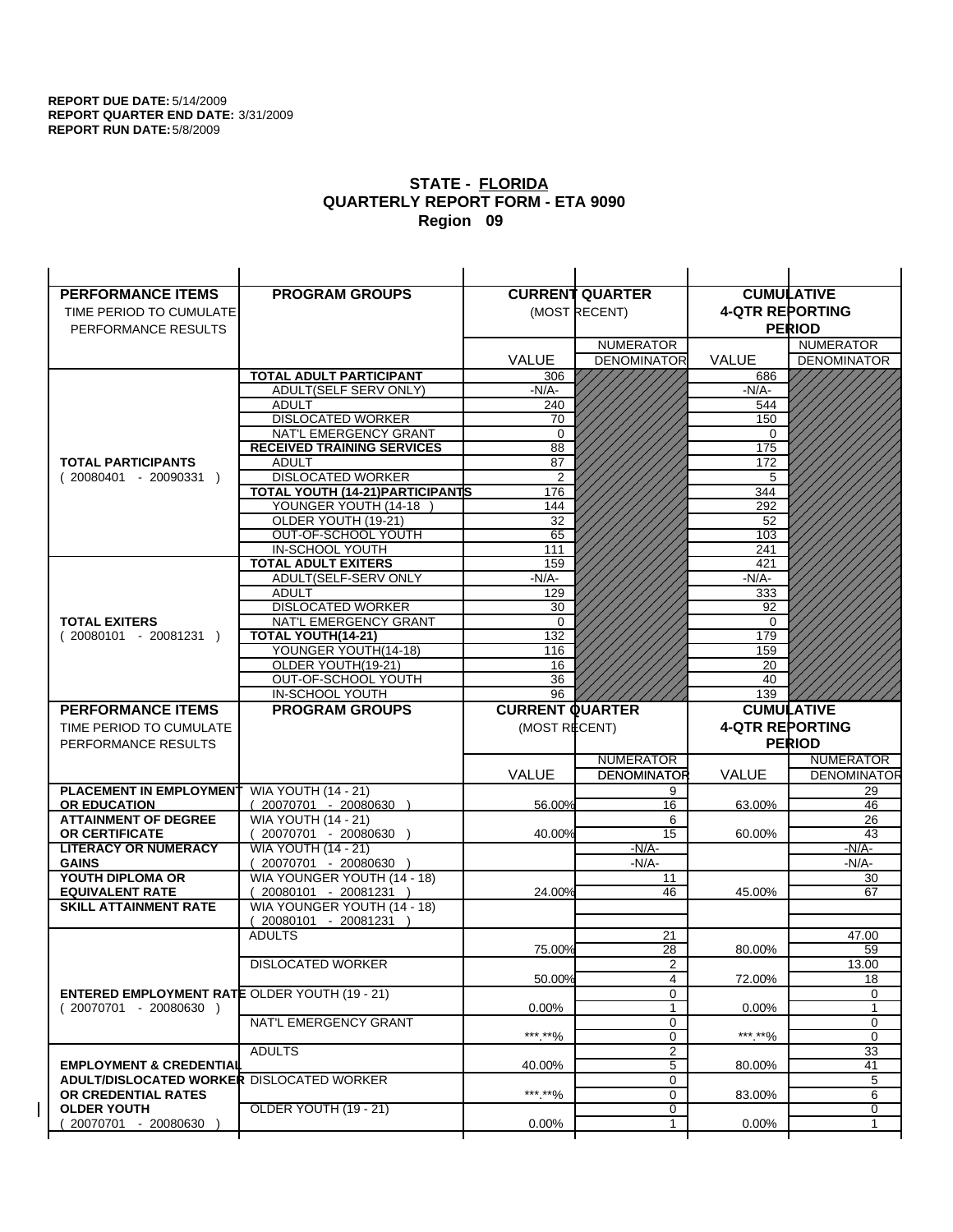$\bar{\Gamma}$ 

 $\Gamma$ 

# **STATE - FLORIDA QUARTERLY REPORT FORM - ETA 9090 Region 09**

|                            | <b>ADULTS</b>            |                     | 10           |             | 49           |
|----------------------------|--------------------------|---------------------|--------------|-------------|--------------|
|                            |                          | 91.00%              | 11           | 94.00%      | 52           |
|                            | <b>DISLOCATED WORKER</b> |                     | 4            |             | 18           |
| <b>RETENTION RATE</b>      |                          | 67.00%              | 6            | 90.00%      | 20           |
| - 20071231 )<br>20070101   | OLDER YOUTH (19 - 21)    |                     |              |             |              |
|                            |                          | ***.**%             |              | 100.00%     |              |
|                            | YOUNGER YOUTH (14 - 18)  |                     | 2            |             | 39           |
|                            |                          | 67.00%              | 3            | 56.00%      | 70           |
|                            | NAT'L EMERGENCY GRANT    |                     |              |             | $\Omega$     |
|                            |                          | ***.**%             |              | ***.**%     |              |
|                            | <b>ADULTS</b>            |                     | \$190,504.64 |             | \$917,942.26 |
|                            |                          | \$14,654.20         | 13           | \$16,104.25 | 57           |
| <b>SIX MONTHS EARNINGS</b> | <b>DISLOCATED WORKER</b> |                     | \$68,684.00  |             | \$304,509.59 |
| <b>INCREASE</b>            |                          | \$11,447.33         | 6            | \$13,841.34 | 22           |
| - 20071231<br>20070101     | OLDER YOUTH (19 - 21)    |                     | \$0.00       |             | \$11,230.00  |
|                            |                          | $S*********$        |              | \$11,230.00 |              |
|                            | NAT'L EMERGENCY GRANT    |                     | \$0.00       |             | \$0.00       |
|                            |                          | $S^{**}$ *** *** ** |              | $S********$ | 0            |
|                            |                          |                     |              |             |              |

 $\bar{\Gamma}$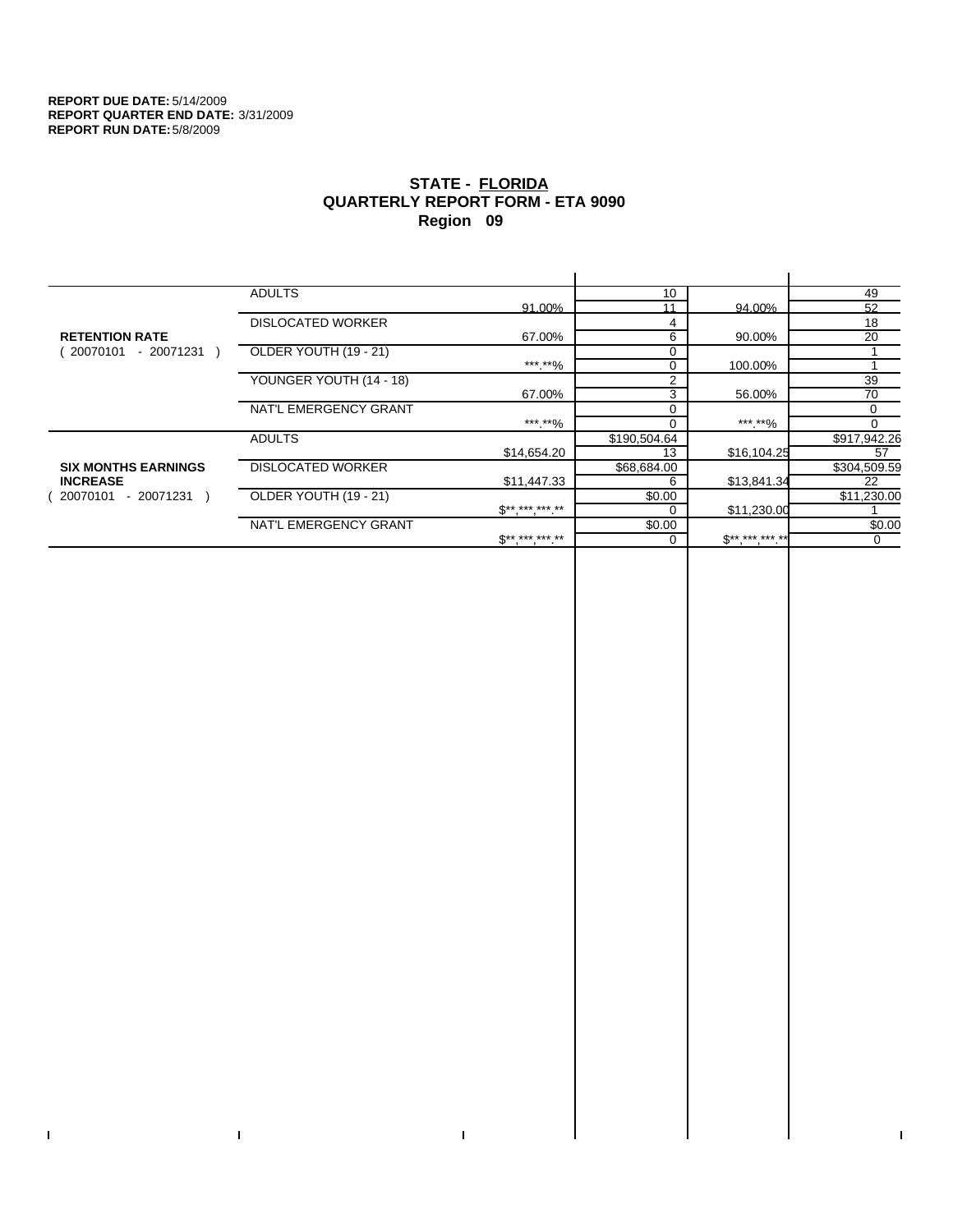| <b>PERFORMANCE ITEMS</b>                             | <b>PROGRAM GROUPS</b>                                    |                        | <b>CURRENT QUARTER</b> |                        | <b>CUMULATIVE</b>        |
|------------------------------------------------------|----------------------------------------------------------|------------------------|------------------------|------------------------|--------------------------|
| TIME PERIOD TO CUMULATE                              |                                                          |                        | (MOST RECENT)          | <b>4-QTR REPORTING</b> |                          |
| PERFORMANCE RESULTS                                  |                                                          |                        |                        |                        | <b>PERIOD</b>            |
|                                                      |                                                          |                        | <b>NUMERATOR</b>       |                        | <b>NUMERATOR</b>         |
|                                                      |                                                          | <b>VALUE</b>           | <b>DENOMINATOR</b>     | VALUE                  | <b>DENOMINATOR</b>       |
|                                                      | <b>TOTAL ADULT PARTICIPANT</b>                           | 747                    |                        | 1249                   |                          |
|                                                      | <b>ADULT(SELF SERV ONLY)</b>                             | $-N/A-$                |                        | -N/A-                  |                          |
|                                                      | <b>ADULT</b>                                             | 410                    |                        | 874                    |                          |
|                                                      | <b>DISLOCATED WORKER</b>                                 | 340                    |                        | 379                    |                          |
|                                                      | NAT'L EMERGENCY GRANT                                    | 155                    |                        | 155                    |                          |
|                                                      | <b>RECEIVED TRAINING SERVICES</b>                        | 362                    |                        | 617                    |                          |
| <b>TOTAL PARTICIPANTS</b>                            | <b>ADULT</b>                                             | 184                    |                        | 429                    |                          |
| $(20080401 - 20090331)$                              | <b>DISLOCATED WORKER</b>                                 | 179                    |                        | 189                    |                          |
|                                                      | TOTAL YOUTH (14-21) PARTICIPANTS<br>YOUNGER YOUTH (14-18 | 114<br>76              |                        | 303<br>237             |                          |
|                                                      | OLDER YOUTH (19-21)                                      | 38                     |                        | 66                     |                          |
|                                                      | OUT-OF-SCHOOL YOUTH                                      | $\overline{56}$        |                        | 103                    |                          |
|                                                      | IN-SCHOOL YOUTH                                          | 58                     |                        | 200                    |                          |
|                                                      | <b>TOTAL ADULT EXITERS</b>                               | 127                    |                        | 584                    |                          |
|                                                      | ADULT(SELF-SERV ONLY                                     | $-N/A$ -               |                        | $-N/A-$                |                          |
|                                                      | <b>ADULT</b>                                             | 107                    |                        | 538                    |                          |
|                                                      | <b>DISLOCATED WORKER</b>                                 | 20                     |                        | 47                     |                          |
| <b>TOTAL EXITERS</b>                                 | NAT'L EMERGENCY GRANT                                    | $\mathbf 0$            |                        | 0                      |                          |
| $(20080101 - 20081231)$                              | TOTAL YOUTH(14-21)                                       | 29                     |                        | 210                    |                          |
|                                                      | YOUNGER YOUTH(14-18)                                     | 20                     |                        | 173                    |                          |
|                                                      | OLDER YOUTH(19-21)                                       | 9                      |                        | 37                     |                          |
|                                                      | OUT-OF-SCHOOL YOUTH                                      | 13                     |                        | 59                     |                          |
|                                                      | IN-SCHOOL YOUTH                                          | 16                     |                        | 151                    |                          |
|                                                      |                                                          |                        |                        |                        |                          |
| <b>PERFORMANCE ITEMS</b>                             | <b>PROGRAM GROUPS</b>                                    | <b>CURRENT QUARTER</b> |                        |                        | <b>CUMULATIVE</b>        |
| TIME PERIOD TO CUMULATE                              |                                                          | (MOST RECENT)          |                        | <b>4-QTR REPORTING</b> |                          |
| PERFORMANCE RESULTS                                  |                                                          |                        |                        |                        | <b>PERIOD</b>            |
|                                                      |                                                          |                        | <b>NUMERATOR</b>       |                        | <b>NUMERATOR</b>         |
|                                                      |                                                          | <b>VALUE</b>           | <b>DENOMINATOR</b>     | <b>VALUE</b>           |                          |
| <b>PLACEMENT IN EMPLOYMENT</b>                       | <b>WIA YOUTH (14 - 21)</b>                               |                        | 16                     |                        | <b>DENOMINATOR</b><br>50 |
| <b>OR EDUCATION</b>                                  | $(20070701 - 20080630)$                                  | 53.00%                 | 30                     | 61.00%                 | 82                       |
| <b>ATTAINMENT OF DEGREE</b>                          | <b>WIA YOUTH (14 - 21)</b>                               |                        | 34                     |                        | 85                       |
| <b>OR CERTIFICATE</b>                                | (20070701 - 20080630                                     | 87.00%                 | 39                     | 85.00%                 | 100                      |
| <b>LITERACY OR NUMERACY</b><br><b>GAINS</b>          | <b>WIA YOUTH (14 - 21)</b>                               |                        | $-N/A-$<br>$-N/A-$     |                        | $-N/A$ -                 |
| YOUTH DIPLOMA OR                                     | 20070701 - 20080630<br>WIA YOUNGER YOUTH (14 - 18)       |                        | 4                      |                        | $-N/A-$<br>52            |
| <b>EQUIVALENT RATE</b>                               | 20080101 - 20081231 )                                    | 80.00%                 | 5                      | 83.00%                 | 63                       |
| <b>SKILL ATTAINMENT RATE</b>                         | WIA YOUNGER YOUTH (14 - 18)                              |                        |                        |                        |                          |
|                                                      | (20080101 - 20081231                                     |                        |                        |                        |                          |
|                                                      | <b>ADULTS</b>                                            |                        | 46                     |                        | 226.00                   |
|                                                      |                                                          | 98.00%                 | 47                     | 97.00%                 | 232                      |
|                                                      | <b>DISLOCATED WORKER</b>                                 |                        | $\overline{8}$         |                        | 50.00                    |
|                                                      |                                                          | 100.00%                | 8                      | 89.00%                 | 56                       |
| <b>ENTERED EMPLOYMENT RATE OLDER YOUTH (19 - 21)</b> |                                                          |                        | 4                      |                        | 22                       |
| $(20070701 - 20080630)$                              |                                                          | 57.00%                 | $\overline{7}$         | 79.00%                 | 28                       |
|                                                      | NAT'L EMERGENCY GRANT                                    |                        | 0<br>0                 |                        | 0<br>0                   |
|                                                      | <b>ADULTS</b>                                            | ***.**%                | 124                    | *** **%                | 190                      |
| <b>EMPLOYMENT &amp; CREDENTIAL</b>                   |                                                          | 70.00%                 | 177                    | 69.00%                 | 274                      |
| <b>ADULT/DISLOCATED WORKER DISLOCATED WORKER</b>     |                                                          |                        | 1                      |                        | 8                        |
| OR CREDENTIAL RATES                                  |                                                          | 33.00%                 | 3                      | 53.00%                 | 15                       |
| <b>OLDER YOUTH</b>                                   | <b>OLDER YOUTH (19 - 21)</b>                             |                        | 3                      |                        | 23                       |
| 20070701 - 20080630                                  |                                                          | 38.00%                 | 8                      | 68.00%                 | 34                       |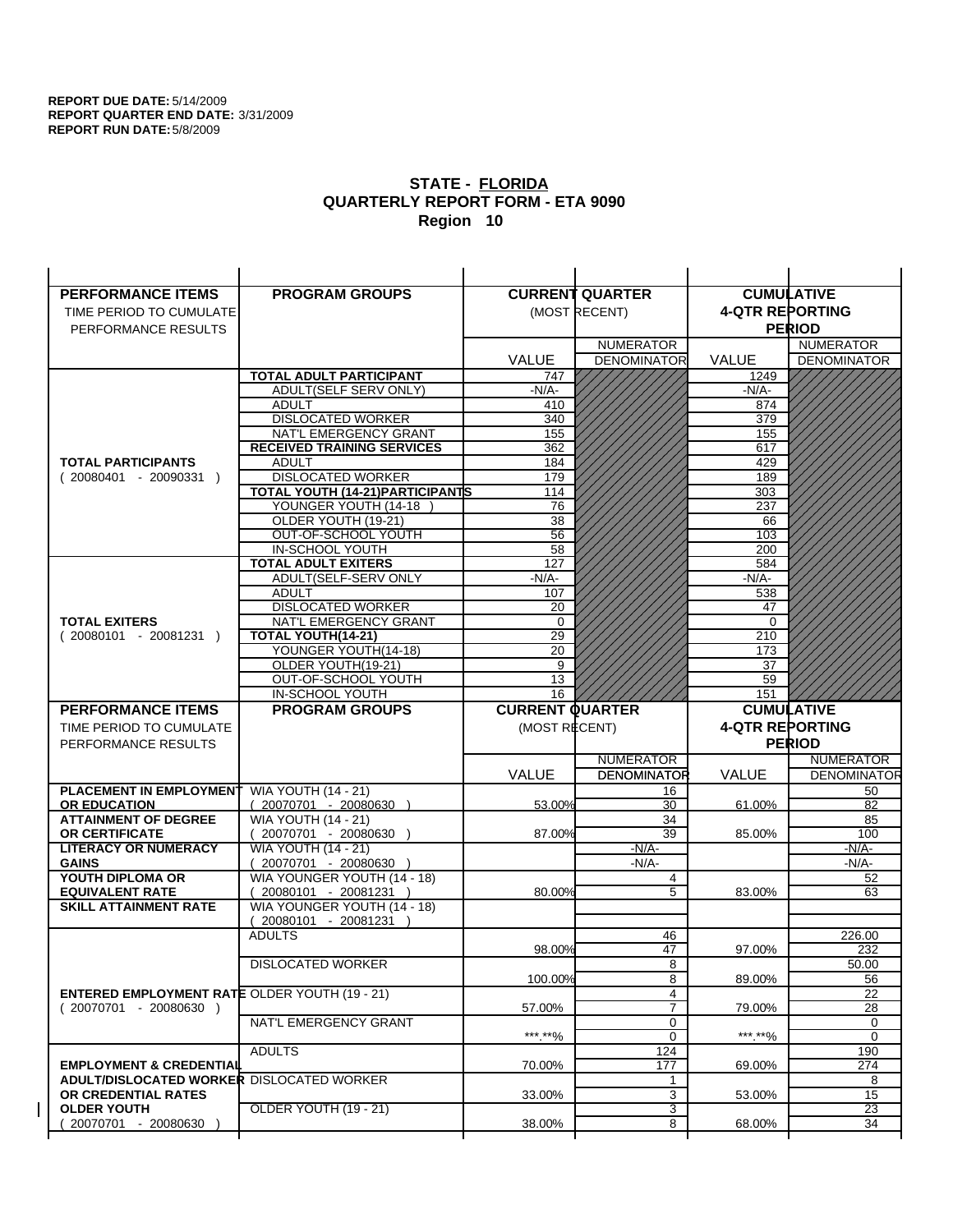$\bar{\Gamma}$ 

 $\mathbf{I}$ 

# **STATE - FLORIDA QUARTERLY REPORT FORM - ETA 9090 Region 10**

|                            | <b>ADULTS</b>            |              | 182            |              | 495             |
|----------------------------|--------------------------|--------------|----------------|--------------|-----------------|
|                            |                          | 91.00%       | 201            | 91.00%       | 542             |
|                            | <b>DISLOCATED WORKER</b> |              | 15             |              | 51              |
| <b>RETENTION RATE</b>      |                          | 88.00%       | 17             | 91.00%       | 56              |
| - 20071231 )<br>20070101   | OLDER YOUTH (19 - 21)    |              | 4              |              | 19              |
|                            |                          | 67.00%       | 6              | 76.00%       | 25              |
|                            | YOUNGER YOUTH (14 - 18)  |              | 8              |              | 23              |
|                            |                          | 62.00%       | 13             | 56.00%       | 41              |
|                            | NAT'L EMERGENCY GRANT    |              |                |              | 0               |
|                            |                          | ***.**%      |                | ***.**%      |                 |
|                            | <b>ADULTS</b>            |              | \$3,306,973.53 |              | \$10,737,572.42 |
|                            |                          | \$16,131.58  | 205            | \$11,825.52  | 908             |
| <b>SIX MONTHS EARNINGS</b> | <b>DISLOCATED WORKER</b> |              | \$245,301.18   |              | \$956,990.19    |
| <b>INCREASE</b>            |                          | \$12,910.59  | 19             | \$14,722.93  | 65              |
| - 20071231<br>20070101     | OLDER YOUTH (19 - 21)    |              | (\$2,251.00)   |              | \$17,826.93     |
|                            |                          | (\$750.33)   |                | \$891.35     | 20              |
|                            | NAT'L EMERGENCY GRANT    |              | \$0.00         |              | \$0.00          |
|                            |                          | $$*********$ |                | $S*********$ | $\mathbf 0$     |
|                            |                          |              |                |              |                 |

 $\bar{\Gamma}$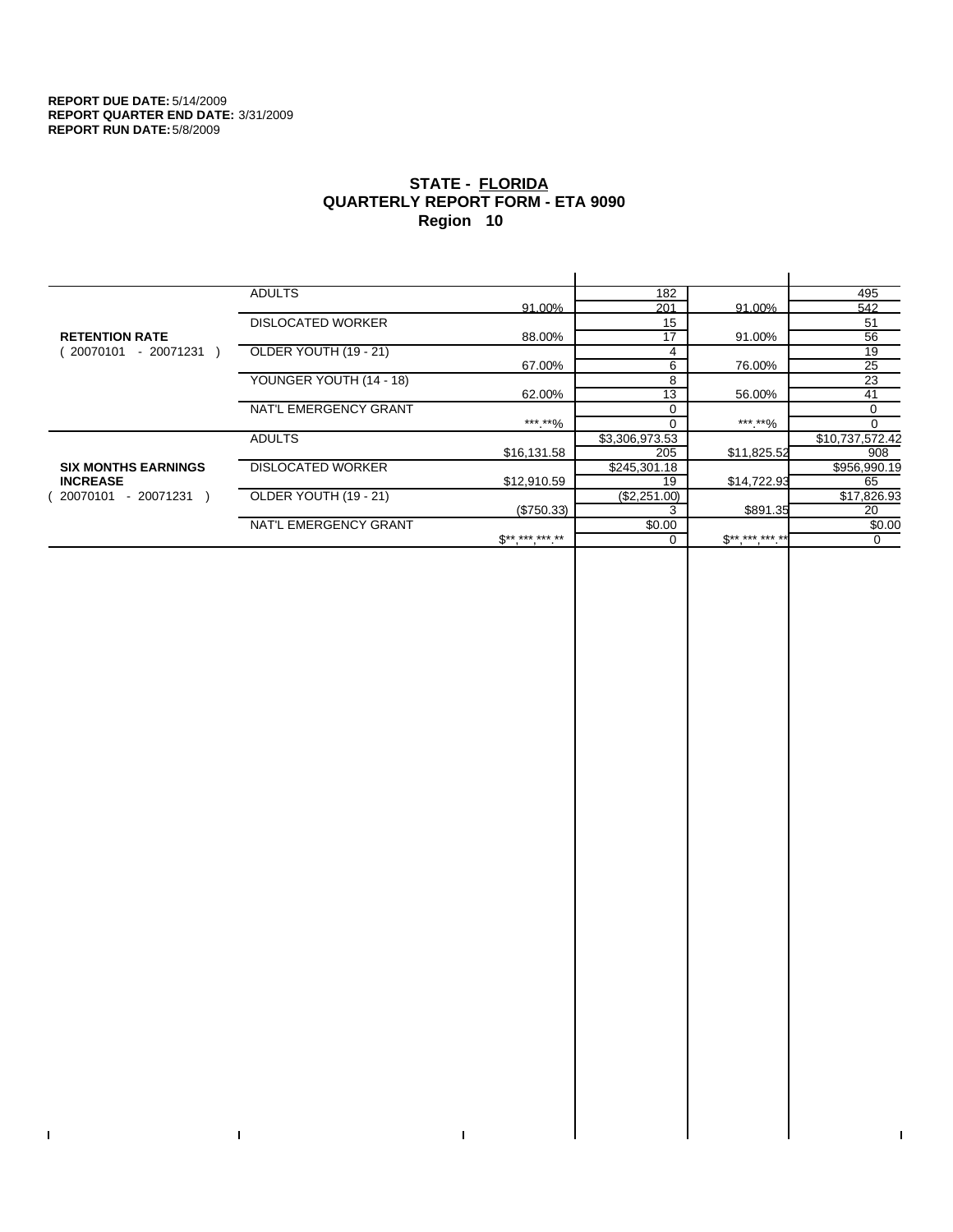| <b>PERFORMANCE ITEMS</b>                             | <b>PROGRAM GROUPS</b>                              |                        | <b>CURRENT QUARTER</b> |                        | <b>CUMULATIVE</b>        |
|------------------------------------------------------|----------------------------------------------------|------------------------|------------------------|------------------------|--------------------------|
| TIME PERIOD TO CUMULATE                              |                                                    |                        | (MOST RECENT)          | <b>4-QTR REPORTING</b> |                          |
| PERFORMANCE RESULTS                                  |                                                    |                        |                        |                        | <b>PERIOD</b>            |
|                                                      |                                                    |                        | <b>NUMERATOR</b>       |                        | <b>NUMERATOR</b>         |
|                                                      |                                                    | <b>VALUE</b>           | <b>DENOMINATOR</b>     | VALUE                  | <b>DENOMINATOR</b>       |
|                                                      | <b>TOTAL ADULT PARTICIPANT</b>                     | 551                    |                        | 1325                   |                          |
|                                                      | <b>ADULT(SELF SERV ONLY)</b>                       | -N/A-                  |                        | -N/A-                  |                          |
|                                                      | <b>ADULT</b>                                       | 492                    |                        | 1141                   |                          |
|                                                      | <b>DISLOCATED WORKER</b>                           | 130                    |                        | 299                    |                          |
|                                                      | NAT'L EMERGENCY GRANT                              | 22                     |                        | 28                     |                          |
|                                                      | <b>RECEIVED TRAINING SERVICES</b>                  | 240                    |                        | 598                    |                          |
| <b>TOTAL PARTICIPANTS</b>                            | <b>ADULT</b>                                       | 223                    |                        | 569                    |                          |
| $(20080401 - 20090331)$                              | <b>DISLOCATED WORKER</b>                           | 54                     |                        | 90                     |                          |
|                                                      | TOTAL YOUTH (14-21) PARTICIPANTS                   | 174                    |                        | 293                    |                          |
|                                                      | YOUNGER YOUTH (14-18                               | 126                    |                        | 219                    |                          |
|                                                      | OLDER YOUTH (19-21)                                | 48                     |                        | 74                     |                          |
|                                                      | OUT-OF-SCHOOL YOUTH                                | 125                    |                        | 199                    |                          |
|                                                      | IN-SCHOOL YOUTH                                    | 49                     |                        | 94                     |                          |
|                                                      | <b>TOTAL ADULT EXITERS</b>                         | 191                    |                        | 1002                   |                          |
|                                                      | ADULT(SELF-SERV ONLY                               | $-N/A$ -               |                        | $-N/A-$                |                          |
|                                                      | <b>ADULT</b><br><b>DISLOCATED WORKER</b>           | 176                    |                        | 844<br>222             |                          |
| <b>TOTAL EXITERS</b>                                 | NAT'L EMERGENCY GRANT                              | 31<br>5                |                        | 9                      |                          |
| $(20080101 - 20081231)$                              | TOTAL YOUTH(14-21)                                 | 22                     |                        | 162                    |                          |
|                                                      | YOUNGER YOUTH(14-18)                               | 20                     |                        | 129                    |                          |
|                                                      | OLDER YOUTH(19-21)                                 | 2                      |                        | 33                     |                          |
|                                                      | OUT-OF-SCHOOL YOUTH                                | 9                      |                        | 83                     |                          |
|                                                      | IN-SCHOOL YOUTH                                    | 13                     |                        | 79                     |                          |
|                                                      |                                                    |                        |                        |                        |                          |
| <b>PERFORMANCE ITEMS</b>                             | <b>PROGRAM GROUPS</b>                              | <b>CURRENT QUARTER</b> |                        |                        | <b>CUMULATIVE</b>        |
|                                                      |                                                    |                        |                        |                        |                          |
| TIME PERIOD TO CUMULATE                              |                                                    | (MOST RECENT)          |                        | <b>4-QTR REPORTING</b> |                          |
| PERFORMANCE RESULTS                                  |                                                    |                        |                        |                        | <b>PERIOD</b>            |
|                                                      |                                                    |                        | <b>NUMERATOR</b>       |                        | <b>NUMERATOR</b>         |
|                                                      |                                                    | <b>VALUE</b>           | <b>DENOMINATOR</b>     | <b>VALUE</b>           |                          |
| <b>PLACEMENT IN EMPLOYMENT</b>                       | <b>WIA YOUTH (14 - 21)</b>                         |                        | 23                     |                        | <b>DENOMINATOR</b><br>72 |
| <b>OR EDUCATION</b><br><b>ATTAINMENT OF DEGREE</b>   | $(20070701 - 20080630)$                            | 44.00%                 | 52<br>18               | 50.00%                 | 144<br>81                |
| <b>OR CERTIFICATE</b>                                | <b>WIA YOUTH (14 - 21)</b><br>(20070701 - 20080630 | 46.00%                 | 39                     | 62.00%                 | 131                      |
| <b>LITERACY OR NUMERACY</b>                          | <b>WIA YOUTH (14 - 21)</b>                         |                        | $-N/A-$                |                        | -N/A-                    |
| <b>GAINS</b>                                         | 20070701 - 20080630                                |                        | $-N/A-$                |                        | $-N/A-$                  |
| YOUTH DIPLOMA OR                                     | WIA YOUNGER YOUTH (14 - 18)                        |                        | 0                      |                        | 8                        |
| <b>EQUIVALENT RATE</b>                               | 20080101 - 20081231 )                              | 0.00%                  | 8                      | 15.00%                 | 54                       |
| <b>SKILL ATTAINMENT RATE</b>                         | WIA YOUNGER YOUTH (14 - 18)                        |                        |                        |                        |                          |
|                                                      | (20080101 - 20081231                               |                        |                        |                        |                          |
|                                                      | <b>ADULTS</b>                                      |                        | 122                    |                        | 410.00                   |
|                                                      |                                                    | 76.00%                 | 161                    | 82.00%                 | 500                      |
|                                                      | <b>DISLOCATED WORKER</b>                           |                        | $\overline{72}$        |                        | 174.00                   |
|                                                      |                                                    | 62.00%                 | 117                    | 76.00%                 | 230                      |
| <b>ENTERED EMPLOYMENT RATE OLDER YOUTH (19 - 21)</b> |                                                    |                        | 4                      |                        | 18                       |
| $(20070701 - 20080630)$                              |                                                    | 44.00%                 | 9                      | 62.00%                 | 29                       |
|                                                      | NAT'L EMERGENCY GRANT                              |                        | 0                      |                        | 27                       |
|                                                      |                                                    | 0.00%                  | 1                      | 71.00%                 | 38                       |
|                                                      | <b>ADULTS</b>                                      |                        | 124                    |                        | 257                      |
| <b>EMPLOYMENT &amp; CREDENTIAL</b>                   |                                                    | 78.00%                 | 158                    | 84.00%                 | 306                      |
| <b>ADULT/DISLOCATED WORKER DISLOCATED WORKER</b>     |                                                    |                        | 7                      | 57.00%                 | 27<br>47                 |
| OR CREDENTIAL RATES<br><b>OLDER YOUTH</b>            | <b>OLDER YOUTH (19 - 21)</b>                       | 35.00%                 | 20<br>4                |                        | $\overline{13}$          |
| 20070701 - 20080630                                  |                                                    | 40.00%                 | 10                     | 41.00%                 | 32                       |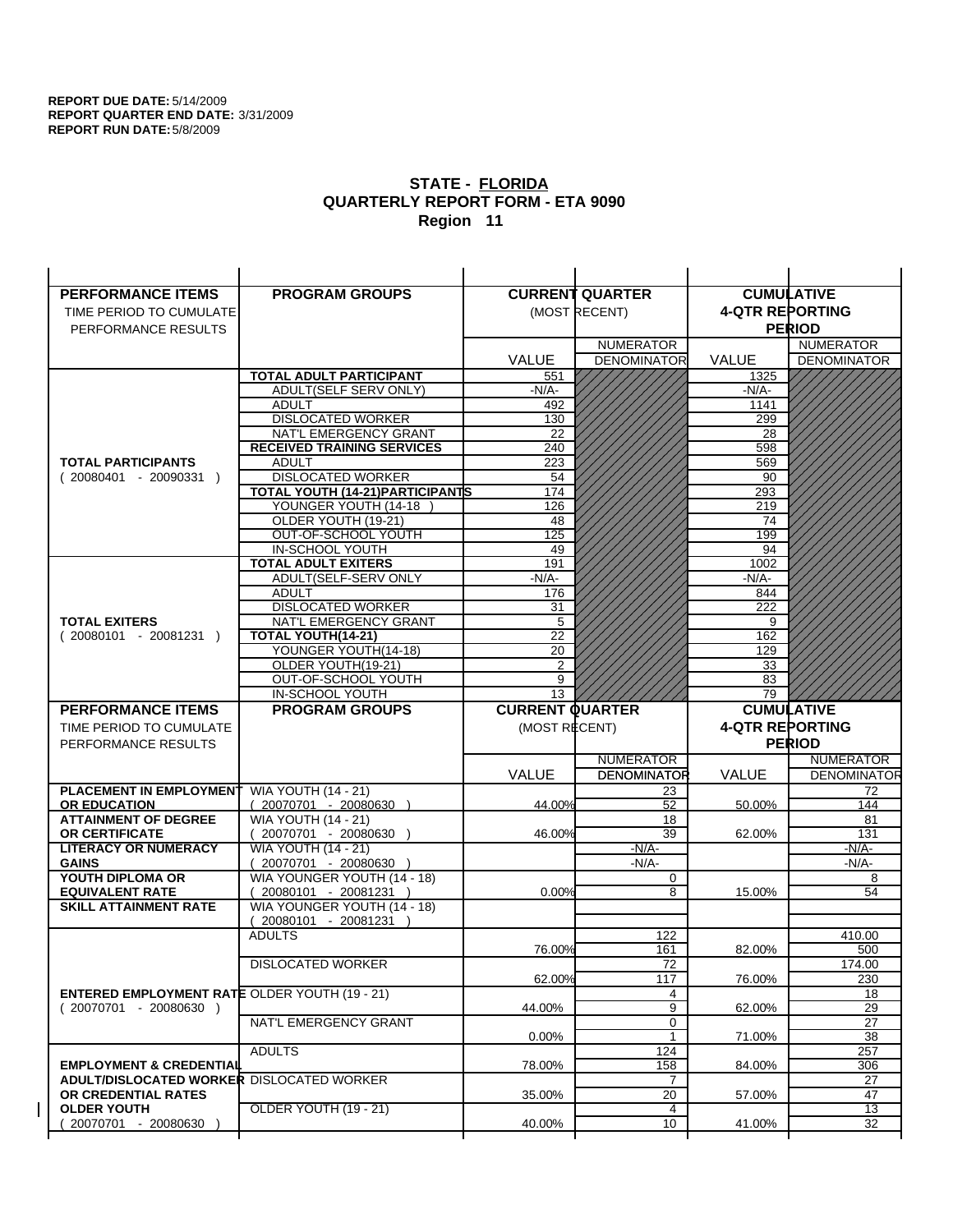$\bar{\Gamma}$ 

 $\Gamma$ 

# **STATE - FLORIDA QUARTERLY REPORT FORM - ETA 9090 Region 11**

|                            | <b>ADULTS</b>            |             | 72           |             | 530            |
|----------------------------|--------------------------|-------------|--------------|-------------|----------------|
|                            |                          | 79.00%      | 91           | 86.00%      | 618            |
|                            | <b>DISLOCATED WORKER</b> |             | 21           |             | 113            |
| <b>RETENTION RATE</b>      |                          | 84.00%      | 25           | 91.00%      | 124            |
| - 20071231<br>20070101     | OLDER YOUTH (19 - 21)    |             | 4            |             | 22             |
|                            |                          | 80.00%      | 5            | 73.00%      | 30             |
|                            | YOUNGER YOUTH (14 - 18)  |             |              |             | 22             |
|                            |                          | 33.00%      | 3            | 50.00%      | 44             |
|                            | NAT'L EMERGENCY GRANT    |             |              |             | 43             |
|                            |                          | 33.00%      | 3            | 80.00%      | 54             |
|                            | <b>ADULTS</b>            |             | \$904,855.83 |             | \$8,524,158.52 |
|                            |                          | \$8,700.54  | 104          | \$11,709.01 | 728            |
| <b>SIX MONTHS EARNINGS</b> | <b>DISLOCATED WORKER</b> |             | \$327,463.87 |             | \$1,716,007.14 |
| <b>INCREASE</b>            |                          | \$12,128.29 | 27           | \$12,084.56 | 142            |
| $-20071231$<br>20070101    | OLDER YOUTH (19 - 21)    |             | \$14,503.52  |             | \$42,647.52    |
|                            |                          | \$2,900.70  |              | \$1,640.29  | 26             |
|                            | NAT'L EMERGENCY GRANT    |             | \$11,456.00  |             | \$446,486.10   |
|                            |                          | \$2,864.00  |              | \$5,798.52  | 77             |
|                            |                          |             |              |             |                |

 $\bar{\Gamma}$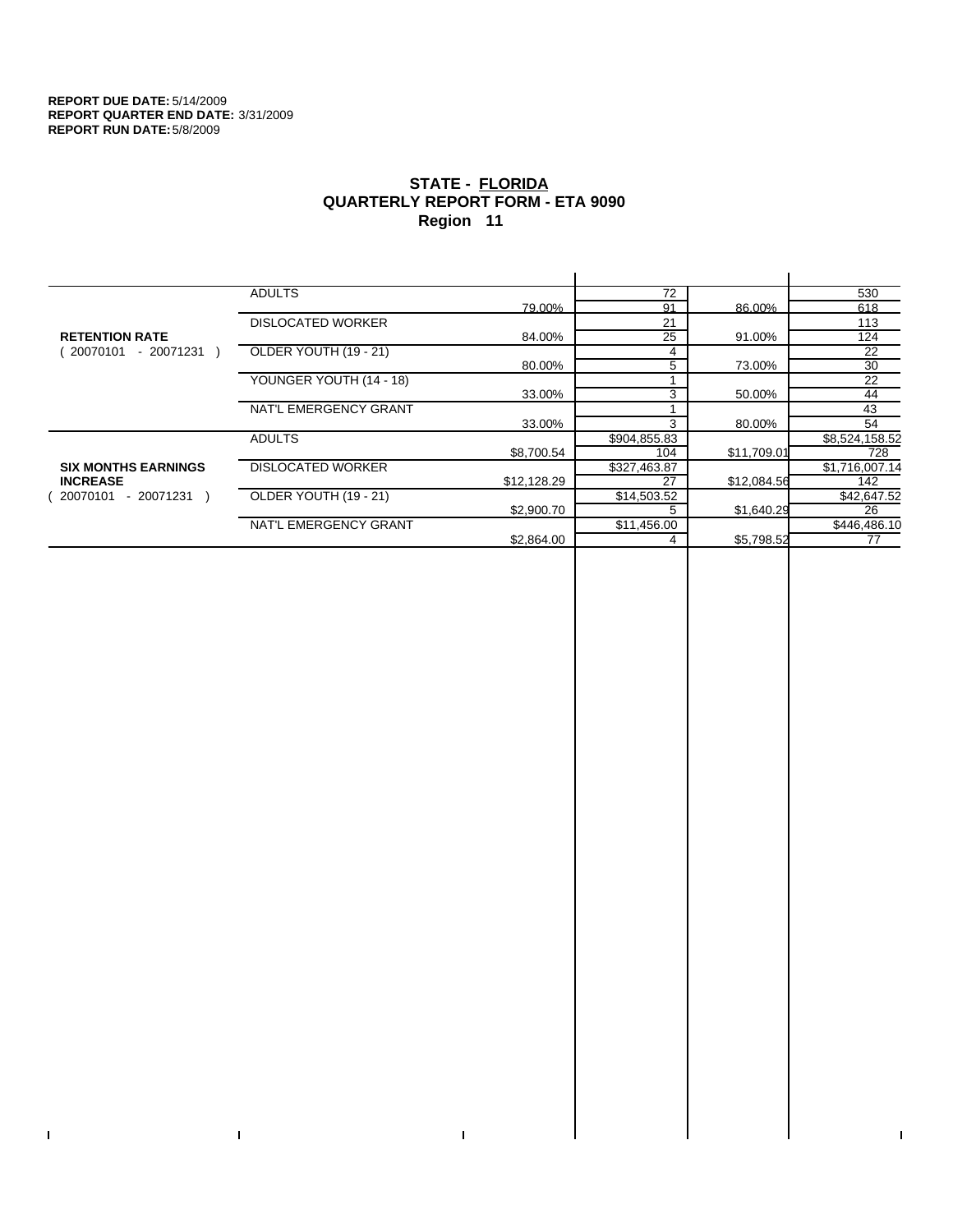| <b>PERFORMANCE ITEMS</b>                             | <b>PROGRAM GROUPS</b>                                |                        | <b>CURRENT QUARTER</b> |                        | <b>CUMULATIVE</b>  |
|------------------------------------------------------|------------------------------------------------------|------------------------|------------------------|------------------------|--------------------|
| TIME PERIOD TO CUMULATE                              |                                                      |                        | (MOST RECENT)          | <b>4-QTR REPORTING</b> |                    |
| PERFORMANCE RESULTS                                  |                                                      |                        |                        |                        | <b>PERIOD</b>      |
|                                                      |                                                      |                        | <b>NUMERATOR</b>       |                        | <b>NUMERATOR</b>   |
|                                                      |                                                      | <b>VALUE</b>           | <b>DENOMINATOR</b>     | <b>VALUE</b>           | <b>DENOMINATOR</b> |
|                                                      | TOTAL ADULT PARTICIPANT                              | 3140                   |                        | 5208                   |                    |
|                                                      | ADULT(SELF SERV ONLY)                                | -N/A-                  |                        | -N/A-                  |                    |
|                                                      | <b>ADULT</b>                                         | 2628                   |                        | 4514                   |                    |
|                                                      | <b>DISLOCATED WORKER</b>                             | 515                    |                        | 700                    |                    |
|                                                      | NAT'L EMERGENCY GRANT                                | 15                     |                        | 15                     |                    |
|                                                      | <b>RECEIVED TRAINING SERVICES</b>                    | 2618                   |                        | 4590                   |                    |
| <b>TOTAL PARTICIPANTS</b>                            | <b>ADULT</b>                                         | 2321                   |                        | 4155                   |                    |
| $(20080401 - 20090331)$                              | <b>DISLOCATED WORKER</b>                             | 298                    |                        | 437                    |                    |
|                                                      | TOTAL YOUTH (14-21) PARTICIPANTS                     | 257                    |                        | 506                    |                    |
|                                                      | YOUNGER YOUTH (14-18)                                | 66                     |                        | 134                    |                    |
|                                                      | OLDER YOUTH (19-21)                                  | 190                    |                        | 371                    |                    |
|                                                      | OUT-OF-SCHOOL YOUTH                                  | 215                    |                        | 432                    |                    |
|                                                      | IN-SCHOOL YOUTH                                      | 41                     |                        | 73                     |                    |
|                                                      | <b>TOTAL ADULT EXITERS</b>                           | 696                    |                        | 2771                   |                    |
|                                                      | ADULT(SELF-SERV ONLY                                 | $-N/A-$                |                        | $-N/A-$                |                    |
|                                                      | <b>ADULT</b>                                         | 644                    |                        | 2424                   |                    |
|                                                      | <b>DISLOCATED WORKER</b>                             | 53                     |                        | 351                    |                    |
| <b>TOTAL EXITERS</b>                                 | NAT'L EMERGENCY GRANT                                | 0<br>$\overline{34}$   |                        | 0<br>384               |                    |
| $(20080101 - 20081231)$                              | TOTAL YOUTH(14-21)                                   | $\overline{7}$         |                        |                        |                    |
|                                                      | YOUNGER YOUTH(14-18)<br>OLDER YOUTH(19-21)           | 27                     |                        | 101<br>283             |                    |
|                                                      | OUT-OF-SCHOOL YOUTH                                  | 30                     |                        | 342                    |                    |
|                                                      | <b>IN-SCHOOL YOUTH</b>                               | 4                      |                        | 42                     |                    |
|                                                      |                                                      |                        |                        |                        |                    |
|                                                      |                                                      |                        |                        |                        |                    |
| <b>PERFORMANCE ITEMS</b>                             | <b>PROGRAM GROUPS</b>                                | <b>CURRENT QUARTER</b> |                        |                        | <b>CUMULATIVE</b>  |
| TIME PERIOD TO CUMULATE                              |                                                      | (MOST RECENT)          |                        | <b>4-QTR REPORTING</b> |                    |
| PERFORMANCE RESULTS                                  |                                                      |                        |                        |                        | <b>PERIOD</b>      |
|                                                      |                                                      |                        | <b>NUMERATOR</b>       |                        | <b>NUMERATOR</b>   |
|                                                      |                                                      | <b>VALUE</b>           | <b>DENOMINATOR</b>     | <b>VALUE</b>           | <b>DENOMINATOR</b> |
| <b>PLACEMENT IN EMPLOYMENT</b>                       | <b>WIA YOUTH (14 - 21)</b>                           |                        | 70                     |                        | 244                |
| <b>OR EDUCATION</b>                                  | $(20070701 - 20080630)$                              | 60.00%                 | 116                    | 67.00%                 | 365                |
| <b>ATTAINMENT OF DEGREE</b>                          | <b>WIA YOUTH (14 - 21)</b>                           |                        | 74                     |                        | 120                |
| <b>OR CERTIFICATE</b>                                | (20070701 - 20080630                                 | 72.00%                 | 103                    | 59.00%                 | 204                |
| <b>LITERACY OR NUMERACY</b>                          | <b>WIA YOUTH (14 - 21)</b>                           |                        | $-N/A-$                |                        | -N/A-              |
| <b>GAINS</b>                                         | 20070701 - 20080630                                  |                        | $-N/A-$<br>0           |                        | -N/A-<br>1         |
| YOUTH DIPLOMA OR<br><b>EQUIVALENT RATE</b>           | WIA YOUNGER YOUTH (14 - 18)<br>20080101 - 20081231 ) | 0.00%                  | 3                      | 3.00%                  | 34                 |
| <b>SKILL ATTAINMENT RATE</b>                         | WIA YOUNGER YOUTH (14 - 18)                          |                        |                        |                        |                    |
|                                                      | (20080101 - 20081231                                 |                        |                        |                        |                    |
|                                                      | <b>ADULTS</b>                                        |                        | 46                     |                        | 211.00             |
|                                                      |                                                      | 69.00%                 | 67                     | 73.00%                 | 288                |
|                                                      | <b>DISLOCATED WORKER</b>                             |                        | 67                     |                        | 307.00             |
|                                                      |                                                      | 88.00%                 | 76                     | 84.00%                 | 367                |
| <b>ENTERED EMPLOYMENT RATE OLDER YOUTH (19 - 21)</b> |                                                      |                        | 56                     |                        | 194                |
| (20070701 - 20080630 )                               |                                                      | 64.00%                 | 87                     | 67.00%                 | 289                |
|                                                      | NAT'L EMERGENCY GRANT                                |                        | 0                      |                        | 0                  |
|                                                      |                                                      | ***.**%                | $\mathbf 0$            | ***.**%                | 0                  |
|                                                      | <b>ADULTS</b>                                        |                        | 229                    |                        | 911                |
| <b>EMPLOYMENT &amp; CREDENTIAL</b>                   |                                                      | 70.00%                 | 327                    | 80.00%                 | 1144               |
| ADULT/DISLOCATED WORKER DISLOCATED WORKER            |                                                      |                        | 29                     |                        | 138                |
| OR CREDENTIAL RATES                                  |                                                      | 58.00%                 | 50                     | 61.00%                 | 228                |
| <b>OLDER YOUTH</b><br>20070701 - 20080630            | OLDER YOUTH (19 - 21)                                | 35.00%                 | $\overline{37}$<br>107 | 24.00%                 | 81<br>339          |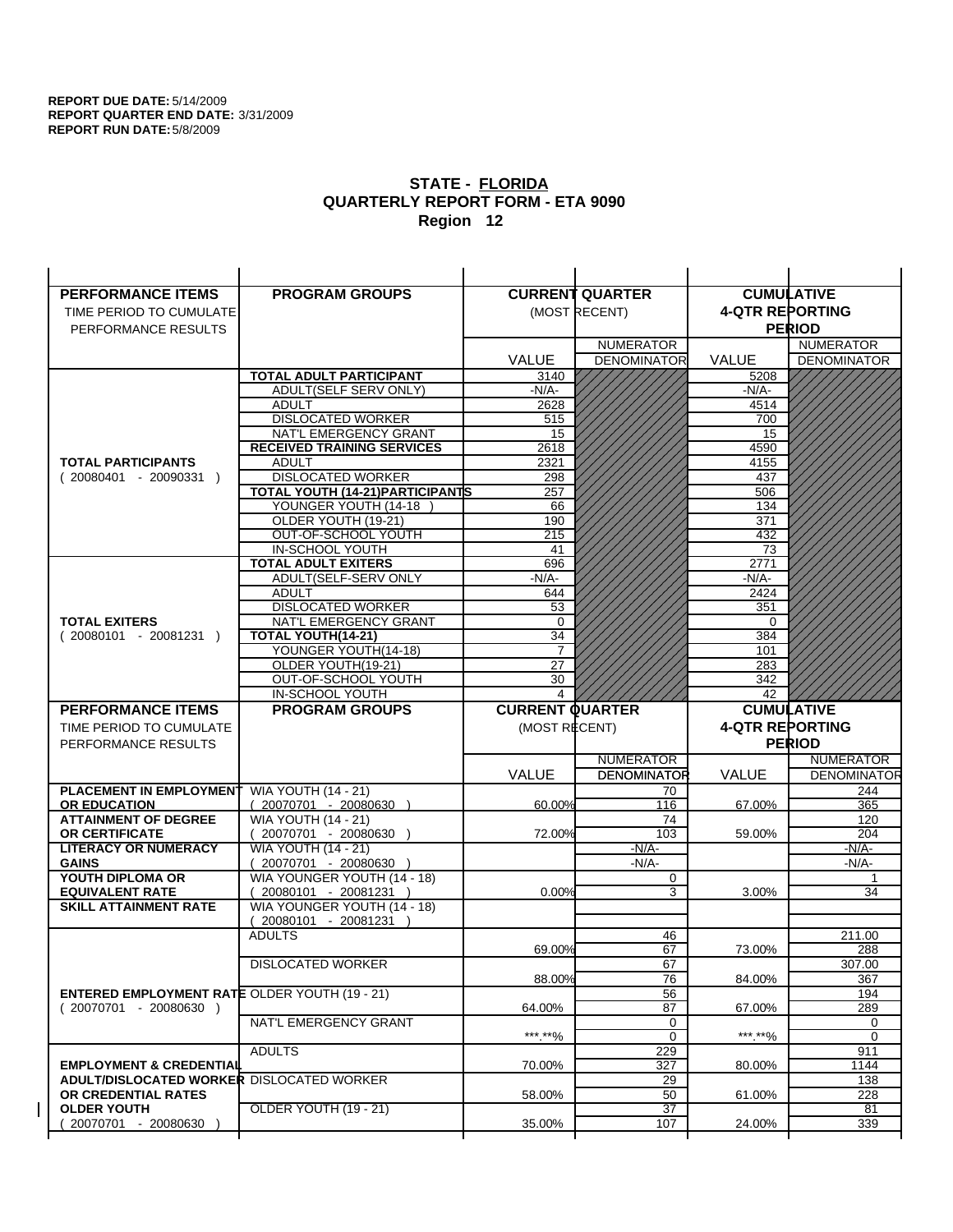$\bar{\Gamma}$ 

 $\Gamma$ 

# **STATE - FLORIDA QUARTERLY REPORT FORM - ETA 9090 Region 12**

|                            | <b>ADULTS</b>            |              | 121            |             | 1012            |
|----------------------------|--------------------------|--------------|----------------|-------------|-----------------|
|                            |                          | 89.00%       | 136            | 93.00%      | 1093            |
|                            | <b>DISLOCATED WORKER</b> |              | 59             |             | 205             |
| <b>RETENTION RATE</b>      |                          | 91.00%       | 65             | 90.00%      | 227             |
| $-20071231$<br>20070101    | OLDER YOUTH (19 - 21)    |              | 40             |             | 129             |
|                            |                          | 77.00%       | 52             | 81.00%      | 160             |
|                            | YOUNGER YOUTH (14 - 18)  |              | 10             |             | 18              |
|                            |                          | 53.00%       | 19             | 58.00%      | 31              |
|                            | NAT'L EMERGENCY GRANT    |              |                |             |                 |
|                            |                          | ***.**%      |                | 100.00%     |                 |
|                            | <b>ADULTS</b>            |              | \$1,855,113.47 |             | \$17,452,415.93 |
|                            |                          | \$11,891.75  | 156            | \$14,006.75 | 1246            |
| <b>SIX MONTHS EARNINGS</b> | <b>DISLOCATED WORKER</b> |              | \$790,219.68   |             | \$2,928,710.21  |
| <b>INCREASE</b>            |                          | \$10,824.93  | 73             | \$11,221.11 | 261             |
| - 20071231<br>20070101     | OLDER YOUTH (19 - 21)    |              | \$129,010.49   |             | \$466,808.59    |
|                            |                          | \$2,480.97   | 52             | \$2,917.55  | 160             |
|                            | NAT'L EMERGENCY GRANT    |              | \$0.00         |             | \$8,683.00      |
|                            |                          | $S*********$ |                | \$8,683.00  |                 |
|                            |                          |              |                |             |                 |

 $\bar{\Gamma}$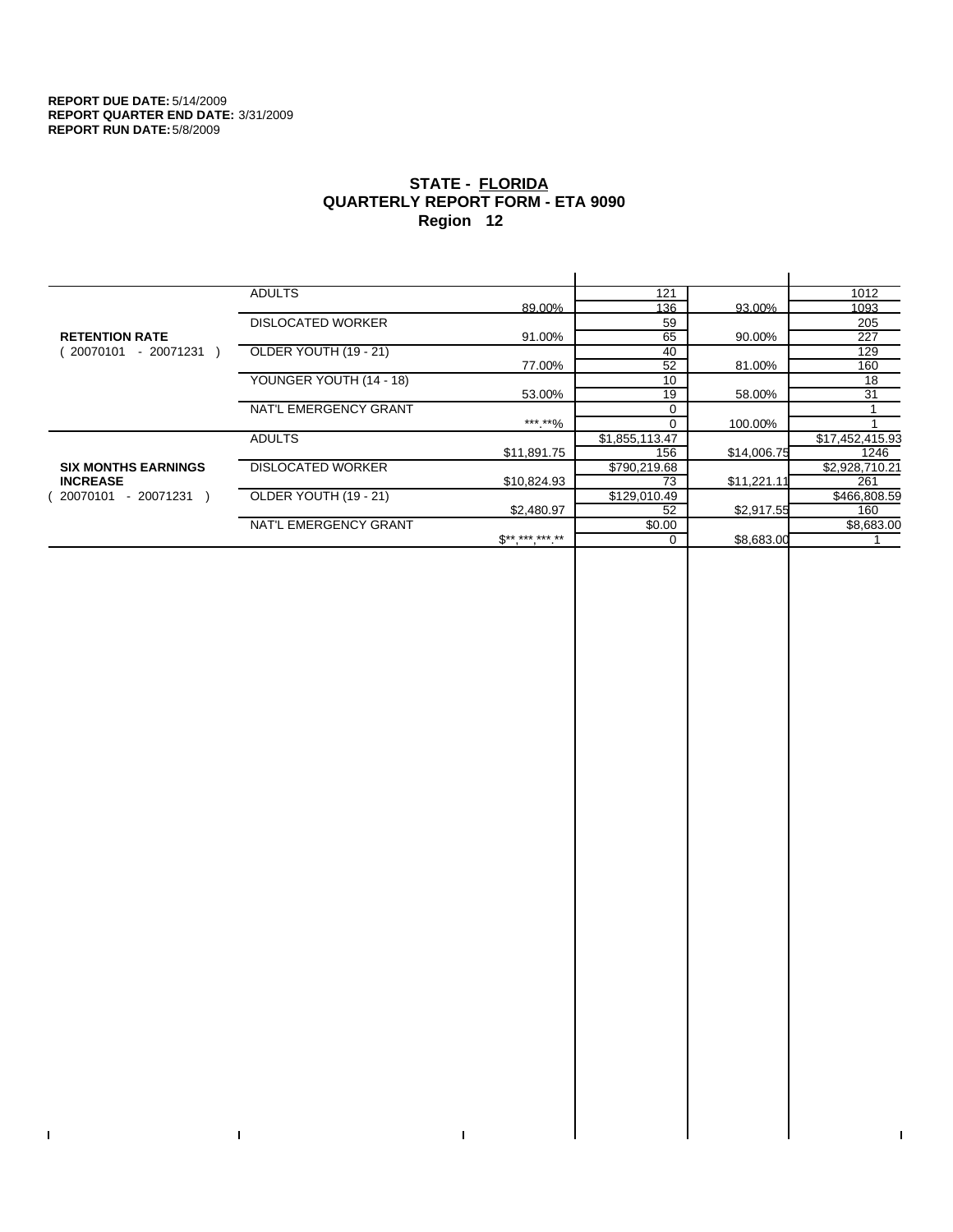| <b>PERFORMANCE ITEMS</b>                             | <b>PROGRAM GROUPS</b>                   |                        | <b>CURRENT QUARTER</b> |                        | <b>CUMULATIVE</b>     |
|------------------------------------------------------|-----------------------------------------|------------------------|------------------------|------------------------|-----------------------|
| TIME PERIOD TO CUMULATE                              |                                         |                        | (MOST RECENT)          | <b>4-QTR REPORTING</b> |                       |
| PERFORMANCE RESULTS                                  |                                         |                        |                        |                        | <b>PERIOD</b>         |
|                                                      |                                         |                        | <b>NUMERATOR</b>       |                        | <b>NUMERATOR</b>      |
|                                                      |                                         | <b>VALUE</b>           | <b>DENOMINATOR</b>     | <b>VALUE</b>           | <b>DENOMINATOR</b>    |
|                                                      | <b>TOTAL ADULT PARTICIPANT</b>          | 245                    |                        | 364                    |                       |
|                                                      | ADULT(SELF SERV ONLY)                   | $-N/A-$                |                        | -N/A-                  |                       |
|                                                      | <b>ADULT</b>                            | 190                    |                        | 297                    |                       |
|                                                      | <b>DISLOCATED WORKER</b>                | 55                     |                        | 69                     |                       |
|                                                      | NAT'L EMERGENCY GRANT                   | 11                     |                        | 11                     |                       |
|                                                      | <b>RECEIVED TRAINING SERVICES</b>       | 143                    |                        | 230                    |                       |
| <b>TOTAL PARTICIPANTS</b>                            | <b>ADULT</b>                            | 119                    |                        | 200                    |                       |
| $(20080401 - 20090331)$                              | <b>DISLOCATED WORKER</b>                | 24                     |                        | 31                     |                       |
|                                                      | <b>TOTAL YOUTH (14-21) PARTICIPANTS</b> | 116                    |                        | 177                    |                       |
|                                                      | YOUNGER YOUTH (14-18                    | 45                     |                        | 67                     |                       |
|                                                      | OLDER YOUTH (19-21)                     | 71                     |                        | 110                    |                       |
|                                                      | OUT-OF-SCHOOL YOUTH                     | 100                    |                        | 155                    |                       |
|                                                      | IN-SCHOOL YOUTH                         | 16                     |                        | 22                     |                       |
|                                                      | <b>TOTAL ADULT EXITERS</b>              | 24                     |                        | 153                    |                       |
|                                                      | ADULT(SELF-SERV ONLY                    | $-N/A$ -               |                        | $-N/A$ -               |                       |
|                                                      | <b>ADULT</b>                            | 22                     |                        | 133                    |                       |
|                                                      | <b>DISLOCATED WORKER</b>                | 3                      |                        | 22                     |                       |
| <b>TOTAL EXITERS</b>                                 | NAT'L EMERGENCY GRANT                   | 0                      |                        | 1                      |                       |
| $(20080101 - 20081231)$                              | TOTAL YOUTH(14-21)                      | 6                      |                        | 79                     |                       |
|                                                      | YOUNGER YOUTH(14-18)                    | 1                      |                        | 31                     |                       |
|                                                      | OLDER YOUTH(19-21)                      | 5                      |                        | 48                     |                       |
|                                                      | OUT-OF-SCHOOL YOUTH                     | 6                      |                        | 72                     |                       |
|                                                      | IN-SCHOOL YOUTH                         | $\Omega$               |                        | 7                      |                       |
|                                                      |                                         |                        |                        |                        |                       |
| <b>PERFORMANCE ITEMS</b>                             | <b>PROGRAM GROUPS</b>                   | <b>CURRENT QUARTER</b> |                        |                        | <b>CUMULATIVE</b>     |
| TIME PERIOD TO CUMULATE                              |                                         | (MOST RECENT)          |                        | <b>4-QTR REPORTING</b> |                       |
| PERFORMANCE RESULTS                                  |                                         |                        |                        |                        | <b>PERIOD</b>         |
|                                                      |                                         |                        | <b>NUMERATOR</b>       |                        | <b>NUMERATOR</b>      |
|                                                      |                                         | <b>VALUE</b>           | <b>DENOMINATOR</b>     | <b>VALUE</b>           | <b>DENOMINATOR</b>    |
| <b>PLACEMENT IN EMPLOYMENT</b>                       | <b>WIA YOUTH (14 - 21)</b>              |                        | 19                     |                        | 33                    |
| <b>OR EDUCATION</b>                                  | $(20070701 - 20080630)$                 | 63.00%                 | 30                     | 58.00%                 | 57                    |
| <b>ATTAINMENT OF DEGREE</b>                          | <b>WIA YOUTH (14 - 21)</b>              |                        | 31                     |                        | 59                    |
| <b>OR CERTIFICATE</b>                                | 20070701 - 20080630 )                   | 89.00%                 | 35                     | 84.00%                 | 70                    |
| <b>LITERACY OR NUMERACY</b>                          | <b>WIA YOUTH (14 - 21)</b>              |                        | $-N/A-$                |                        | $-N/A$ -              |
| <b>GAINS</b>                                         | 20070701 - 20080630                     |                        | $-N/A$ -               |                        | -N/A-                 |
| YOUTH DIPLOMA OR                                     | WIA YOUNGER YOUTH (14 - 18)             |                        | 0                      |                        | 16                    |
| <b>EQUIVALENT RATE</b>                               | 20080101 - 20081231 )                   | *** **%                | $\Omega$               | 73.00%                 | 22                    |
| <b>SKILL ATTAINMENT RATE</b>                         | WIA YOUNGER YOUTH (14 - 18)             |                        |                        |                        |                       |
|                                                      | (20080101 - 20081231                    |                        |                        |                        |                       |
|                                                      | <b>ADULTS</b>                           |                        | 16                     |                        | 49.00                 |
|                                                      |                                         | 100.00%                | 16                     | 98.00%                 | 50                    |
|                                                      | <b>DISLOCATED WORKER</b>                |                        | $\overline{9}$         |                        | 36.00                 |
|                                                      |                                         | 90.00%                 | 10                     | 95.00%                 | 38                    |
| <b>ENTERED EMPLOYMENT RATE OLDER YOUTH (19 - 21)</b> |                                         |                        | 10                     |                        | 18                    |
| $(20070701 - 20080630)$                              |                                         | 56.00%                 | 18                     | 58.00%                 | 31                    |
|                                                      | NAT'L EMERGENCY GRANT                   |                        | 0                      |                        | 1                     |
|                                                      |                                         | ***.**%                | 0                      | 100.00%                | $\mathbf{1}$          |
|                                                      | <b>ADULTS</b>                           |                        | 47                     |                        | 108                   |
| <b>EMPLOYMENT &amp; CREDENTIAL</b>                   |                                         | 81.00%                 | 58                     | 66.00%                 | 164                   |
| <b>ADULT/DISLOCATED WORKER DISLOCATED WORKER</b>     |                                         |                        | 4                      |                        | 16                    |
| OR CREDENTIAL RATES                                  |                                         | 80.00%                 | 5                      | 70.00%                 | 23                    |
| <b>OLDER YOUTH</b><br>20070701 - 20080630            | <b>OLDER YOUTH (19 - 21)</b>            | 44.00%                 | 11<br>$\overline{25}$  | 50.00%                 | $\overline{22}$<br>44 |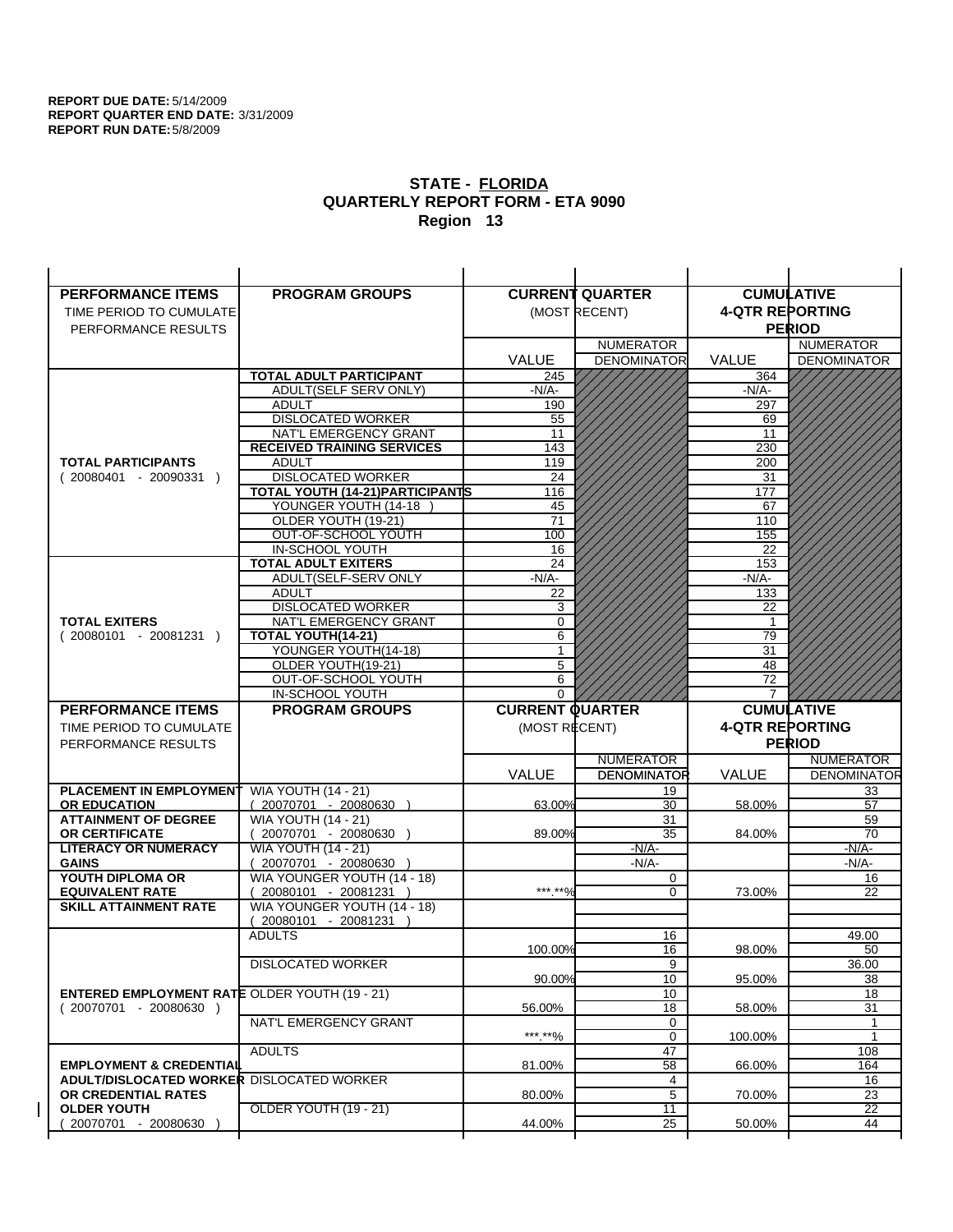$\bar{\Gamma}$ 

 $\Gamma$ 

# **STATE - FLORIDA QUARTERLY REPORT FORM - ETA 9090 Region 13**

|                            | <b>ADULTS</b>            |             | 38             |             | 195             |
|----------------------------|--------------------------|-------------|----------------|-------------|-----------------|
|                            |                          | 90.00%      | 42             | 93.00%      | 210             |
|                            | <b>DISLOCATED WORKER</b> |             | 8              |             | 32              |
| <b>RETENTION RATE</b>      |                          | 89.00%      | 9              | 94.00%      | 34              |
| 20070101<br>- 20071231     | OLDER YOUTH (19 - 21)    |             | 5              |             | $\overline{26}$ |
|                            |                          | 83.00%      | 6              | 84.00%      | 31              |
|                            | YOUNGER YOUTH (14 - 18)  |             |                |             | 31              |
|                            |                          | 50.00%      | $\overline{2}$ | 74.00%      | 42              |
|                            | NAT'L EMERGENCY GRANT    |             |                |             |                 |
|                            |                          | $0.00\%$    |                | 50.00%      | 2               |
|                            | <b>ADULTS</b>            |             | \$606,354.65   |             | \$3,437,869.06  |
|                            |                          | \$14,437.02 | 42             | \$16,064.81 | 214             |
| <b>SIX MONTHS EARNINGS</b> | <b>DISLOCATED WORKER</b> |             | \$98,610.25    |             | \$468,303.79    |
| <b>INCREASE</b>            |                          | \$10,956.69 | 9              | \$13,008.44 | 36              |
| - 20071231 )<br>20070101   | OLDER YOUTH (19 - 21)    |             | \$36,603.73    |             | \$120,440.55    |
|                            |                          | \$6,100.62  | 6              | \$4,014.68  | 30              |
|                            | NAT'L EMERGENCY GRANT    |             | \$0.00         |             | \$11,313.00     |
|                            |                          | \$0.00      |                | \$3,771.00  | 3               |
|                            |                          |             |                |             |                 |

 $\bar{\Gamma}$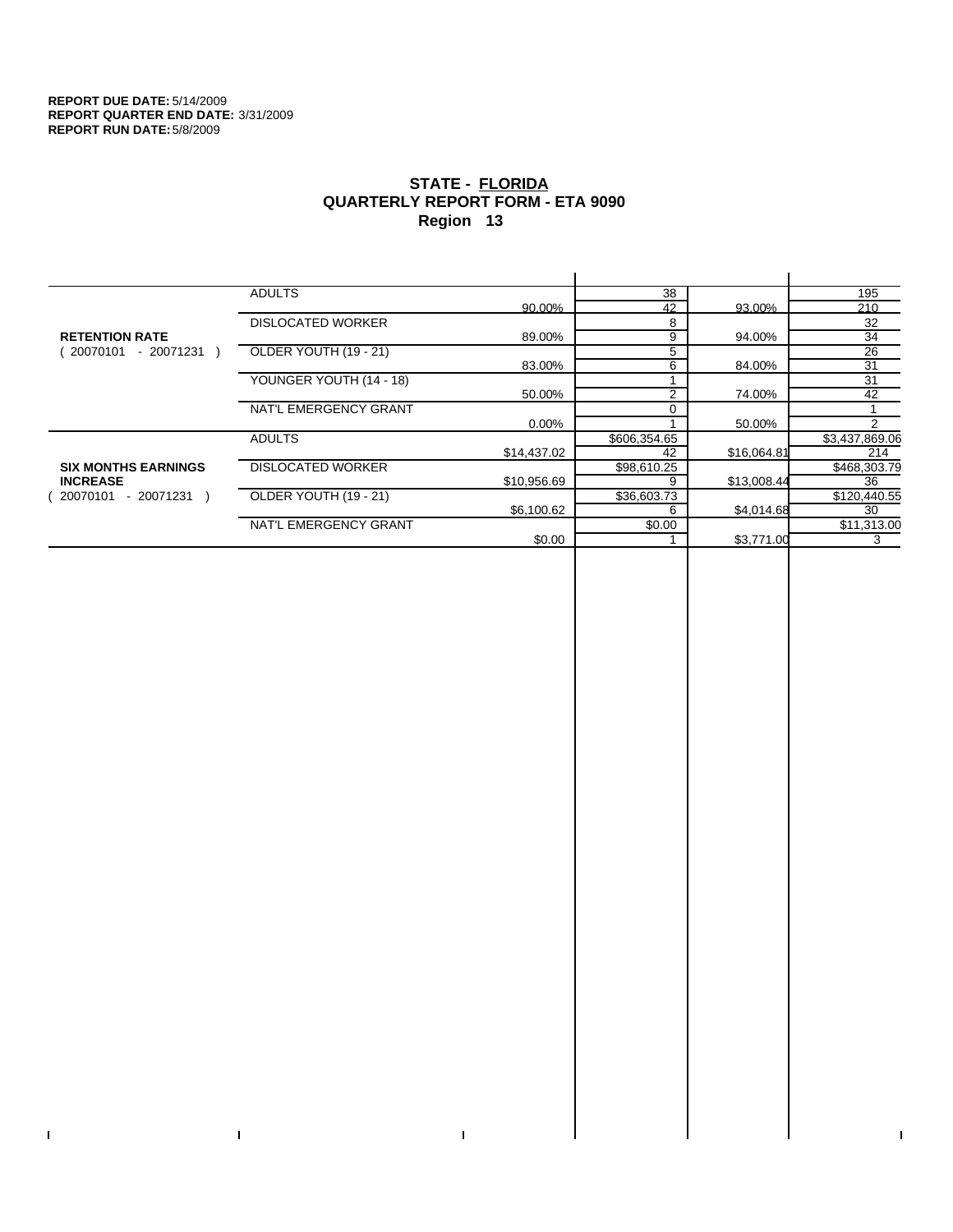| <b>PERFORMANCE ITEMS</b>                             | <b>PROGRAM GROUPS</b>                                 |                        | <b>CURRENT QUARTER</b> |                        | <b>CUMULATIVE</b>                 |
|------------------------------------------------------|-------------------------------------------------------|------------------------|------------------------|------------------------|-----------------------------------|
| TIME PERIOD TO CUMULATE                              |                                                       |                        | (MOST RECENT)          | <b>4-QTR REPORTING</b> |                                   |
| PERFORMANCE RESULTS                                  |                                                       |                        |                        |                        | <b>PERIOD</b>                     |
|                                                      |                                                       |                        | <b>NUMERATOR</b>       |                        | <b>NUMERATOR</b>                  |
|                                                      |                                                       | <b>VALUE</b>           | <b>DENOMINATOR</b>     | VALUE                  | <b>DENOMINATOR</b>                |
|                                                      | TOTAL ADULT PARTICIPANT                               | 2425                   |                        | 4223                   |                                   |
|                                                      | <b>ADULT(SELF SERV ONLY)</b>                          | -N/A-                  |                        | -N/A-                  |                                   |
|                                                      | <b>ADULT</b>                                          | 1877                   |                        | 3563                   |                                   |
|                                                      | <b>DISLOCATED WORKER</b>                              | 548                    |                        | 660                    |                                   |
|                                                      | NAT'L EMERGENCY GRANT                                 | 13                     |                        | 17                     |                                   |
|                                                      | <b>RECEIVED TRAINING SERVICES</b>                     | 1429                   |                        | 2977                   |                                   |
| <b>TOTAL PARTICIPANTS</b>                            | <b>ADULT</b><br><b>DISLOCATED WORKER</b>              | 1054<br>375            |                        | 2517                   |                                   |
| $(20080401 - 20090331)$                              | TOTAL YOUTH (14-21) PARTICIPANTS                      | 403                    |                        | 460<br>564             |                                   |
|                                                      | YOUNGER YOUTH (14-18                                  | 218                    |                        | 314                    |                                   |
|                                                      | OLDER YOUTH (19-21)                                   | 185                    |                        | 250                    |                                   |
|                                                      | OUT-OF-SCHOOL YOUTH                                   | 283                    |                        | 379                    |                                   |
|                                                      | IN-SCHOOL YOUTH                                       | 120                    |                        | 185                    |                                   |
|                                                      | <b>TOTAL ADULT EXITERS</b>                            | 129                    |                        | 1955                   |                                   |
|                                                      | ADULT(SELF-SERV ONLY                                  | $-N/A$ -               |                        | $-N/A-$                |                                   |
|                                                      | <b>ADULT</b>                                          | 99                     |                        | 1816                   |                                   |
|                                                      | <b>DISLOCATED WORKER</b>                              | 30                     |                        | 139                    |                                   |
| <b>TOTAL EXITERS</b>                                 | NAT'L EMERGENCY GRANT                                 | 3                      |                        | 5                      |                                   |
| $(20080101 - 20081231)$                              | TOTAL YOUTH(14-21)                                    | 49                     |                        | 189                    |                                   |
|                                                      | YOUNGER YOUTH(14-18)<br>OLDER YOUTH(19-21)            | 28<br>21               |                        | 117<br>72              |                                   |
|                                                      | OUT-OF-SCHOOL YOUTH                                   | 28                     |                        | 110                    |                                   |
|                                                      | IN-SCHOOL YOUTH                                       | 21                     |                        | 79                     |                                   |
|                                                      |                                                       |                        |                        |                        |                                   |
|                                                      |                                                       |                        |                        |                        | <b>CUMULATIVE</b>                 |
| <b>PERFORMANCE ITEMS</b>                             | <b>PROGRAM GROUPS</b>                                 | <b>CURRENT QUARTER</b> |                        |                        |                                   |
| TIME PERIOD TO CUMULATE                              |                                                       | (MOST RECENT)          |                        | <b>4-QTR REPORTING</b> |                                   |
| PERFORMANCE RESULTS                                  |                                                       |                        | <b>NUMERATOR</b>       |                        | <b>PERIOD</b><br><b>NUMERATOR</b> |
|                                                      |                                                       | <b>VALUE</b>           | <b>DENOMINATOR</b>     | <b>VALUE</b>           | <b>DENOMINATOR</b>                |
| <b>PLACEMENT IN EMPLOYMENT</b>                       |                                                       |                        | 19                     |                        | 62                                |
| <b>OR EDUCATION</b>                                  | <b>WIA YOUTH (14 - 21)</b><br>$(20070701 - 20080630)$ | 95.00%                 | 20                     | 91.00%                 | 68                                |
| <b>ATTAINMENT OF DEGREE</b>                          | <b>WIA YOUTH (14 - 21)</b>                            |                        | 36                     |                        | 115                               |
| <b>OR CERTIFICATE</b>                                | (20070701 - 20080630                                  | 100.00%                | 36                     | 96.00%                 | 120                               |
| <b>LITERACY OR NUMERACY</b>                          | <b>WIA YOUTH (14 - 21)</b>                            |                        | $-N/A-$                |                        | $-N/A$ -                          |
| <b>GAINS</b>                                         | 20070701 - 20080630                                   |                        | $-N/A-$                |                        | $-N/A-$                           |
| YOUTH DIPLOMA OR                                     | WIA YOUNGER YOUTH (14 - 18)                           |                        | 21                     |                        | 69                                |
| <b>EQUIVALENT RATE</b>                               | 20080101 - 20081231 )                                 | 95.00%                 | 22                     | 90.00%                 | 77                                |
| <b>SKILL ATTAINMENT RATE</b>                         | WIA YOUNGER YOUTH (14 - 18)                           |                        |                        |                        |                                   |
|                                                      | (20080101 - 20081231                                  |                        |                        |                        |                                   |
|                                                      | <b>ADULTS</b>                                         | 97.00%                 | 30<br>31               | 96.00%                 | 72.00<br>75                       |
|                                                      |                                                       |                        |                        |                        |                                   |
|                                                      | <b>DISLOCATED WORKER</b>                              | 90.00%                 | $\overline{53}$<br>59  | 88.00%                 | 115.00<br>130                     |
| <b>ENTERED EMPLOYMENT RATE OLDER YOUTH (19 - 21)</b> |                                                       |                        | 5                      |                        | 15                                |
| $(20070701 - 20080630)$                              |                                                       | 83.00%                 | 6                      | 83.00%                 | 18                                |
|                                                      | NAT'L EMERGENCY GRANT                                 |                        | 0                      |                        | 3                                 |
|                                                      |                                                       | ***.**%                | $\mathbf 0$            | 100.00%                | 3                                 |
|                                                      | <b>ADULTS</b>                                         |                        | 1189                   |                        | 1564                              |
| <b>EMPLOYMENT &amp; CREDENTIAL</b>                   |                                                       | 84.00%                 | 1409                   | 77.00%                 | 2028                              |
| <b>ADULT/DISLOCATED WORKER DISLOCATED WORKER</b>     |                                                       |                        | 41                     |                        | 86                                |
| OR CREDENTIAL RATES<br><b>OLDER YOUTH</b>            | OLDER YOUTH (19 - 21)                                 | 73.00%                 | 56<br>$\overline{12}$  | 76.00%                 | 113<br>$\overline{30}$            |
| 20070701 - 20080630                                  |                                                       | 92.00%                 | 13                     | 88.00%                 | 34                                |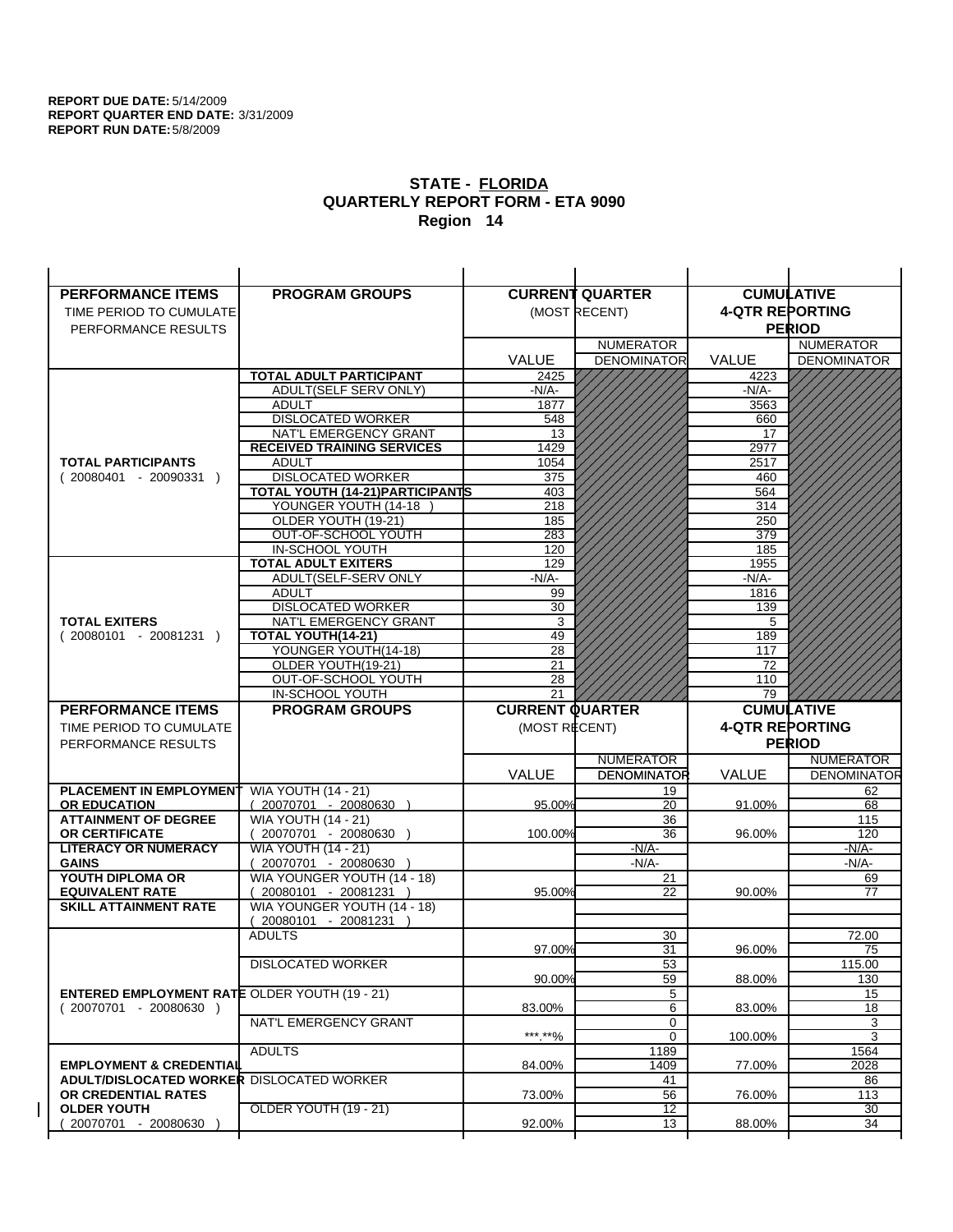$\bar{\Gamma}$ 

 $\Gamma$ 

# **STATE - FLORIDA QUARTERLY REPORT FORM - ETA 9090 Region 14**

|                            | <b>ADULTS</b>            |             | 357            |             | 2156            |
|----------------------------|--------------------------|-------------|----------------|-------------|-----------------|
|                            |                          | 95.00%      | 374            | 97.00%      | 2226            |
|                            | <b>DISLOCATED WORKER</b> |             | 21             |             | 108             |
| <b>RETENTION RATE</b>      |                          | 91.00%      | 23             | 91.00%      | 119             |
| 20070101<br>- 20071231     | OLDER YOUTH (19 - 21)    |             | 5              |             | 24              |
|                            |                          | 83.00%      | 6              | 77.00%      | 31              |
|                            | YOUNGER YOUTH (14 - 18)  |             | 19             |             | 76              |
|                            |                          | 86.00%      | 22             | 81.00%      | 94              |
|                            | NAT'L EMERGENCY GRANT    |             |                |             | 4               |
|                            |                          | 100.00%     |                | 80.00%      | 5               |
|                            | <b>ADULTS</b>            |             | \$9,256,654.53 |             | \$59,296,229.70 |
|                            |                          | \$15,453.51 | 599            | \$23,437.24 | 2530            |
| <b>SIX MONTHS EARNINGS</b> | <b>DISLOCATED WORKER</b> |             | \$375,900.32   |             | \$2,003,621.48  |
| <b>INCREASE</b>            |                          | \$15,036.01 | 25             | \$15,531.95 | 129             |
| $-20071231$ )<br>20070101  | OLDER YOUTH (19 - 21)    |             | \$47,006.89    |             | \$99,089.91     |
|                            |                          | \$11,751.72 |                | \$3,670.00  | 27              |
|                            | NAT'L EMERGENCY GRANT    |             | \$28,435.00    |             | \$66,135.50     |
|                            |                          | \$28,435.00 |                | \$11,022.58 | 6               |
|                            |                          |             |                |             |                 |

 $\bar{\Gamma}$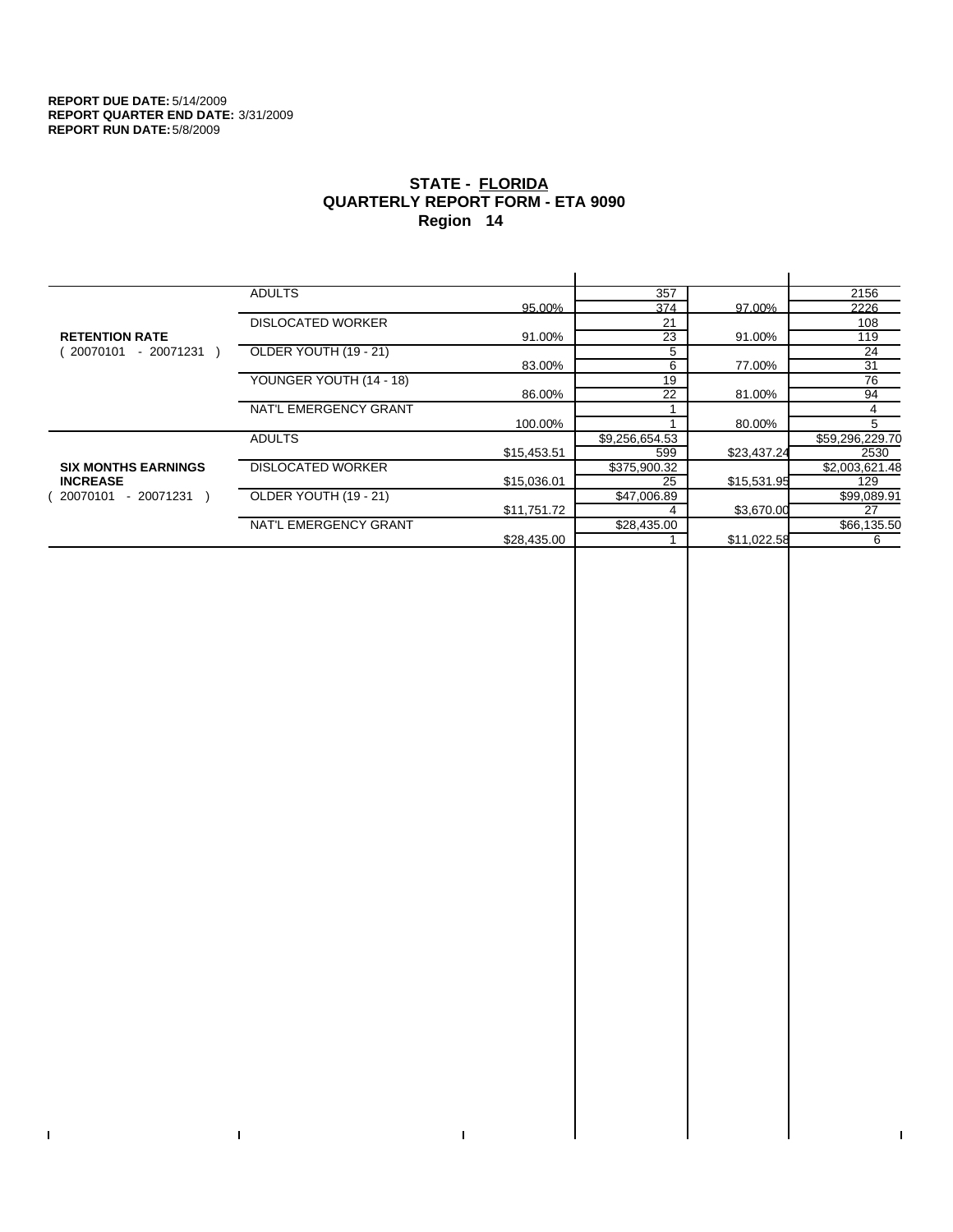| <b>PERFORMANCE ITEMS</b>                             | <b>PROGRAM GROUPS</b>                                  |                        | <b>CURRENT QUARTER</b> |                        | <b>CUMULATIVE</b>     |
|------------------------------------------------------|--------------------------------------------------------|------------------------|------------------------|------------------------|-----------------------|
| TIME PERIOD TO CUMULATE                              |                                                        |                        | (MOST RECENT)          | <b>4-QTR REPORTING</b> |                       |
| PERFORMANCE RESULTS                                  |                                                        |                        |                        |                        | <b>PERIOD</b>         |
|                                                      |                                                        |                        | <b>NUMERATOR</b>       |                        | <b>NUMERATOR</b>      |
|                                                      |                                                        | <b>VALUE</b>           | <b>DENOMINATOR</b>     | VALUE                  | <b>DENOMINATOR</b>    |
|                                                      | <b>TOTAL ADULT PARTICIPANT</b>                         | 1375                   |                        | 1779                   |                       |
|                                                      | ADULT(SELF SERV ONLY)                                  | -N/A-                  |                        | $-N/A-$                |                       |
|                                                      | <b>ADULT</b>                                           | 682                    |                        | 999                    |                       |
|                                                      | <b>DISLOCATED WORKER</b>                               | 705                    |                        | 794                    |                       |
|                                                      | NAT'L EMERGENCY GRANT                                  | 9                      |                        | 9                      |                       |
|                                                      | <b>RECEIVED TRAINING SERVICES</b>                      | 821                    |                        | 1320                   |                       |
| <b>TOTAL PARTICIPANTS</b>                            | <b>ADULT</b>                                           | 396                    |                        | 749                    |                       |
| $(20080401 - 20090331)$                              | <b>DISLOCATED WORKER</b>                               | 431                    |                        | 584                    |                       |
|                                                      | TOTAL YOUTH (14-21) PARTICIPANTS                       | 454                    |                        | 581                    |                       |
|                                                      | YOUNGER YOUTH (14-18                                   | 319                    |                        | 405                    |                       |
|                                                      | OLDER YOUTH (19-21)                                    | 135<br>216             |                        | 176<br>273             |                       |
|                                                      | OUT-OF-SCHOOL YOUTH<br>IN-SCHOOL YOUTH                 | 238                    |                        | 308                    |                       |
|                                                      | <b>TOTAL ADULT EXITERS</b>                             | 102                    |                        | 471                    |                       |
|                                                      | ADULT(SELF-SERV ONLY                                   | $-N/A-$                |                        | $-N/A-$                |                       |
|                                                      | <b>ADULT</b>                                           | 70                     |                        | 360                    |                       |
|                                                      | <b>DISLOCATED WORKER</b>                               | 34                     |                        | 116                    |                       |
| <b>TOTAL EXITERS</b>                                 | NAT'L EMERGENCY GRANT                                  | $\mathbf 0$            |                        | 0                      |                       |
| $(20080101 - 20081231)$                              | TOTAL YOUTH(14-21)                                     | 22                     |                        | 141                    |                       |
|                                                      | YOUNGER YOUTH(14-18)                                   | 11                     |                        | 95                     |                       |
|                                                      | OLDER YOUTH(19-21)                                     | 11                     |                        | 46                     |                       |
|                                                      | OUT-OF-SCHOOL YOUTH                                    | 17                     |                        | 66                     |                       |
|                                                      | IN-SCHOOL YOUTH                                        | 5                      |                        | 75                     |                       |
|                                                      |                                                        |                        |                        |                        |                       |
| <b>PERFORMANCE ITEMS</b>                             | <b>PROGRAM GROUPS</b>                                  | <b>CURRENT QUARTER</b> |                        |                        | <b>CUMULATIVE</b>     |
| TIME PERIOD TO CUMULATE                              |                                                        | (MOST RECENT)          |                        | <b>4-QTR REPORTING</b> |                       |
| PERFORMANCE RESULTS                                  |                                                        |                        |                        |                        | <b>PERIOD</b>         |
|                                                      |                                                        |                        | <b>NUMERATOR</b>       |                        | <b>NUMERATOR</b>      |
|                                                      |                                                        | <b>VALUE</b>           | <b>DENOMINATOR</b>     | <b>VALUE</b>           | <b>DENOMINATOR</b>    |
| <b>PLACEMENT IN EMPLOYMENT</b>                       | <b>WIA YOUTH (14 - 21)</b>                             |                        | 25                     |                        | 66                    |
| <b>OR EDUCATION</b>                                  | $(20070701 - 20080630)$                                | 61.00%                 | 41                     | 72.00%                 | 92                    |
| <b>ATTAINMENT OF DEGREE</b>                          | <b>WIA YOUTH (14 - 21)</b>                             |                        | 29                     |                        | 69                    |
| OR CERTIFICATE                                       | $(20070701 - 20080630)$                                | 74.00%                 | 39                     | 72.00%                 | 96                    |
| <b>LITERACY OR NUMERACY</b>                          | <b>WIA YOUTH (14 - 21)</b>                             |                        | $-N/A$ -               |                        | -N/A-                 |
| <b>GAINS</b><br>YOUTH DIPLOMA OR                     | 20070701 - 20080630                                    |                        | $-N/A$ -               |                        | $-N/A-$<br>47         |
| <b>EQUIVALENT RATE</b>                               | WIA YOUNGER YOUTH (14 - 18)<br>$(20080101 - 20081231)$ | 75.00%                 | 3<br>4                 | 84.00%                 | 56                    |
| <b>SKILL ATTAINMENT RATE</b>                         | WIA YOUNGER YOUTH (14 - 18)                            |                        |                        |                        |                       |
|                                                      | (20080101 - 20081231                                   |                        |                        |                        |                       |
|                                                      | <b>ADULTS</b>                                          |                        | 8                      |                        | 38.00                 |
|                                                      |                                                        | 67.00%                 | 12                     | 78.00%                 | 49                    |
|                                                      | <b>DISLOCATED WORKER</b>                               |                        | $\overline{36}$        |                        | 149.00                |
|                                                      |                                                        | 92.00%                 | 39                     | 89.00%                 | 168                   |
| <b>ENTERED EMPLOYMENT RATE OLDER YOUTH (19 - 21)</b> |                                                        |                        | 4                      |                        | 22                    |
| $(20070701 - 20080630)$                              |                                                        | 67.00%                 | 6                      | 76.00%                 | 29                    |
|                                                      | NAT'L EMERGENCY GRANT                                  | *** **%                | 0                      |                        | 2                     |
|                                                      | <b>ADULTS</b>                                          |                        | $\mathbf 0$            | 100.00%                | 2<br>274              |
| <b>EMPLOYMENT &amp; CREDENTIAL</b>                   |                                                        | 94.00%                 | 158<br>168             | 93.00%                 | 296                   |
| ADULT/DISLOCATED WORKER DISLOCATED WORKER            |                                                        |                        | 33                     |                        | 126                   |
| OR CREDENTIAL RATES                                  |                                                        | 87.00%                 | 38                     | 79.00%                 | 159                   |
| <b>OLDER YOUTH</b><br>20070701 - 20080630            | OLDER YOUTH (19 - 21)                                  | 44.00%                 | 4<br>9                 | 54.00%                 | $\overline{20}$<br>37 |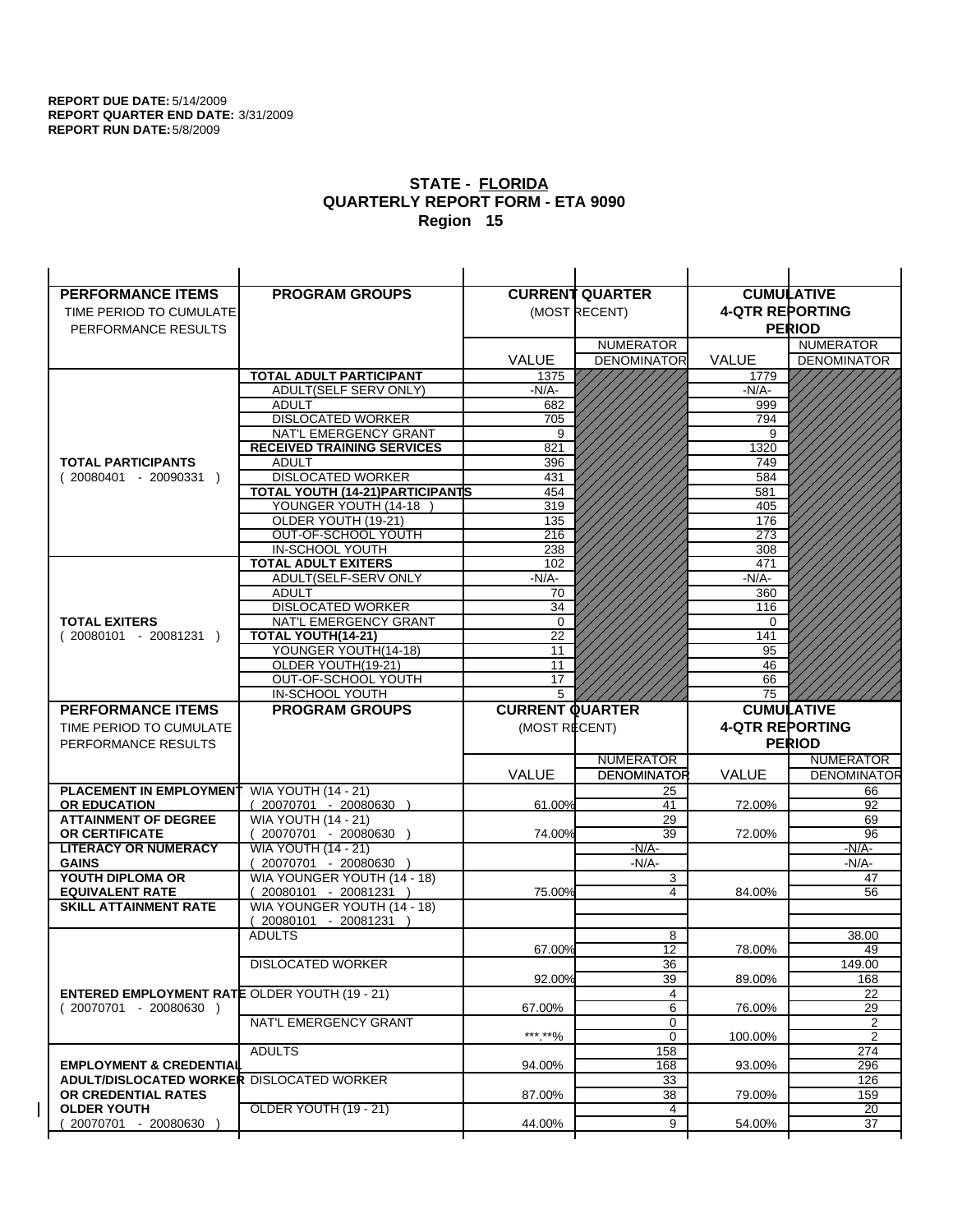$\bar{\Gamma}$ 

 $\Gamma$ 

# **STATE - FLORIDA QUARTERLY REPORT FORM - ETA 9090 Region 15**

|                            | <b>ADULTS</b>            |             | 18           |             | 299            |
|----------------------------|--------------------------|-------------|--------------|-------------|----------------|
|                            |                          | 90.00%      | 20           | 95.00%      | 316            |
|                            | <b>DISLOCATED WORKER</b> |             | 30           |             | 130            |
| <b>RETENTION RATE</b>      |                          | 86.00%      | 35           | 92.00%      | 142            |
| - 20071231<br>20070101     | OLDER YOUTH (19 - 21)    |             | 5            |             | 32             |
|                            |                          | 83.00%      | 6            | 82.00%      | 39             |
|                            | YOUNGER YOUTH (14 - 18)  |             | 4            |             | 45             |
|                            |                          | 67.00%      | 6            | 62.00%      | 73             |
|                            | NAT'L EMERGENCY GRANT    |             |              |             | 3              |
|                            |                          | 100.00%     |              | 100.00%     | 3              |
|                            | <b>ADULTS</b>            |             | \$406,481.44 |             | \$8,969,697.83 |
|                            |                          | \$19,356.26 | 21           | \$26,459.29 | 339            |
| <b>SIX MONTHS EARNINGS</b> | <b>DISLOCATED WORKER</b> |             | \$713,247.53 |             | \$2,794,318.04 |
| <b>INCREASE</b>            |                          | \$19,276.96 | 37           | \$16,732.44 | 167            |
| - 20071231 )<br>20070101   | OLDER YOUTH (19 - 21)    |             | \$49,796.00  |             | \$186,940.84   |
|                            |                          | \$8,299.33  | 6            | \$4,793.35  | 39             |
|                            | NAT'L EMERGENCY GRANT    |             | \$23,082.00  |             | \$44,958.06    |
|                            |                          | \$23.082.00 |              | \$11,239.51 | 4              |
|                            |                          |             |              |             |                |

 $\bar{\Gamma}$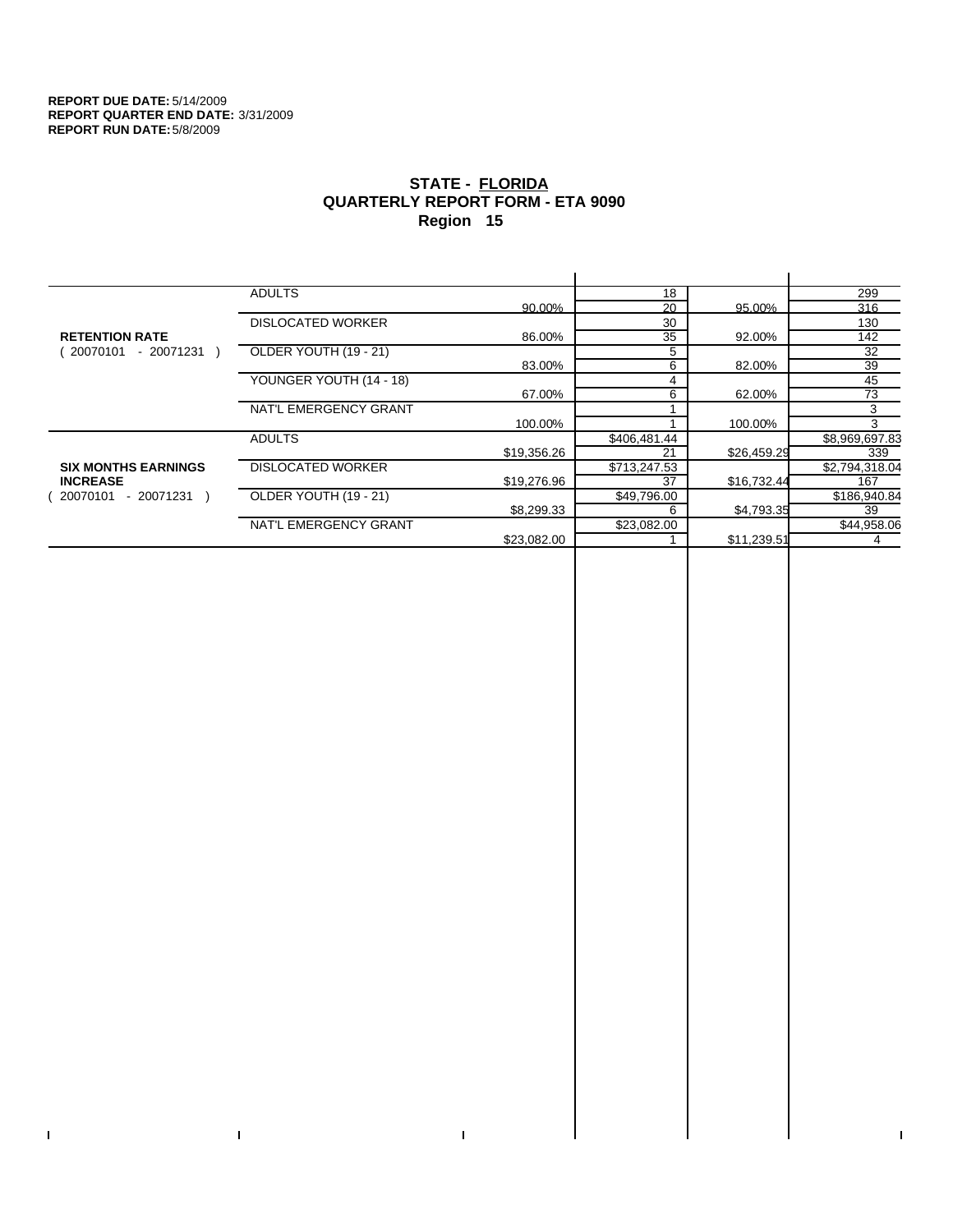| <b>PERFORMANCE ITEMS</b>                                                        | <b>PROGRAM GROUPS</b>                  |                        | <b>CURRENT QUARTER</b> |                        | <b>CUMULATIVE</b>             |
|---------------------------------------------------------------------------------|----------------------------------------|------------------------|------------------------|------------------------|-------------------------------|
| TIME PERIOD TO CUMULATE                                                         |                                        |                        | (MOST RECENT)          | <b>4-QTR REPORTING</b> |                               |
| PERFORMANCE RESULTS                                                             |                                        |                        |                        |                        | <b>PERIOD</b>                 |
|                                                                                 |                                        |                        | <b>NUMERATOR</b>       |                        | <b>NUMERATOR</b>              |
|                                                                                 |                                        | <b>VALUE</b>           | <b>DENOMINATOR</b>     | VALUE                  | <b>DENOMINATOR</b>            |
|                                                                                 | TOTAL ADULT PARTICIPANT                | 421                    |                        | 839                    |                               |
|                                                                                 | <b>ADULT(SELF SERV ONLY)</b>           | -N/A-                  |                        | $-N/A$ -               |                               |
|                                                                                 | <b>ADULT</b>                           | 283                    |                        | 635                    |                               |
|                                                                                 | <b>DISLOCATED WORKER</b>               | 144                    |                        | 216                    |                               |
|                                                                                 | NAT'L EMERGENCY GRANT                  | $\Omega$               |                        | 0                      |                               |
|                                                                                 | <b>RECEIVED TRAINING SERVICES</b>      | 265                    |                        | 585                    |                               |
| <b>TOTAL PARTICIPANTS</b>                                                       | <b>ADULT</b>                           | 175                    |                        | 439                    |                               |
| $(20080401 - 20090331)$                                                         | <b>DISLOCATED WORKER</b>               | 93                     |                        | 156                    |                               |
|                                                                                 | TOTAL YOUTH (14-21) PARTICIPANTS       | 122                    |                        | 236                    |                               |
|                                                                                 | YOUNGER YOUTH (14-18                   | 87                     |                        | 159                    |                               |
|                                                                                 | OLDER YOUTH (19-21)                    | 35                     |                        | 77                     |                               |
|                                                                                 | OUT-OF-SCHOOL YOUTH                    | $\overline{75}$        |                        | 165                    |                               |
|                                                                                 | IN-SCHOOL YOUTH                        | 47                     |                        | 71                     |                               |
|                                                                                 | <b>TOTAL ADULT EXITERS</b>             | $\overline{97}$        |                        | 476                    |                               |
|                                                                                 | ADULT(SELF-SERV ONLY                   | $-N/A$ -               |                        | $-N/A-$                |                               |
|                                                                                 | <b>ADULT</b>                           | 88                     |                        | 397                    |                               |
|                                                                                 | <b>DISLOCATED WORKER</b>               | $\overline{12}$        |                        | 86                     |                               |
| <b>TOTAL EXITERS</b>                                                            | NAT'L EMERGENCY GRANT                  | 0                      |                        | 0                      |                               |
| $(20080101 - 20081231)$                                                         | TOTAL YOUTH(14-21)                     | 23                     |                        | 149                    |                               |
|                                                                                 | YOUNGER YOUTH(14-18)                   | 14                     |                        | 87                     |                               |
|                                                                                 | OLDER YOUTH(19-21)                     | 9                      |                        | 62                     |                               |
|                                                                                 | OUT-OF-SCHOOL YOUTH<br>IN-SCHOOL YOUTH | 15<br>8                |                        | 124                    |                               |
|                                                                                 |                                        |                        |                        | 25                     |                               |
|                                                                                 |                                        |                        |                        |                        |                               |
| <b>PERFORMANCE ITEMS</b>                                                        | <b>PROGRAM GROUPS</b>                  | <b>CURRENT QUARTER</b> |                        |                        | <b>CUMULATIVE</b>             |
| TIME PERIOD TO CUMULATE                                                         |                                        | (MOST RECENT)          |                        | <b>4-QTR REPORTING</b> |                               |
| PERFORMANCE RESULTS                                                             |                                        |                        |                        |                        | <b>PERIOD</b>                 |
|                                                                                 |                                        |                        | <b>NUMERATOR</b>       |                        | <b>NUMERATOR</b>              |
|                                                                                 |                                        | <b>VALUE</b>           | <b>DENOMINATOR</b>     | <b>VALUE</b>           |                               |
| <b>PLACEMENT IN EMPLOYMENT</b>                                                  | <b>WIA YOUTH (14 - 21)</b>             |                        | 35                     |                        | 90                            |
| <b>OR EDUCATION</b>                                                             | $(20070701 - 20080630)$                | 52.00%                 | 67                     | 58.00%                 | 155                           |
| <b>ATTAINMENT OF DEGREE</b>                                                     | <b>WIA YOUTH (14 - 21)</b>             |                        | 52                     |                        | 132                           |
| <b>OR CERTIFICATE</b>                                                           | (20070701 - 20080630                   | 91.00%                 | 57                     | 96.00%                 | 138                           |
| <b>LITERACY OR NUMERACY</b>                                                     | <b>WIA YOUTH (14 - 21)</b>             |                        | $-N/A$ -               |                        | $-N/A$ -                      |
| <b>GAINS</b>                                                                    | 20070701 - 20080630                    |                        | $-N/A-$                |                        | <b>DENOMINATOR</b><br>$-N/A-$ |
| YOUTH DIPLOMA OR                                                                | WIA YOUNGER YOUTH (14 - 18)            |                        | 8                      |                        | 24                            |
| <b>EQUIVALENT RATE</b>                                                          | 20080101 - 20081231 )                  | 80.00%                 | 10                     | 35.00%                 | 68                            |
| <b>SKILL ATTAINMENT RATE</b>                                                    | WIA YOUNGER YOUTH (14 - 18)            |                        |                        |                        |                               |
|                                                                                 | (20080101 - 20081231                   |                        |                        |                        |                               |
|                                                                                 | <b>ADULTS</b>                          |                        | 16                     |                        | 109.00                        |
|                                                                                 |                                        | 84.00%                 | 19                     | 73.00%                 | 149                           |
|                                                                                 | <b>DISLOCATED WORKER</b>               |                        | $\overline{32}$        |                        | 74.00                         |
|                                                                                 |                                        | 84.00%                 | 38                     | 90.00%                 | 82                            |
| <b>ENTERED EMPLOYMENT RATE OLDER YOUTH (19 - 21)</b><br>$(20070701 - 20080630)$ |                                        | 54.00%                 | 15<br>28               | 56.00%                 | 43<br>77                      |
|                                                                                 | NAT'L EMERGENCY GRANT                  |                        | 0                      |                        | 0                             |
|                                                                                 |                                        | ***.**%                | 0                      | *** **%                | 0                             |
|                                                                                 | <b>ADULTS</b>                          |                        | 47                     |                        | 139                           |
| <b>EMPLOYMENT &amp; CREDENTIAL</b>                                              |                                        | 80.00%                 | 59                     | 60.00%                 | 231                           |
| <b>ADULT/DISLOCATED WORKER DISLOCATED WORKER</b>                                |                                        |                        | 26                     |                        | 58                            |
| OR CREDENTIAL RATES                                                             |                                        | 70.00%                 | 37                     | 75.00%                 | 77                            |
| <b>OLDER YOUTH</b>                                                              | <b>OLDER YOUTH (19 - 21)</b>           |                        | 10                     |                        | $\overline{37}$               |
| 20070701 - 20080630                                                             |                                        | 36.00%                 | 28                     | 47.00%                 | 79                            |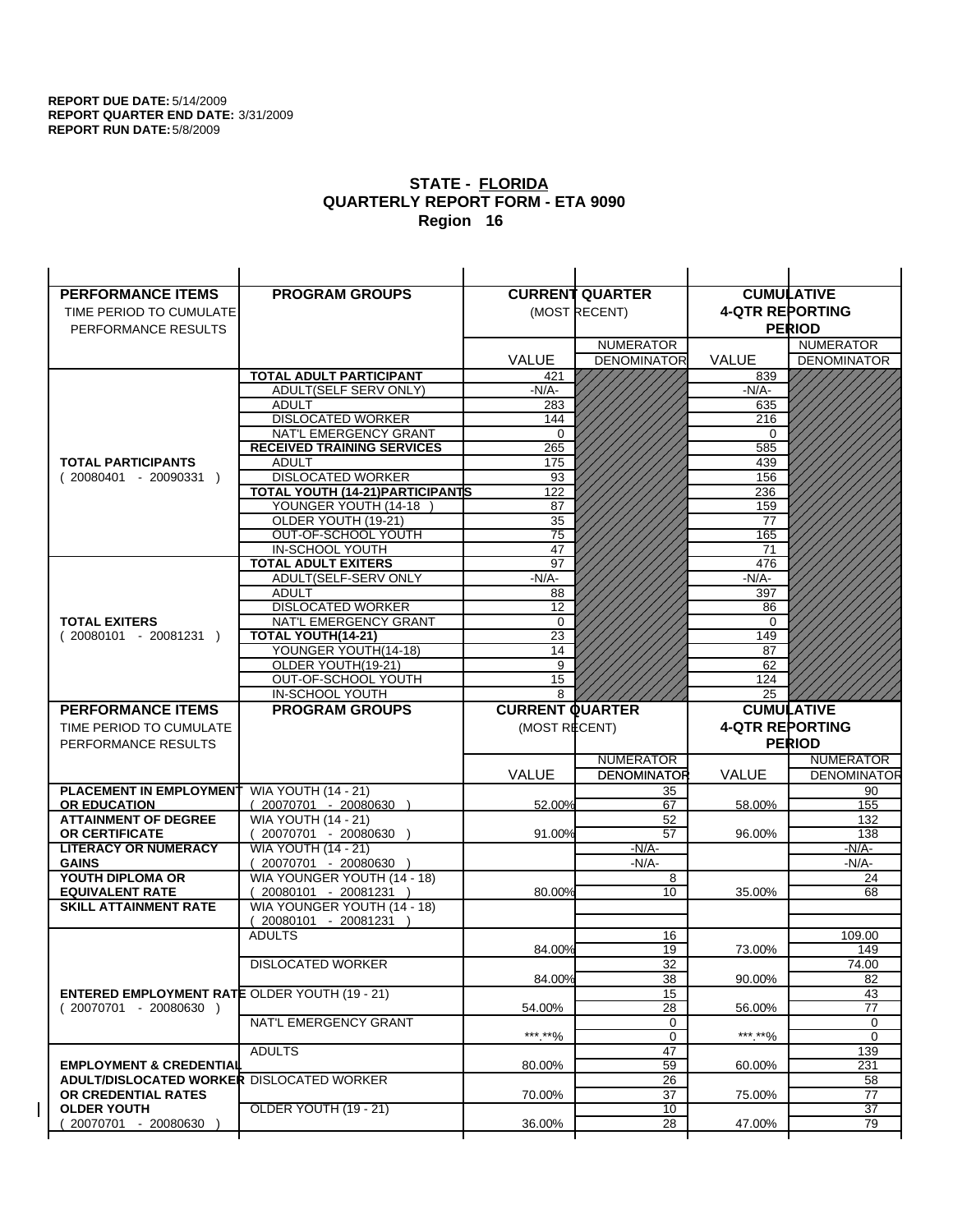$\bar{\Gamma}$ 

 $\mathbf{I}$ 

# **STATE - FLORIDA QUARTERLY REPORT FORM - ETA 9090 Region 16**

|                            | <b>ADULTS</b>            |                     | 36           |             | 425            |
|----------------------------|--------------------------|---------------------|--------------|-------------|----------------|
|                            |                          | 90.00%              | 40           | 88.00%      | 481            |
|                            | <b>DISLOCATED WORKER</b> |                     | 14           |             | 79             |
| <b>RETENTION RATE</b>      |                          | 93.00%              | 15           | 93.00%      | 85             |
| - 20071231<br>20070101     | OLDER YOUTH (19 - 21)    |                     | 14           |             | 41             |
|                            |                          | 82.00%              | 17           | 77.00%      | 53             |
|                            | YOUNGER YOUTH (14 - 18)  |                     | 11           |             | 49             |
|                            |                          | 65.00%              | 17           | 60.00%      | 81             |
|                            | NAT'L EMERGENCY GRANT    |                     | $\Omega$     |             | 0              |
|                            |                          | ***.**%             |              | ***.**%     | $\Omega$       |
|                            | <b>ADULTS</b>            |                     | \$532,763.14 |             | \$7,642,535.74 |
|                            |                          | \$10,052.13         | 53           | \$12,866.22 | 594            |
| <b>SIX MONTHS EARNINGS</b> | <b>DISLOCATED WORKER</b> |                     | \$240,162.17 |             | \$1,341,900.78 |
| <b>INCREASE</b>            |                          | \$16.010.81         | 15           | \$13,834.03 | 97             |
| - 20071231<br>20070101     | OLDER YOUTH (19 - 21)    |                     | \$59,521.62  |             | \$169,879.98   |
|                            |                          | \$3,501.27          | 17           | \$3,397.60  | 50             |
|                            | NAT'L EMERGENCY GRANT    |                     | \$0.00       |             | \$0.00         |
|                            |                          | $S^{**}$ *** *** ** |              | $$********$ | 0              |
|                            |                          |                     |              |             |                |

 $\bar{\Gamma}$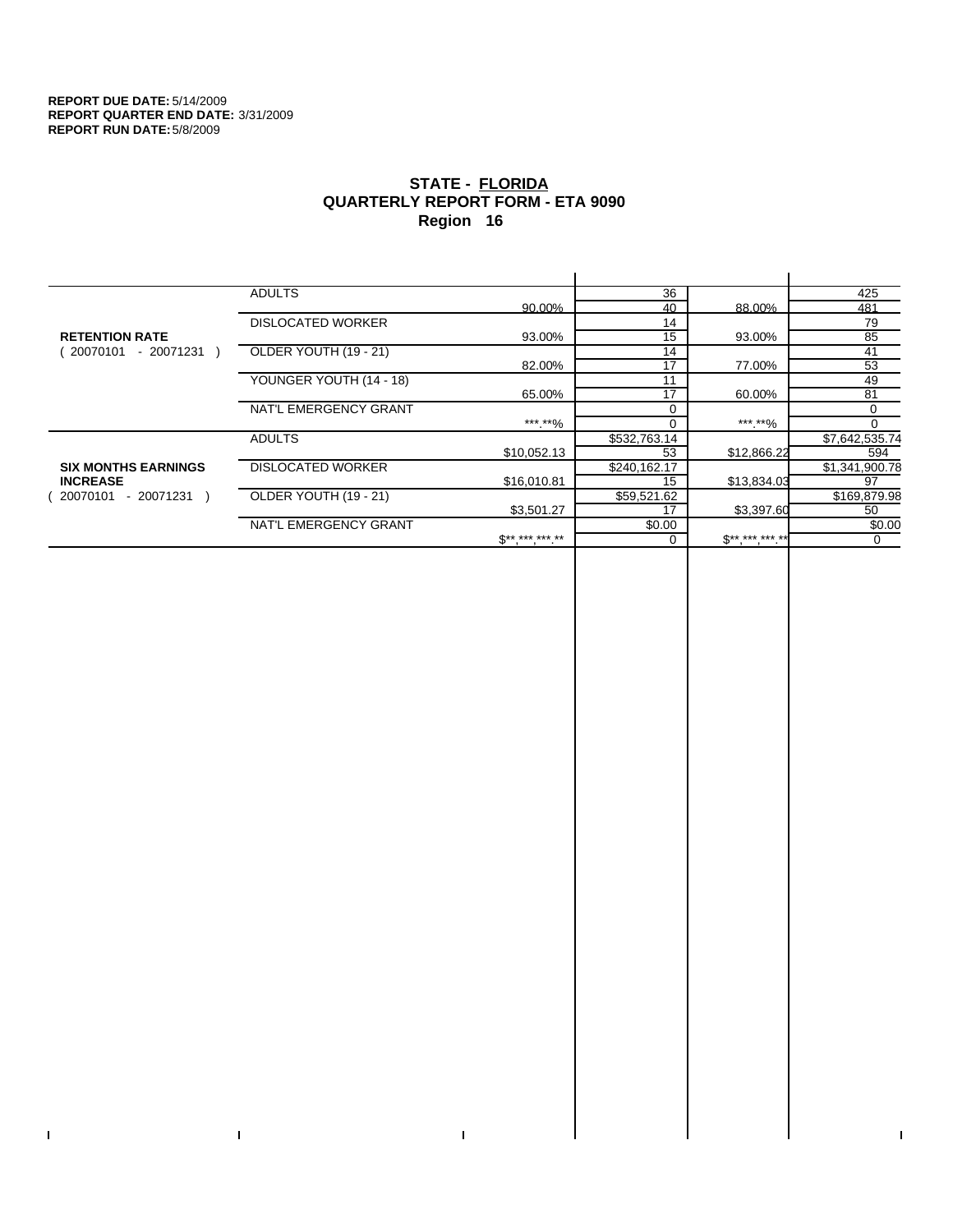| <b>PERFORMANCE ITEMS</b>                               | <b>PROGRAM GROUPS</b>                      |                        | <b>CURRENT QUARTER</b> |                        | <b>CUMULATIVE</b>  |
|--------------------------------------------------------|--------------------------------------------|------------------------|------------------------|------------------------|--------------------|
| TIME PERIOD TO CUMULATE                                |                                            |                        | (MOST RECENT)          | <b>4-QTR REPORTING</b> |                    |
| PERFORMANCE RESULTS                                    |                                            |                        |                        |                        | <b>PERIOD</b>      |
|                                                        |                                            |                        | <b>NUMERATOR</b>       |                        | <b>NUMERATOR</b>   |
|                                                        |                                            | <b>VALUE</b>           | <b>DENOMINATOR</b>     | <b>VALUE</b>           | <b>DENOMINATOR</b> |
|                                                        | TOTAL ADULT PARTICIPANT                    | 385                    |                        | 537                    |                    |
|                                                        | ADULT(SELF SERV ONLY)                      | -N/A-                  |                        | -N/A-                  |                    |
|                                                        | <b>ADULT</b>                               | 223                    |                        | 343                    |                    |
|                                                        | <b>DISLOCATED WORKER</b>                   | 163                    |                        | 200                    |                    |
|                                                        | NAT'L EMERGENCY GRANT                      |                        |                        | 3                      |                    |
|                                                        | <b>RECEIVED TRAINING SERVICES</b>          | 183                    |                        | 281                    |                    |
| <b>TOTAL PARTICIPANTS</b>                              | <b>ADULT</b>                               | 128                    |                        | 205                    |                    |
| $(20080401 - 20090331)$                                | <b>DISLOCATED WORKER</b>                   | 55                     |                        | 79                     |                    |
|                                                        | TOTAL YOUTH (14-21) PARTICIPANTS           | 201                    |                        | 313                    |                    |
|                                                        | YOUNGER YOUTH (14-18)                      | 143                    |                        | 225                    |                    |
|                                                        | OLDER YOUTH (19-21)                        | 58                     |                        | 88                     |                    |
|                                                        | OUT-OF-SCHOOL YOUTH                        | 109                    |                        | 177                    |                    |
|                                                        | IN-SCHOOL YOUTH                            | 92                     |                        | 136                    |                    |
|                                                        | <b>TOTAL ADULT EXITERS</b>                 | 22                     |                        | 218                    |                    |
|                                                        | ADULT(SELF-SERV ONLY                       | $-N/A-$                |                        | $-N/A-$                |                    |
|                                                        | <b>ADULT</b>                               | 17                     |                        | 171                    |                    |
|                                                        | <b>DISLOCATED WORKER</b>                   | 5                      |                        | 53                     |                    |
| <b>TOTAL EXITERS</b>                                   | NAT'L EMERGENCY GRANT                      | 0                      |                        | 3                      |                    |
| $(20080101 - 20081231)$                                | <b>TOTAL YOUTH(14-21)</b>                  | $\overline{12}$        |                        | 149                    |                    |
|                                                        | YOUNGER YOUTH(14-18)<br>OLDER YOUTH(19-21) | 6<br>6                 |                        | 104<br>45              |                    |
|                                                        | OUT-OF-SCHOOL YOUTH                        | 11                     |                        | 105                    |                    |
|                                                        | IN-SCHOOL YOUTH                            |                        |                        | 44                     |                    |
| <b>PERFORMANCE ITEMS</b>                               | <b>PROGRAM GROUPS</b>                      | <b>CURRENT QUARTER</b> |                        |                        | <b>CUMULATIVE</b>  |
|                                                        |                                            |                        |                        |                        |                    |
|                                                        |                                            |                        |                        |                        |                    |
| TIME PERIOD TO CUMULATE                                |                                            | (MOST RECENT)          |                        | <b>4-QTR REPORTING</b> |                    |
| PERFORMANCE RESULTS                                    |                                            |                        |                        |                        | <b>PERIOD</b>      |
|                                                        |                                            |                        | <b>NUMERATOR</b>       |                        | <b>NUMERATOR</b>   |
|                                                        |                                            | <b>VALUE</b>           | <b>DENOMINATOR</b>     | <b>VALUE</b>           | <b>DENOMINATOR</b> |
| <b>PLACEMENT IN EMPLOYMENT</b>                         | <b>WIA YOUTH (14 - 21)</b>                 |                        | 35                     |                        | 70                 |
| <b>OR EDUCATION</b>                                    | $(20070701 - 20080630)$                    | 58.00%                 | 60                     | 58.00%                 | 120                |
| <b>ATTAINMENT OF DEGREE</b>                            | <b>WIA YOUTH (14 - 21)</b>                 |                        | 54                     |                        | 104                |
| <b>OR CERTIFICATE</b>                                  | (20070701 - 20080630                       | 83.00%                 | 65                     | 80.00%                 | 130                |
| <b>LITERACY OR NUMERACY</b>                            | <b>WIA YOUTH (14 - 21)</b>                 |                        | $-N/A-$                |                        | -N/A-              |
| <b>GAINS</b>                                           | 20070701 - 20080630                        |                        | $-N/A$ -               |                        | -N/A-              |
| YOUTH DIPLOMA OR                                       | WIA YOUNGER YOUTH (14 - 18)                |                        | $\overline{c}$         |                        | 44                 |
| <b>EQUIVALENT RATE</b><br><b>SKILL ATTAINMENT RATE</b> | 20080101 - 20081231 )                      | 40.00%                 | 5                      | 47.00%                 | 94                 |
|                                                        | WIA YOUNGER YOUTH (14 - 18)                |                        |                        |                        |                    |
|                                                        | (20080101 - 20081231<br><b>ADULTS</b>      |                        |                        |                        |                    |
|                                                        |                                            | 82.00%                 | 32<br>39               | 84.00%                 | 76.00<br>91        |
|                                                        |                                            |                        |                        |                        |                    |
|                                                        | <b>DISLOCATED WORKER</b>                   | 94.00%                 | 16<br>17               | 90.00%                 | 52.00<br>58        |
| <b>ENTERED EMPLOYMENT RATE OLDER YOUTH (19 - 21)</b>   |                                            |                        | 9                      |                        | 26                 |
| (20070701 - 20080630 )                                 |                                            | 82.00%                 | 11                     | 81.00%                 | 32                 |
|                                                        | NAT'L EMERGENCY GRANT                      |                        | 0                      |                        | 1                  |
|                                                        |                                            | 0.00%                  | $\mathbf{1}$           | 33.00%                 | 3                  |
|                                                        | <b>ADULTS</b>                              |                        | 37                     |                        | 97                 |
| <b>EMPLOYMENT &amp; CREDENTIAL</b>                     |                                            | 51.00%                 | $\overline{72}$        | 59.00%                 | 165                |
| ADULT/DISLOCATED WORKER DISLOCATED WORKER              |                                            |                        | 6                      |                        | 32                 |
| OR CREDENTIAL RATES                                    |                                            | 50.00%                 | 12                     | 60.00%                 | 53                 |
| <b>OLDER YOUTH</b>                                     | OLDER YOUTH (19 - 21)                      |                        | 8                      |                        | $\overline{23}$    |
| 20070701 - 20080630                                    |                                            | 67.00%                 | 12                     | 66.00%                 | 35                 |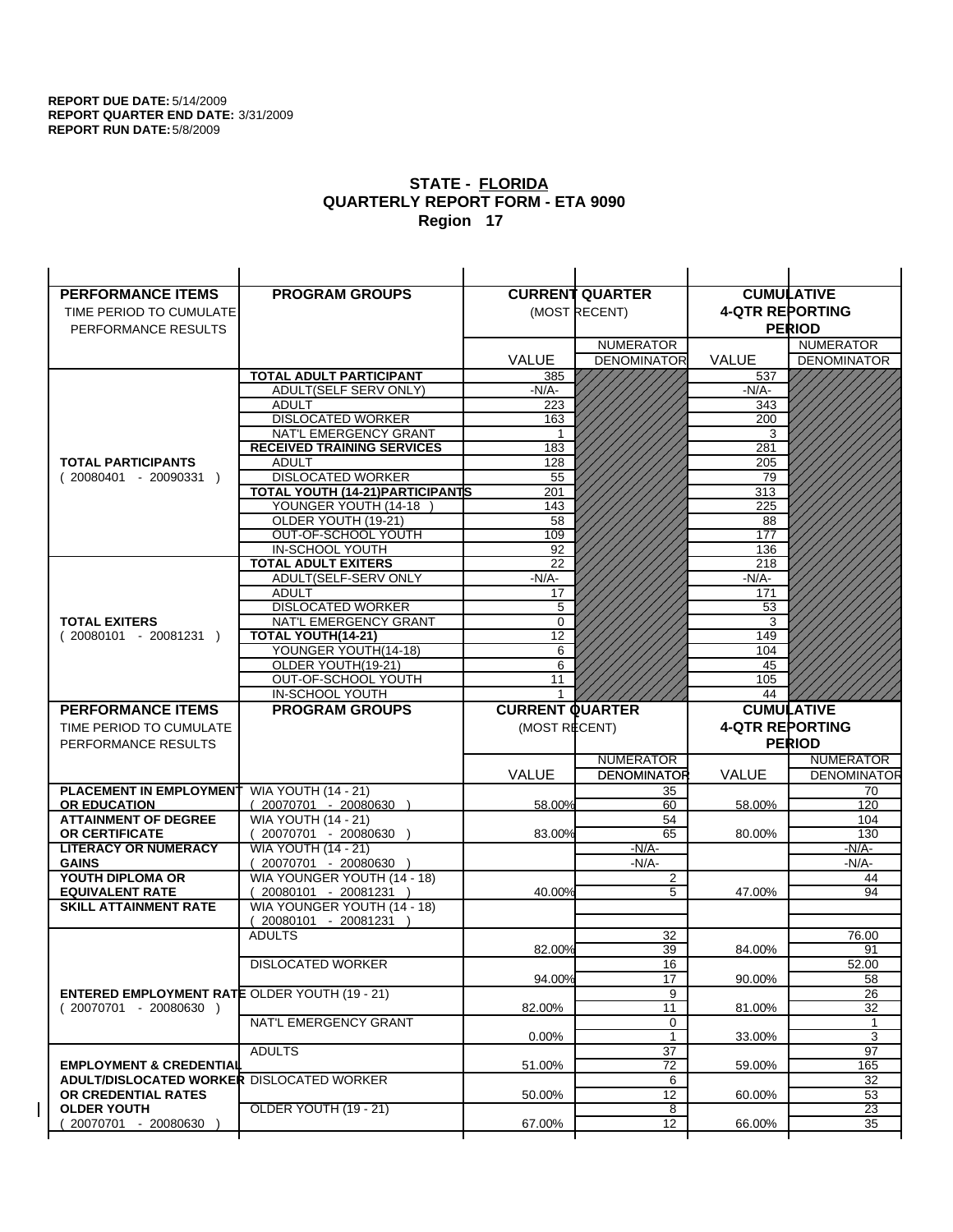$\bar{\Gamma}$ 

 $\Gamma$ 

# **STATE - FLORIDA QUARTERLY REPORT FORM - ETA 9090 Region 17**

|                            | <b>ADULTS</b>            |              | 19           |             | 90             |
|----------------------------|--------------------------|--------------|--------------|-------------|----------------|
|                            |                          | 100.00%      | 19           | 98.00%      | 92             |
|                            | <b>DISLOCATED WORKER</b> |              | 12           |             | 37             |
| <b>RETENTION RATE</b>      |                          | 86.00%       | 14           | 88.00%      | 42             |
| - 20071231<br>20070101     | OLDER YOUTH (19 - 21)    |              | $\Omega$     |             | 13             |
|                            |                          | ***.**%      | 0            | 62.00%      | 21             |
|                            | YOUNGER YOUTH (14 - 18)  |              | 4            |             | 37             |
|                            |                          | 80.00%       | 5            | 56.00%      | 66             |
|                            | NAT'L EMERGENCY GRANT    |              |              |             | $\Omega$       |
|                            |                          | $0.00\%$     |              | 0.00%       |                |
|                            | <b>ADULTS</b>            |              | \$235,539.31 |             | \$1,162,786.99 |
|                            |                          | \$10,240.84  | 23           | \$11,745.32 | 99             |
| <b>SIX MONTHS EARNINGS</b> | <b>DISLOCATED WORKER</b> |              | \$188,464.00 |             | \$610,518.50   |
| <b>INCREASE</b>            |                          | \$11,086.12  | 17           | \$13,567.08 | 45             |
| 20070101<br>- 20071231 )   | OLDER YOUTH (19 - 21)    |              | \$0.00       |             | \$34,819.00    |
|                            |                          | $S*********$ | $\Omega$     | \$1,740.95  | 20             |
|                            | NAT'L EMERGENCY GRANT    |              | \$0.00       |             | \$0.00         |
|                            |                          | \$0.00       |              | \$0.00      |                |
|                            |                          |              |              |             |                |

 $\bar{\Gamma}$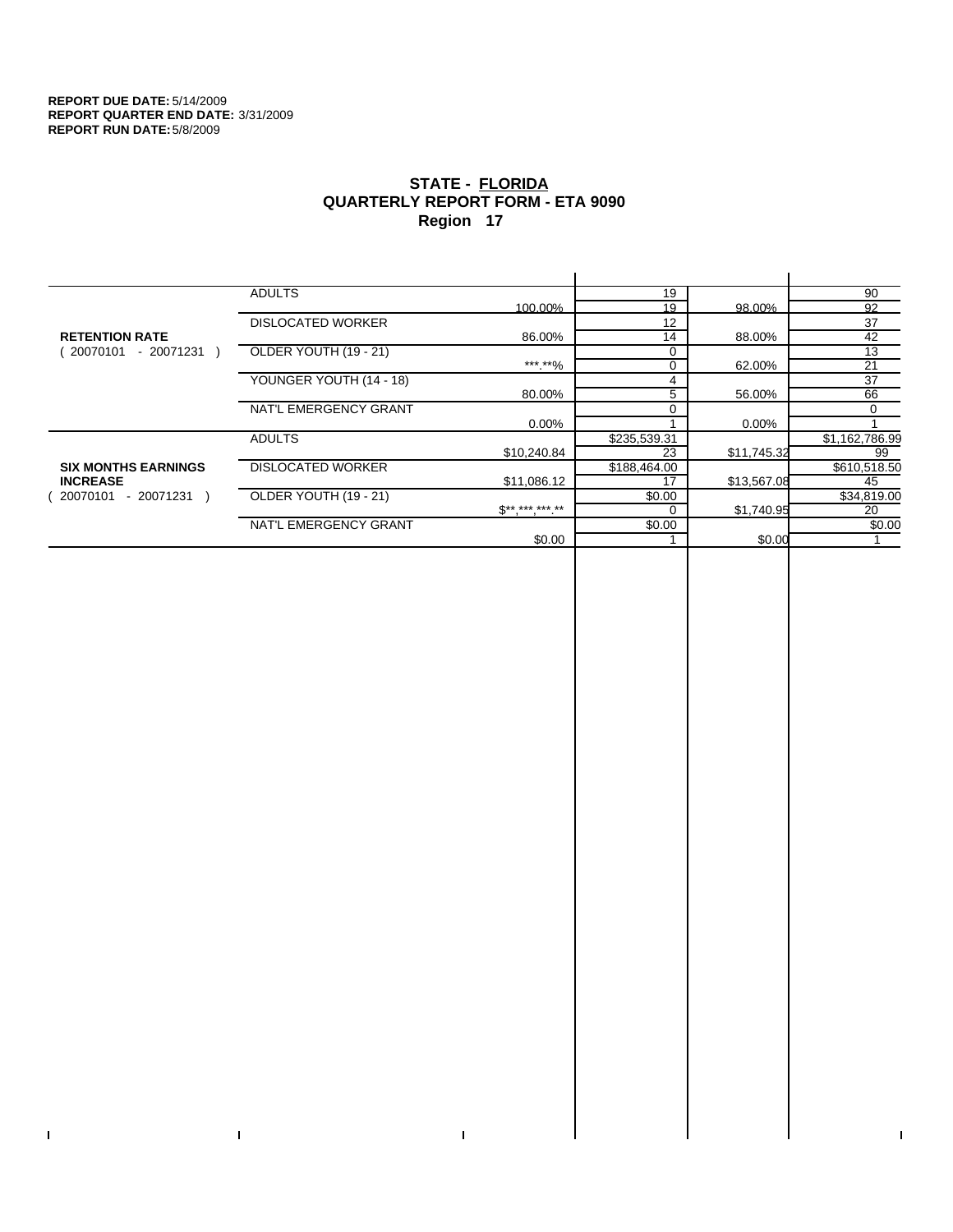| <b>PERFORMANCE ITEMS</b>                             | <b>PROGRAM GROUPS</b>                                 |                        | <b>CURRENT QUARTER</b> |                        | <b>CUMULATIVE</b>                 |
|------------------------------------------------------|-------------------------------------------------------|------------------------|------------------------|------------------------|-----------------------------------|
| TIME PERIOD TO CUMULATE                              |                                                       |                        | (MOST RECENT)          | <b>4-QTR REPORTING</b> |                                   |
| PERFORMANCE RESULTS                                  |                                                       |                        |                        |                        | <b>PERIOD</b>                     |
|                                                      |                                                       |                        | <b>NUMERATOR</b>       |                        | <b>NUMERATOR</b>                  |
|                                                      |                                                       | <b>VALUE</b>           | <b>DENOMINATOR</b>     | VALUE                  | <b>DENOMINATOR</b>                |
|                                                      | TOTAL ADULT PARTICIPANT                               | 213                    |                        | 340                    |                                   |
|                                                      | <b>ADULT(SELF SERV ONLY)</b>                          | -N/A-                  |                        | $-N/A-$                |                                   |
|                                                      | <b>ADULT</b>                                          | 133                    |                        | 246                    |                                   |
|                                                      | <b>DISLOCATED WORKER</b>                              | 86                     |                        | 100                    |                                   |
|                                                      | NAT'L EMERGENCY GRANT                                 | $\Omega$               |                        | $\Omega$               |                                   |
|                                                      | <b>RECEIVED TRAINING SERVICES</b>                     | 135                    |                        | 248                    |                                   |
| <b>TOTAL PARTICIPANTS</b>                            | <b>ADULT</b>                                          | 109                    |                        | 217                    |                                   |
| $(20080401 - 20090331)$                              | <b>DISLOCATED WORKER</b>                              | 29                     |                        | 34                     |                                   |
|                                                      | TOTAL YOUTH (14-21) PARTICIPANTS                      | 59                     |                        | 114                    |                                   |
|                                                      | YOUNGER YOUTH (14-18                                  | 52                     |                        | 100                    |                                   |
|                                                      | OLDER YOUTH (19-21)                                   | 7                      |                        | 14                     |                                   |
|                                                      | OUT-OF-SCHOOL YOUTH                                   | 7                      |                        | 14                     |                                   |
|                                                      | IN-SCHOOL YOUTH<br><b>TOTAL ADULT EXITERS</b>         | 52<br>22               |                        | 100                    |                                   |
|                                                      | ADULT(SELF-SERV ONLY                                  | $-N/A$ -               |                        | 161<br>$-N/A-$         |                                   |
|                                                      | <b>ADULT</b>                                          | 19                     |                        | 141                    |                                   |
|                                                      | <b>DISLOCATED WORKER</b>                              | 3                      |                        | 20                     |                                   |
| <b>TOTAL EXITERS</b>                                 | NAT'L EMERGENCY GRANT                                 | 0                      |                        | 0                      |                                   |
| $(20080101 - 20081231)$                              | TOTAL YOUTH(14-21)                                    | 1                      |                        | 57                     |                                   |
|                                                      | YOUNGER YOUTH(14-18)                                  |                        |                        | 48                     |                                   |
|                                                      | OLDER YOUTH(19-21)                                    | $\Omega$               |                        | 9                      |                                   |
|                                                      | OUT-OF-SCHOOL YOUTH                                   | $\Omega$               |                        | 9                      |                                   |
|                                                      | IN-SCHOOL YOUTH                                       |                        |                        | 48                     |                                   |
|                                                      |                                                       |                        |                        |                        |                                   |
| <b>PERFORMANCE ITEMS</b>                             | <b>PROGRAM GROUPS</b>                                 | <b>CURRENT QUARTER</b> |                        |                        | <b>CUMULATIVE</b>                 |
| TIME PERIOD TO CUMULATE                              |                                                       | (MOST RECENT)          |                        | <b>4-QTR REPORTING</b> |                                   |
|                                                      |                                                       |                        |                        |                        |                                   |
| PERFORMANCE RESULTS                                  |                                                       |                        | <b>NUMERATOR</b>       |                        | <b>PERIOD</b><br><b>NUMERATOR</b> |
|                                                      |                                                       | <b>VALUE</b>           | <b>DENOMINATOR</b>     | <b>VALUE</b>           |                                   |
| <b>PLACEMENT IN EMPLOYMENT</b>                       |                                                       |                        | 16                     |                        | 26                                |
| <b>OR EDUCATION</b>                                  | <b>WIA YOUTH (14 - 21)</b><br>$(20070701 - 20080630)$ | 33.00%                 | 48                     | 41.00%                 | 63                                |
| <b>ATTAINMENT OF DEGREE</b>                          | <b>WIA YOUTH (14 - 21)</b>                            |                        | 45                     |                        | 58                                |
| <b>OR CERTIFICATE</b>                                | (20070701 - 20080630                                  | 88.00%                 | 51                     | 81.00%                 | 72                                |
| <b>LITERACY OR NUMERACY</b>                          | <b>WIA YOUTH (14 - 21)</b>                            |                        | $-N/A-$                |                        | -N/A-                             |
| <b>GAINS</b>                                         | 20070701 - 20080630                                   |                        | $-N/A-$                |                        | $-N/A-$                           |
| YOUTH DIPLOMA OR                                     | WIA YOUNGER YOUTH (14 - 18)                           |                        | 1                      |                        | 26                                |
| <b>EQUIVALENT RATE</b>                               | 20080101 - 20081231 )                                 | 100.00%                | 1                      | 100.00%                | 26                                |
| <b>SKILL ATTAINMENT RATE</b>                         | WIA YOUNGER YOUTH (14 - 18)                           |                        |                        |                        |                                   |
|                                                      | (20080101 - 20081231                                  |                        |                        |                        |                                   |
|                                                      | <b>ADULTS</b>                                         |                        | 6                      |                        | 17.00                             |
|                                                      |                                                       | 67.00%                 | 9                      | 81.00%                 | 21                                |
|                                                      | <b>DISLOCATED WORKER</b>                              |                        | 4                      |                        | 10.00                             |
|                                                      |                                                       | 80.00%                 | 5                      | 91.00%                 | <b>DENOMINATOR</b><br>11          |
| <b>ENTERED EMPLOYMENT RATE OLDER YOUTH (19 - 21)</b> |                                                       |                        | 3                      |                        | 9                                 |
| $(20070701 - 20080630)$                              |                                                       | 75.00%                 | 4                      | 64.00%                 | 14                                |
|                                                      | NAT'L EMERGENCY GRANT                                 |                        | 0                      |                        | 0<br>0                            |
|                                                      | <b>ADULTS</b>                                         | ***.**%                | 0<br>9                 | *** **%                | 73                                |
| <b>EMPLOYMENT &amp; CREDENTIAL</b>                   |                                                       | 50.00%                 | 18                     | 85.00%                 | 86                                |
| <b>ADULT/DISLOCATED WORKER DISLOCATED WORKER</b>     |                                                       |                        | 4                      |                        | 8                                 |
| OR CREDENTIAL RATES                                  |                                                       | 80.00%                 | 5                      | 80.00%                 | 10                                |
| <b>OLDER YOUTH</b>                                   | <b>OLDER YOUTH (19 - 21)</b>                          |                        | $\overline{3}$         |                        | $\overline{11}$                   |
| 20070701 - 20080630                                  |                                                       | 60.00%                 | 5                      | 58.00%                 | 19                                |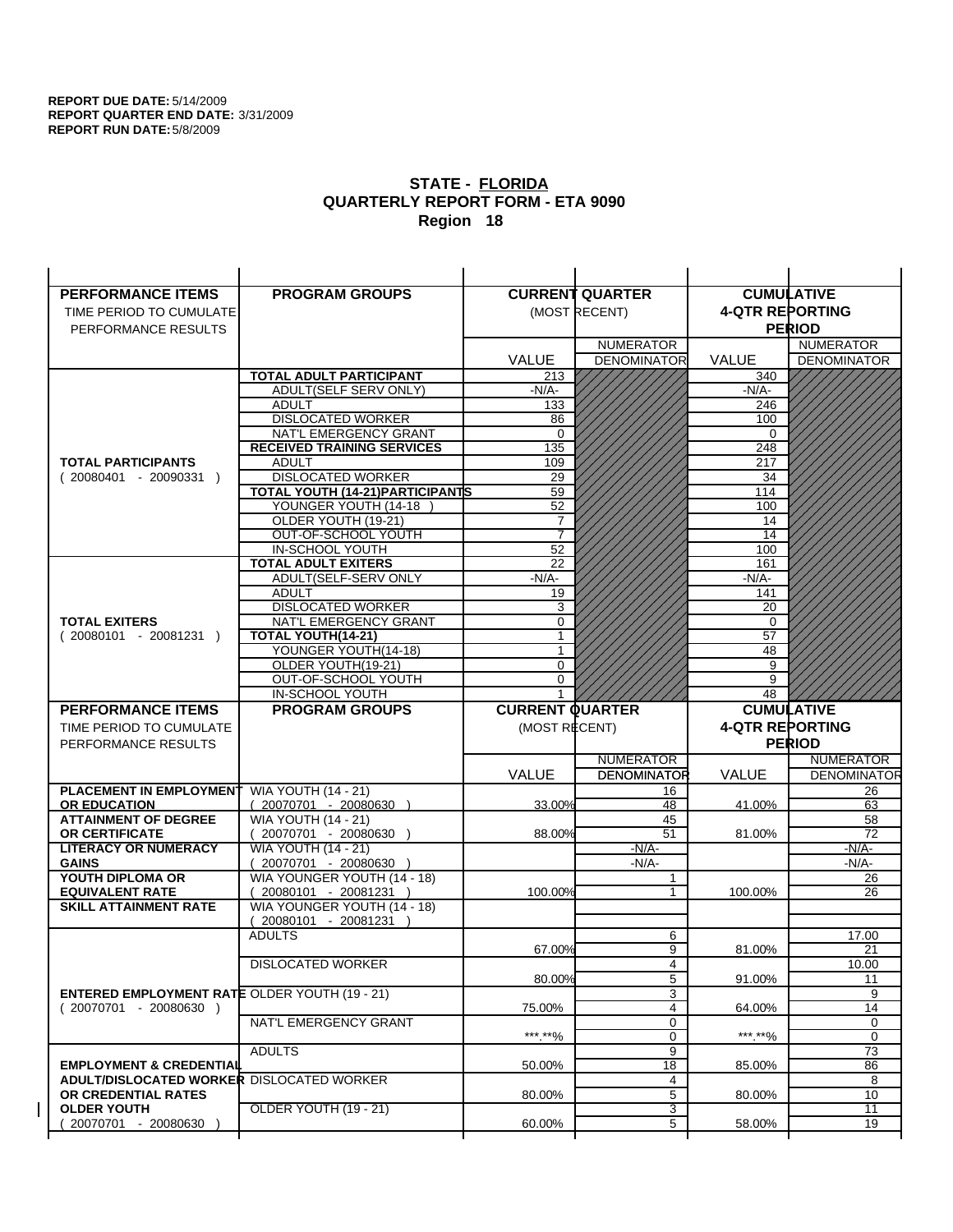$\bar{\Gamma}$ 

 $\Gamma$ 

# **STATE - FLORIDA QUARTERLY REPORT FORM - ETA 9090 Region 18**

|                            | <b>ADULTS</b>            |                               | 27           |             | 159             |
|----------------------------|--------------------------|-------------------------------|--------------|-------------|-----------------|
|                            |                          | 96.00%                        | 28           | 94.00%      | 170             |
|                            | <b>DISLOCATED WORKER</b> |                               | $\Omega$     |             | 6               |
| <b>RETENTION RATE</b>      |                          | ***.**%                       | $\mathbf 0$  | 86.00%      |                 |
| $-20071231$<br>20070101    | OLDER YOUTH (19 - 21)    |                               | 3            |             | $\overline{21}$ |
|                            |                          | 100.00%                       | 3            | 81.00%      | 26              |
|                            | YOUNGER YOUTH (14 - 18)  |                               |              |             | 16              |
|                            |                          | 100.00%                       |              | 59.00%      | 27              |
|                            | NAT'L EMERGENCY GRANT    |                               |              |             | $\Omega$        |
|                            |                          | ***.**%                       |              | ***.**%     |                 |
|                            | <b>ADULTS</b>            |                               | \$471,876.01 |             | \$2,457,624.83  |
|                            |                          | \$16,271.59                   | 29           | \$13,806.88 | 178             |
| <b>SIX MONTHS EARNINGS</b> | <b>DISLOCATED WORKER</b> |                               | \$0.00       |             | \$104,184.93    |
| <b>INCREASE</b>            |                          | $\mathbb{S}^{***}$ *** *** ** |              | \$13,023.12 | 8               |
| - 20071231<br>20070101     | OLDER YOUTH (19 - 21)    |                               | \$8,211.74   |             | \$106,548.99    |
|                            |                          | \$4,105.87                    |              | \$4,843.14  | 22              |
|                            | NAT'L EMERGENCY GRANT    |                               | \$0.00       |             | \$0.00          |
|                            |                          | $S*********$                  |              | $S********$ | 0               |
|                            |                          |                               |              |             |                 |

 $\bar{\Gamma}$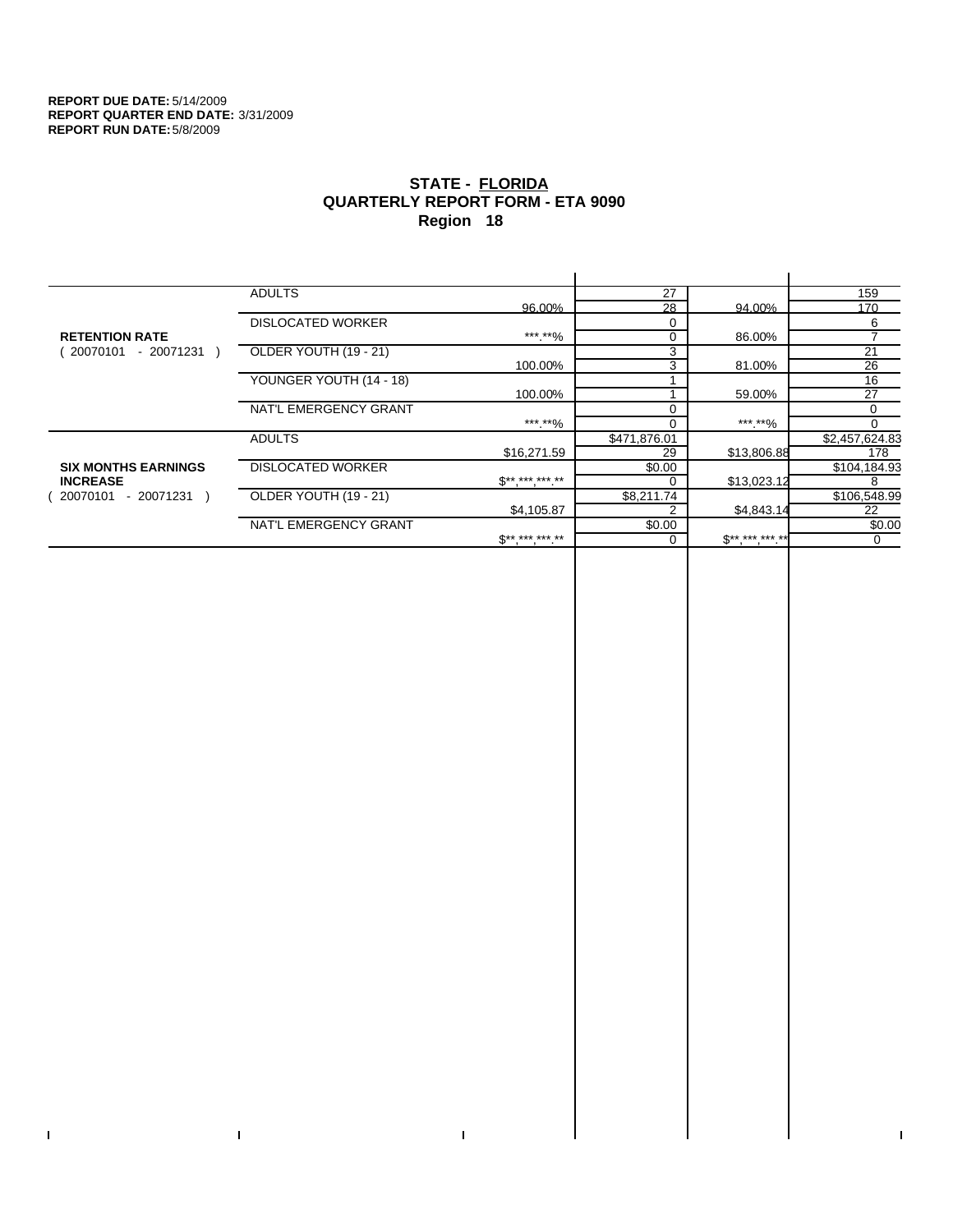| <b>PERFORMANCE ITEMS</b>                             | <b>PROGRAM GROUPS</b>                                |                        | <b>CURRENT QUARTER</b> |                        | <b>CUMULATIVE</b>       |
|------------------------------------------------------|------------------------------------------------------|------------------------|------------------------|------------------------|-------------------------|
| TIME PERIOD TO CUMULATE                              |                                                      |                        | (MOST RECENT)          | <b>4-QTR REPORTING</b> |                         |
| PERFORMANCE RESULTS                                  |                                                      |                        |                        |                        | <b>PERIOD</b>           |
|                                                      |                                                      |                        | <b>NUMERATOR</b>       |                        | <b>NUMERATOR</b>        |
|                                                      |                                                      | <b>VALUE</b>           | <b>DENOMINATOR</b>     | <b>VALUE</b>           | <b>DENOMINATOR</b>      |
|                                                      | TOTAL ADULT PARTICIPANT                              | 65                     |                        | 192                    |                         |
|                                                      | ADULT(SELF SERV ONLY)                                | $-N/A$ -               |                        | $-N/A$ -               |                         |
|                                                      | <b>ADULT</b>                                         | 61                     |                        | 183                    |                         |
|                                                      | <b>DISLOCATED WORKER</b>                             | 4                      |                        | 9                      |                         |
|                                                      | NAT'L EMERGENCY GRANT                                | $\mathbf 0$            |                        | $\Omega$               |                         |
|                                                      | <b>RECEIVED TRAINING SERVICES</b>                    | 57                     |                        | 168                    |                         |
| <b>TOTAL PARTICIPANTS</b>                            | <b>ADULT</b>                                         | 54                     |                        | 163                    |                         |
| $(20080401 - 20090331)$                              | <b>DISLOCATED WORKER</b>                             | 3                      |                        | 5                      |                         |
|                                                      | TOTAL YOUTH (14-21) PARTICIPANTS                     | 108                    |                        | 150                    |                         |
|                                                      | YOUNGER YOUTH (14-18)                                | 76                     |                        | 103                    |                         |
|                                                      | OLDER YOUTH (19-21)                                  | 32                     |                        | 47                     |                         |
|                                                      | OUT-OF-SCHOOL YOUTH                                  | 48                     |                        | $\overline{71}$        |                         |
|                                                      | IN-SCHOOL YOUTH                                      | 60                     |                        | 79                     |                         |
|                                                      | <b>TOTAL ADULT EXITERS</b>                           | 34                     |                        | 159                    |                         |
|                                                      | ADULT(SELF-SERV ONLY                                 | $-N/A$ -               |                        | $-N/A-$                |                         |
|                                                      | <b>ADULT</b>                                         | 33                     |                        | 152                    |                         |
|                                                      | <b>DISLOCATED WORKER</b><br>NAT'L EMERGENCY GRANT    | 1                      |                        | 7                      |                         |
| <b>TOTAL EXITERS</b>                                 |                                                      | 0<br>15                |                        | 0<br>56                |                         |
| $(20080101 - 20081231)$                              | TOTAL YOUTH(14-21)<br>YOUNGER YOUTH(14-18)           | 13                     |                        | 38                     |                         |
|                                                      | OLDER YOUTH(19-21)                                   | 2                      |                        | 18                     |                         |
|                                                      | OUT-OF-SCHOOL YOUTH                                  | 5                      |                        | 31                     |                         |
|                                                      | IN-SCHOOL YOUTH                                      | 10                     |                        | 25                     |                         |
| <b>PERFORMANCE ITEMS</b>                             | <b>PROGRAM GROUPS</b>                                | <b>CURRENT QUARTER</b> |                        |                        | <b>CUMULATIVE</b>       |
|                                                      |                                                      |                        |                        |                        |                         |
|                                                      |                                                      |                        |                        |                        |                         |
| TIME PERIOD TO CUMULATE                              |                                                      | (MOST RECENT)          |                        | <b>4-QTR REPORTING</b> |                         |
| PERFORMANCE RESULTS                                  |                                                      |                        |                        |                        | <b>PERIOD</b>           |
|                                                      |                                                      |                        | <b>NUMERATOR</b>       |                        | <b>NUMERATOR</b>        |
|                                                      |                                                      | <b>VALUE</b>           | <b>DENOMINATOR</b>     | <b>VALUE</b>           |                         |
| <b>PLACEMENT IN EMPLOYMENT</b>                       | <b>WIA YOUTH (14 - 21)</b>                           |                        | 6                      |                        | 38                      |
| <b>OR EDUCATION</b>                                  | $(20070701 - 20080630)$                              | 60.00%                 | 10                     | 83.00%                 | 46                      |
| <b>ATTAINMENT OF DEGREE</b>                          | <b>WIA YOUTH (14 - 21)</b>                           |                        | 4                      |                        | 33                      |
| <b>OR CERTIFICATE</b>                                | (20070701 - 20080630                                 | 33.00%                 | 12                     | 66.00%                 | 50                      |
| <b>LITERACY OR NUMERACY</b>                          | <b>WIA YOUTH (14 - 21)</b>                           |                        | $-N/A$ -               |                        | -N/A-                   |
| <b>GAINS</b>                                         | 20070701 - 20080630                                  |                        | $-N/A$ -               |                        | -N/A-                   |
| YOUTH DIPLOMA OR<br><b>EQUIVALENT RATE</b>           | WIA YOUNGER YOUTH (14 - 18)                          | 82.00%                 | 9<br>11                | 79.00%                 | 23<br>29                |
| <b>SKILL ATTAINMENT RATE</b>                         | 20080101 - 20081231 )<br>WIA YOUNGER YOUTH (14 - 18) |                        |                        |                        |                         |
|                                                      | (20080101 - 20081231                                 |                        |                        |                        |                         |
|                                                      | <b>ADULTS</b>                                        |                        | 6                      |                        | 35.00                   |
|                                                      |                                                      | 75.00%                 | 8                      | 88.00%                 | 40                      |
|                                                      | <b>DISLOCATED WORKER</b>                             |                        | $\overline{2}$         |                        | 9.00                    |
|                                                      |                                                      | 67.00%                 | 3                      | 90.00%                 | 10                      |
| <b>ENTERED EMPLOYMENT RATE OLDER YOUTH (19 - 21)</b> |                                                      |                        | 2                      |                        | 8                       |
| (20070701 - 20080630 )                               |                                                      | 50.00%                 | 4                      | 73.00%                 | 11                      |
|                                                      | NAT'L EMERGENCY GRANT                                |                        | 0                      |                        | 0                       |
|                                                      |                                                      | ***.**%                | 0                      | ***.**%                | 0                       |
|                                                      | <b>ADULTS</b>                                        |                        | 20                     |                        | 60                      |
| <b>EMPLOYMENT &amp; CREDENTIAL</b>                   |                                                      | 91.00%                 | $\overline{22}$        | 88.00%                 | 68                      |
| ADULT/DISLOCATED WORKER DISLOCATED WORKER            |                                                      |                        | 0                      |                        | 2                       |
| OR CREDENTIAL RATES                                  |                                                      | $0.00\%$               | $\mathbf{1}$           | 50.00%                 | <b>DENOMINATOR</b><br>4 |
| <b>OLDER YOUTH</b>                                   | OLDER YOUTH (19 - 21)                                |                        | 1                      |                        | 3                       |
| 20070701 - 20080630                                  |                                                      | 13.00%                 | 8                      | 19.00%                 | 16                      |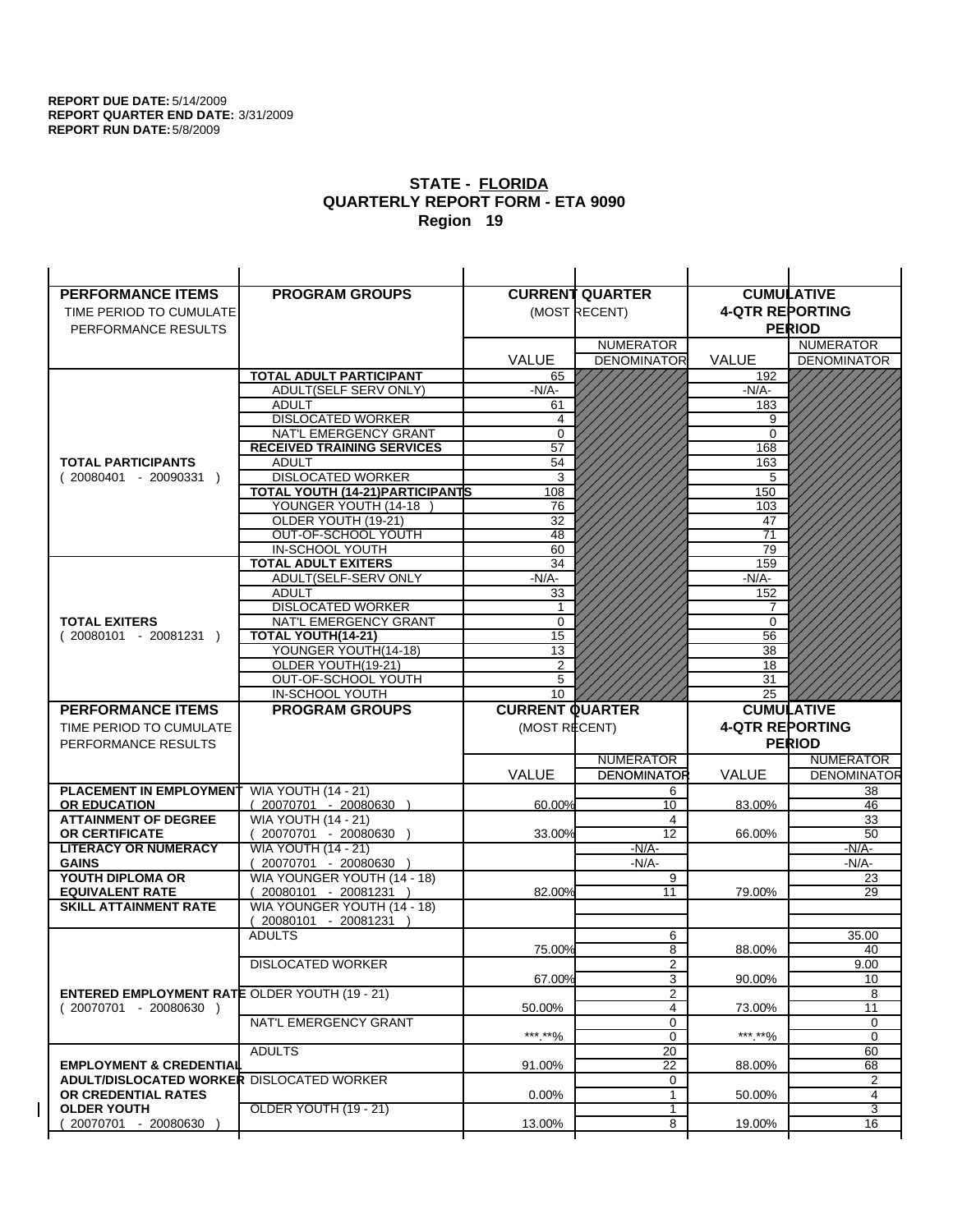$\bar{\Gamma}$ 

 $\mathbf{I}$ 

# **STATE - FLORIDA QUARTERLY REPORT FORM - ETA 9090 Region 19**

|                            | <b>ADULTS</b>            |                     |             |             | 73             |
|----------------------------|--------------------------|---------------------|-------------|-------------|----------------|
|                            |                          | 78.00%              | a           | 90.00%      | 81             |
|                            | <b>DISLOCATED WORKER</b> |                     | 2           |             | 9              |
| <b>RETENTION RATE</b>      |                          | 67.00%              | 3           | 75.00%      | 12             |
| - 20071231<br>20070101     | OLDER YOUTH (19 - 21)    |                     |             |             |                |
|                            |                          | 50.00%              | 2           | 78.00%      | 9              |
|                            | YOUNGER YOUTH (14 - 18)  |                     |             |             | 23             |
|                            |                          | 100.00%             |             | 100.00%     | 23             |
|                            | NAT'L EMERGENCY GRANT    |                     |             |             | 0              |
|                            |                          | ***.**%             |             | ***.**%     | $\Omega$       |
|                            | <b>ADULTS</b>            |                     | \$89,083.43 |             | \$1,039,333.31 |
|                            |                          | \$7,423.62          | 12          | \$10,498.32 | 99             |
| <b>SIX MONTHS EARNINGS</b> | <b>DISLOCATED WORKER</b> |                     | \$17,575.00 |             | \$140,103.00   |
| <b>INCREASE</b>            |                          | \$5,858.33          |             | \$10,777.15 | 13             |
| - 20071231<br>20070101     | OLDER YOUTH (19 - 21)    |                     | \$6,852.96  |             | \$44,411.96    |
|                            |                          | \$3,426.48          |             | \$5,551.49  | 8              |
|                            | NAT'L EMERGENCY GRANT    |                     | \$0.00      |             | \$0.00         |
|                            |                          | $S^{**}$ *** *** ** |             | $S********$ | 0              |
|                            |                          |                     |             |             |                |

 $\bar{\Gamma}$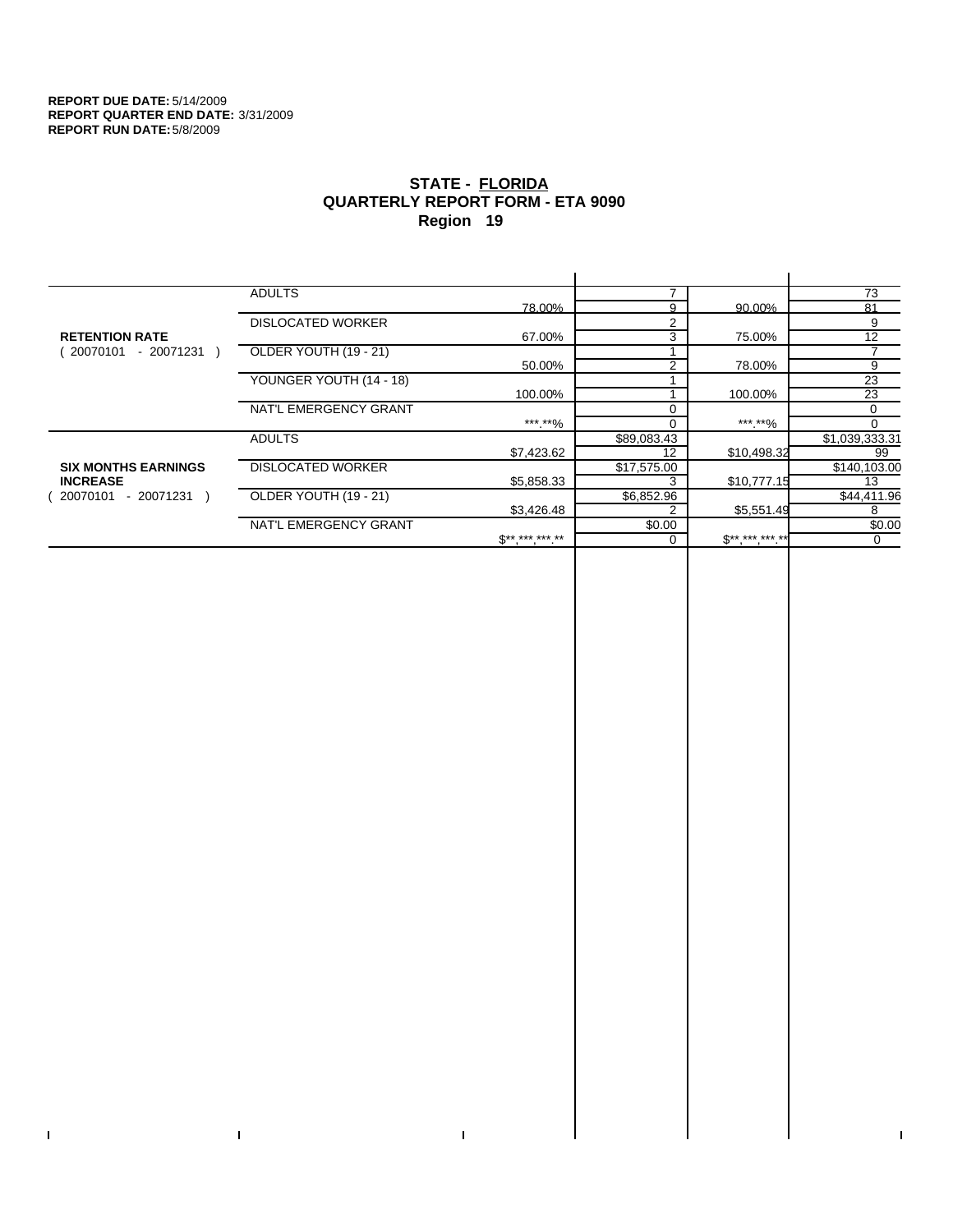| <b>PERFORMANCE ITEMS</b>                                                        | <b>PROGRAM GROUPS</b>                              |                        | <b>CURRENT QUARTER</b> |                        | <b>CUMULATIVE</b>     |
|---------------------------------------------------------------------------------|----------------------------------------------------|------------------------|------------------------|------------------------|-----------------------|
| TIME PERIOD TO CUMULATE                                                         |                                                    |                        | (MOST RECENT)          | <b>4-QTR REPORTING</b> |                       |
| PERFORMANCE RESULTS                                                             |                                                    |                        |                        |                        | <b>PERIOD</b>         |
|                                                                                 |                                                    |                        | <b>NUMERATOR</b>       |                        | <b>NUMERATOR</b>      |
|                                                                                 |                                                    | <b>VALUE</b>           | <b>DENOMINATOR</b>     | VALUE                  | <b>DENOMINATOR</b>    |
|                                                                                 | <b>TOTAL ADULT PARTICIPANT</b>                     | 374                    |                        | 639                    |                       |
|                                                                                 | ADULT(SELF SERV ONLY)                              | -N/A-                  |                        | -N/A-                  |                       |
|                                                                                 | <b>ADULT</b>                                       | 253                    |                        | 429                    |                       |
|                                                                                 | <b>DISLOCATED WORKER</b>                           | 124                    |                        | 215                    |                       |
|                                                                                 | NAT'L EMERGENCY GRANT                              | 4                      |                        | 6                      |                       |
|                                                                                 | <b>RECEIVED TRAINING SERVICES</b><br><b>ADULT</b>  | 255                    |                        | 414                    |                       |
| <b>TOTAL PARTICIPANTS</b><br>$(20080401 - 20090331)$                            | <b>DISLOCATED WORKER</b>                           | 191<br>66              |                        | 307<br>110             |                       |
|                                                                                 | TOTAL YOUTH (14-21) PARTICIPANTS                   | 284                    |                        | 417                    |                       |
|                                                                                 | YOUNGER YOUTH (14-18                               | 241                    |                        | 326                    |                       |
|                                                                                 | OLDER YOUTH (19-21)                                | 43                     |                        | 91                     |                       |
|                                                                                 | OUT-OF-SCHOOL YOUTH                                | 101                    |                        | 168                    |                       |
|                                                                                 | IN-SCHOOL YOUTH                                    | 183                    |                        | 249                    |                       |
|                                                                                 | <b>TOTAL ADULT EXITERS</b>                         | 116                    |                        | 380                    |                       |
|                                                                                 | ADULT(SELF-SERV ONLY                               | $-N/A-$                |                        | -N/A-                  |                       |
|                                                                                 | <b>ADULT</b>                                       | 73                     |                        | 252                    |                       |
| <b>TOTAL EXITERS</b>                                                            | <b>DISLOCATED WORKER</b><br>NAT'L EMERGENCY GRANT  | 43<br>$\mathbf 1$      |                        | 132<br>$\overline{2}$  |                       |
| $(20080101 - 20081231)$                                                         | TOTAL YOUTH(14-21)                                 | 16                     |                        | 151                    |                       |
|                                                                                 | YOUNGER YOUTH(14-18)                               | 10                     |                        | 97                     |                       |
|                                                                                 | OLDER YOUTH(19-21)                                 | 6                      |                        | $\overline{54}$        |                       |
|                                                                                 | OUT-OF-SCHOOL YOUTH                                | 10                     |                        | 78                     |                       |
|                                                                                 | IN-SCHOOL YOUTH                                    | 6                      |                        | 73                     |                       |
|                                                                                 |                                                    |                        |                        |                        |                       |
| <b>PERFORMANCE ITEMS</b>                                                        | <b>PROGRAM GROUPS</b>                              | <b>CURRENT QUARTER</b> |                        |                        | <b>CUMULATIVE</b>     |
| TIME PERIOD TO CUMULATE                                                         |                                                    | (MOST RECENT)          |                        | <b>4-QTR REPORTING</b> |                       |
| PERFORMANCE RESULTS                                                             |                                                    |                        |                        |                        | <b>PERIOD</b>         |
|                                                                                 |                                                    |                        | <b>NUMERATOR</b>       |                        | <b>NUMERATOR</b>      |
|                                                                                 |                                                    | <b>VALUE</b>           | <b>DENOMINATOR</b>     | <b>VALUE</b>           | <b>DENOMINATOR</b>    |
| <b>PLACEMENT IN EMPLOYMENT</b>                                                  | <b>WIA YOUTH (14 - 21)</b>                         |                        | 46                     |                        | 80                    |
| <b>OR EDUCATION</b>                                                             | $(20070701 - 20080630)$                            | 52.00%                 | 89                     | 58.00%                 | 137                   |
| <b>ATTAINMENT OF DEGREE</b>                                                     | <b>WIA YOUTH (14 - 21)</b>                         |                        | 89                     |                        | 141                   |
| OR CERTIFICATE                                                                  | $(20070701 - 20080630)$                            | 95.00%                 | 94                     | 93.00%                 | 152                   |
| <b>LITERACY OR NUMERACY</b><br><b>GAINS</b>                                     | <b>WIA YOUTH (14 - 21)</b>                         |                        | $-N/A$ -<br>$-N/A$ -   |                        | -N/A-                 |
| YOUTH DIPLOMA OR                                                                | 20070701 - 20080630<br>WIA YOUNGER YOUTH (14 - 18) |                        | 5                      |                        | $-N/A-$<br>61         |
| <b>EQUIVALENT RATE</b>                                                          | 20080101 - 20081231 )                              | 83.00%                 | 6                      | 82.00%                 | 74                    |
| <b>SKILL ATTAINMENT RATE</b>                                                    | WIA YOUNGER YOUTH (14 - 18)                        |                        |                        |                        |                       |
|                                                                                 | $(20080101 - 20081231)$                            |                        |                        |                        |                       |
|                                                                                 | <b>ADULTS</b>                                      |                        | 14                     |                        | 111.00                |
|                                                                                 |                                                    | 78.00%                 | 18                     | 90.00%                 | 124                   |
|                                                                                 | <b>DISLOCATED WORKER</b>                           |                        | $\overline{24}$        |                        | 128.00                |
|                                                                                 |                                                    | 86.00%                 | 28                     | 90.00%                 | 143                   |
| <b>ENTERED EMPLOYMENT RATE OLDER YOUTH (19 - 21)</b><br>$(20070701 - 20080630)$ |                                                    | 36.00%                 | 10                     | 44.00%                 | 18<br>41              |
|                                                                                 | NAT'L EMERGENCY GRANT                              |                        | 28<br>0                |                        | 0                     |
|                                                                                 |                                                    | *** **%                | $\mathbf 0$            | ***.**%                | $\Omega$              |
|                                                                                 | <b>ADULTS</b>                                      |                        | 28                     |                        | 177                   |
| <b>EMPLOYMENT &amp; CREDENTIAL</b>                                              |                                                    | 64.00%                 | 44                     | 66.00%                 | 270                   |
| <b>ADULT/DISLOCATED WORKER DISLOCATED WORKER</b>                                |                                                    |                        | 8                      |                        | 53                    |
| OR CREDENTIAL RATES                                                             |                                                    | 50.00%                 | 16                     | 60.00%                 | 89                    |
| <b>OLDER YOUTH</b><br>20070701 - 20080630                                       | OLDER YOUTH (19 - 21)                              | 45.00%                 | 17<br>38               | 54.00%                 | $\overline{33}$<br>61 |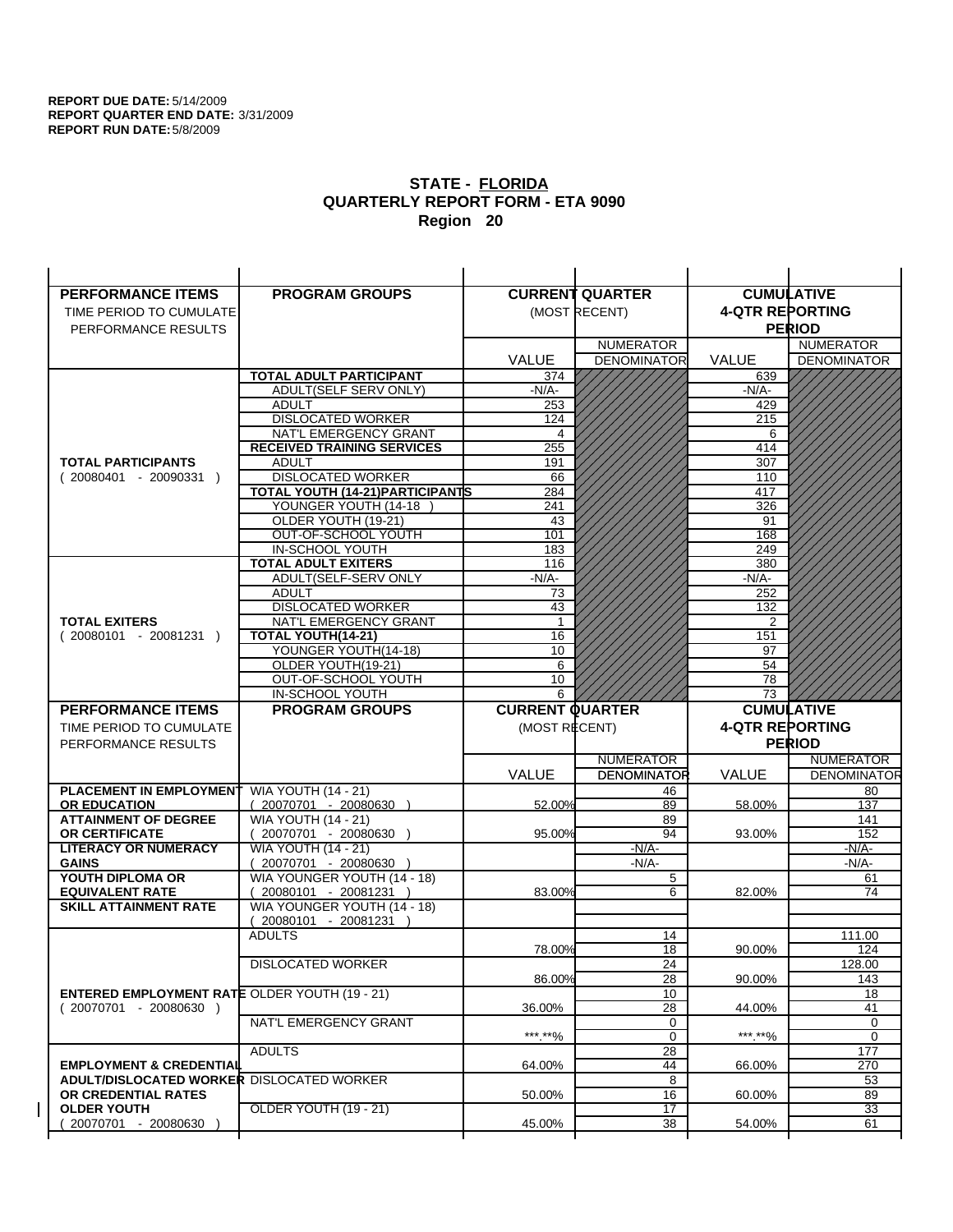$\bar{\Gamma}$ 

 $\Gamma$ 

# **STATE - FLORIDA QUARTERLY REPORT FORM - ETA 9090 Region 20**

|                            | <b>ADULTS</b>            |              | 93             |              | 303            |
|----------------------------|--------------------------|--------------|----------------|--------------|----------------|
|                            |                          | 89.00%       | 104            | 93.00%       | 326            |
|                            | <b>DISLOCATED WORKER</b> |              | 38             |              | 84             |
| <b>RETENTION RATE</b>      |                          | 79.00%       | 48             | 84.00%       | 100            |
| $-20071231$<br>20070101    | OLDER YOUTH (19 - 21)    |              | 4              |              | 25             |
|                            |                          | 67.00%       | 6              | 74.00%       | 34             |
|                            | YOUNGER YOUTH (14 - 18)  |              |                |              | 49             |
|                            |                          | 64.00%       | 11             | 68.00%       | 72             |
|                            | NAT'L EMERGENCY GRANT    |              |                |              | 0              |
|                            |                          | *** **%      | $\Omega$       | ***.**%      | $\Omega$       |
|                            | <b>ADULTS</b>            |              | \$1,490,578.61 |              | \$5,896,880.19 |
|                            |                          | \$12,632.02  | 118            | \$16,200.22  | 364            |
| <b>SIX MONTHS EARNINGS</b> | <b>DISLOCATED WORKER</b> |              | \$494,557.04   |              | \$1,205,349.74 |
| <b>INCREASE</b>            |                          | \$9,510.71   | 52             | \$11,058.25  | 109            |
| - 20071231<br>20070101     | OLDER YOUTH (19 - 21)    |              | \$16,525.00    |              | \$78,639.39    |
|                            |                          | \$2,754.17   | 6              | \$2,711.70   | 29             |
|                            | NAT'L EMERGENCY GRANT    |              | \$0.00         |              | \$0.00         |
|                            |                          | $S*********$ |                | $$********"$ | 0              |
|                            |                          |              |                |              |                |

 $\bar{\Gamma}$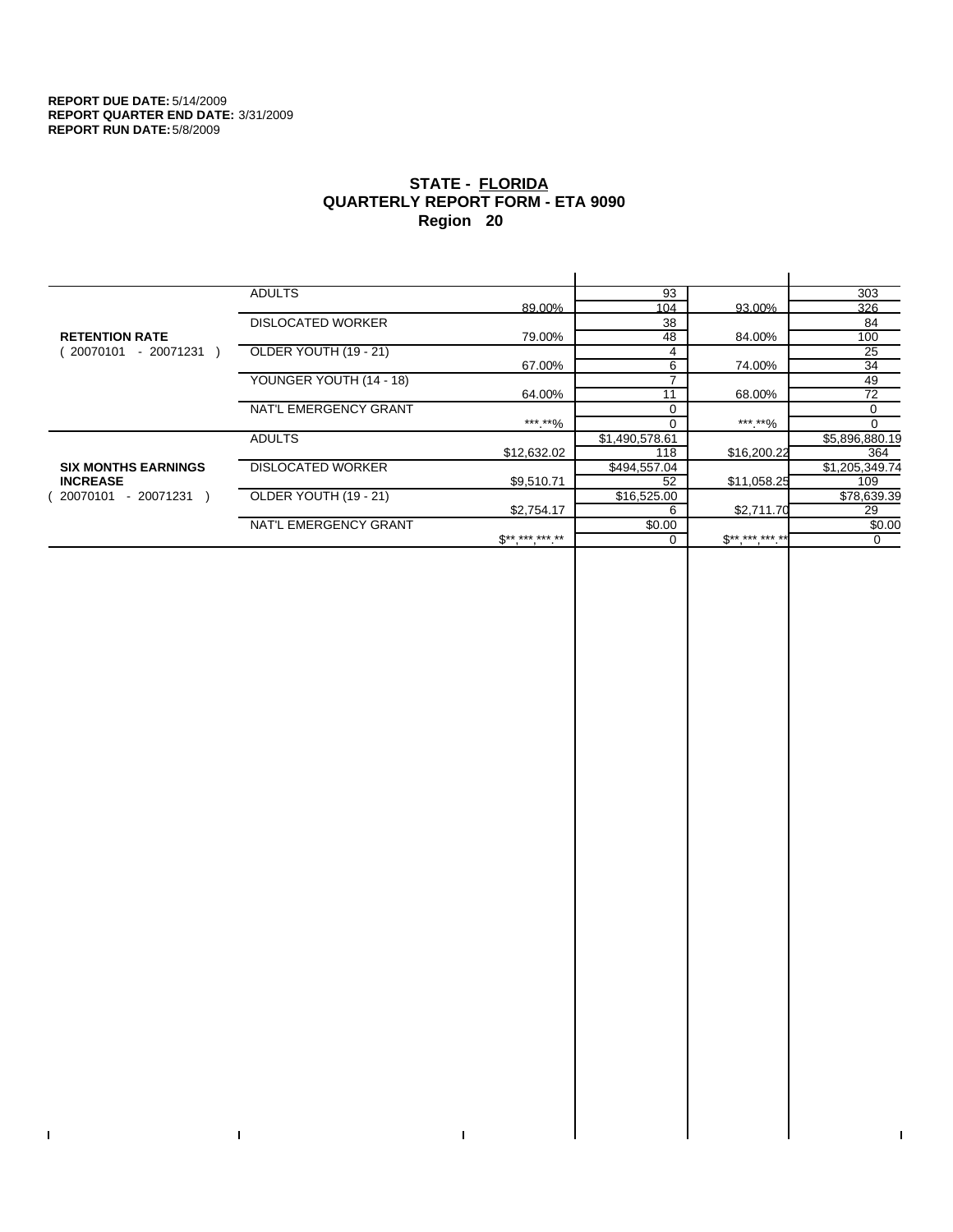| <b>PERFORMANCE ITEMS</b>                             | <b>PROGRAM GROUPS</b>                                |                        | <b>CURRENT QUARTER</b> |                        | <b>CUMULATIVE</b>  |
|------------------------------------------------------|------------------------------------------------------|------------------------|------------------------|------------------------|--------------------|
| TIME PERIOD TO CUMULATE                              |                                                      |                        | (MOST RECENT)          | <b>4-QTR REPORTING</b> |                    |
| PERFORMANCE RESULTS                                  |                                                      |                        |                        |                        | <b>PERIOD</b>      |
|                                                      |                                                      |                        | <b>NUMERATOR</b>       |                        | <b>NUMERATOR</b>   |
|                                                      |                                                      | <b>VALUE</b>           | <b>DENOMINATOR</b>     | VALUE                  | <b>DENOMINATOR</b> |
|                                                      | TOTAL ADULT PARTICIPANT                              | 1031                   |                        | 1639                   |                    |
|                                                      | <b>ADULT(SELF SERV ONLY)</b>                         | -N/A-                  |                        | -N/A-                  |                    |
|                                                      | <b>ADULT</b>                                         | 841                    |                        | 1410                   |                    |
|                                                      | <b>DISLOCATED WORKER</b>                             | 201                    |                        | 245                    |                    |
|                                                      | NAT'L EMERGENCY GRANT                                | 3                      |                        | 5                      |                    |
| <b>TOTAL PARTICIPANTS</b>                            | <b>RECEIVED TRAINING SERVICES</b><br><b>ADULT</b>    | 622                    |                        | 1124                   |                    |
| $(20080401 - 20090331)$                              | <b>DISLOCATED WORKER</b>                             | 585<br>41              |                        | 1074<br>58             |                    |
|                                                      | TOTAL YOUTH (14-21) PARTICIPANTS                     | 229                    |                        | 465                    |                    |
|                                                      | YOUNGER YOUTH (14-18                                 | 102                    |                        | 270                    |                    |
|                                                      | OLDER YOUTH (19-21)                                  | 127                    |                        | 195                    |                    |
|                                                      | OUT-OF-SCHOOL YOUTH                                  | 166                    |                        | 280                    |                    |
|                                                      | IN-SCHOOL YOUTH                                      | 63                     |                        | 185                    |                    |
|                                                      | <b>TOTAL ADULT EXITERS</b>                           | 61                     |                        | 702                    |                    |
|                                                      | ADULT(SELF-SERV ONLY                                 | $-N/A$ -               |                        | $-N/A-$                |                    |
|                                                      | <b>ADULT</b>                                         | 49                     |                        | 643                    |                    |
|                                                      | <b>DISLOCATED WORKER</b>                             | $\overline{12}$        |                        | 68                     |                    |
| <b>TOTAL EXITERS</b><br>$(20080101 - 20081231)$      | NAT'L EMERGENCY GRANT<br>TOTAL YOUTH(14-21)          | 0<br>55                |                        | 3<br>265               |                    |
|                                                      | YOUNGER YOUTH(14-18)                                 | 29                     |                        | 179                    |                    |
|                                                      | OLDER YOUTH(19-21)                                   | 26                     |                        | 86                     |                    |
|                                                      | OUT-OF-SCHOOL YOUTH                                  | 42                     |                        | 141                    |                    |
|                                                      | IN-SCHOOL YOUTH                                      | $\overline{13}$        |                        | 124                    |                    |
|                                                      |                                                      |                        |                        |                        |                    |
| <b>PERFORMANCE ITEMS</b>                             | <b>PROGRAM GROUPS</b>                                | <b>CURRENT QUARTER</b> |                        |                        | <b>CUMULATIVE</b>  |
| TIME PERIOD TO CUMULATE                              |                                                      | (MOST RECENT)          |                        | <b>4-QTR REPORTING</b> |                    |
| PERFORMANCE RESULTS                                  |                                                      |                        |                        |                        | <b>PERIOD</b>      |
|                                                      |                                                      |                        | <b>NUMERATOR</b>       |                        | <b>NUMERATOR</b>   |
|                                                      |                                                      | <b>VALUE</b>           | <b>DENOMINATOR</b>     | <b>VALUE</b>           | <b>DENOMINATOR</b> |
| <b>PLACEMENT IN EMPLOYMENT</b>                       | <b>WIA YOUTH (14 - 21)</b>                           |                        | 44                     |                        | 99                 |
| <b>OR EDUCATION</b>                                  | $(20070701 - 20080630)$                              | 79.00%                 | 56                     | 79.00%                 | 126                |
| <b>ATTAINMENT OF DEGREE</b>                          | <b>WIA YOUTH (14 - 21)</b>                           |                        | 41                     |                        | 105                |
| <b>OR CERTIFICATE</b>                                | (20070701 - 20080630                                 | 68.00%                 | 60                     | 70.00%                 | 149                |
| <b>LITERACY OR NUMERACY</b>                          | <b>WIA YOUTH (14 - 21)</b>                           |                        | $-N/A-$                |                        | $-N/A$ -           |
| <b>GAINS</b>                                         | 20070701 - 20080630                                  |                        | $-N/A-$                |                        | $-N/A-$            |
| YOUTH DIPLOMA OR<br><b>EQUIVALENT RATE</b>           | WIA YOUNGER YOUTH (14 - 18)<br>20080101 - 20081231 ) | 29.00%                 | 5<br>17                | 59.00%                 | 45<br>76           |
| <b>SKILL ATTAINMENT RATE</b>                         | WIA YOUNGER YOUTH (14 - 18)                          |                        |                        |                        |                    |
|                                                      | (20080101 - 20081231                                 |                        |                        |                        |                    |
|                                                      | <b>ADULTS</b>                                        |                        | 17                     |                        | 102.00             |
|                                                      |                                                      | 81.00%                 | 21                     | 86.00%                 | 119                |
|                                                      | <b>DISLOCATED WORKER</b>                             |                        | $\overline{17}$        |                        | 77.00              |
|                                                      |                                                      | 100.00%                | 17                     | 94.00%                 | 82                 |
| <b>ENTERED EMPLOYMENT RATE OLDER YOUTH (19 - 21)</b> |                                                      |                        | 15                     |                        | 34                 |
| $(20070701 - 20080630)$                              | NAT'L EMERGENCY GRANT                                | 88.00%                 | 17                     | 81.00%                 | 42                 |
|                                                      |                                                      | ***.**%                | 0<br>0                 | 60.00%                 | 3<br>5             |
|                                                      | <b>ADULTS</b>                                        |                        | 327                    |                        | 604                |
| <b>EMPLOYMENT &amp; CREDENTIAL</b>                   |                                                      | 95.00%                 | 344                    | 93.00%                 | 646                |
| <b>ADULT/DISLOCATED WORKER DISLOCATED WORKER</b>     |                                                      |                        | 13                     |                        | 58                 |
| OR CREDENTIAL RATES                                  |                                                      | 87.00%                 | 15                     | 84.00%                 | 69                 |
| <b>OLDER YOUTH</b><br>20070701 - 20080630            | OLDER YOUTH (19 - 21)                                | 57.00%                 | $\overline{13}$<br>23  | 68.00%                 | 45<br>66           |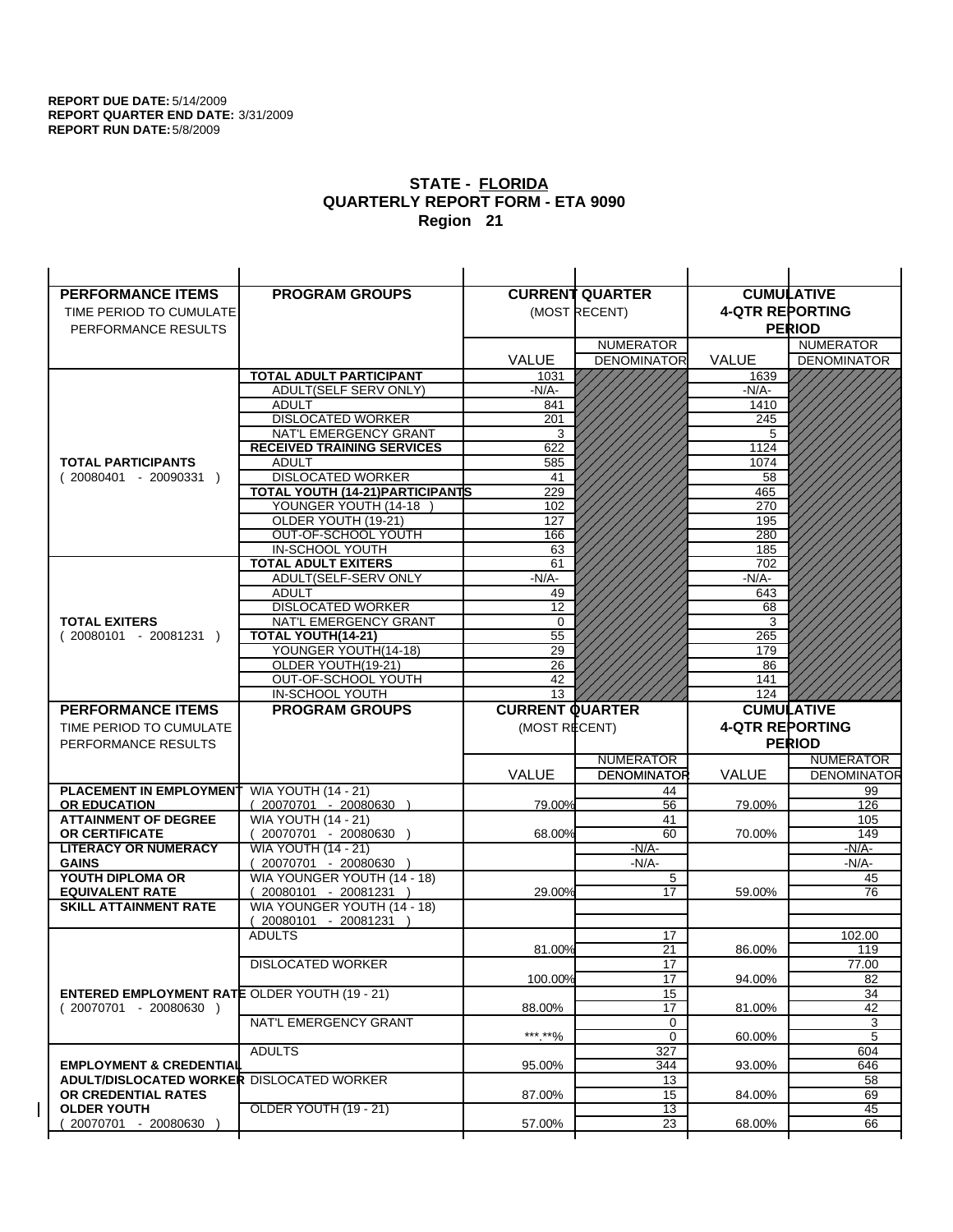$\bar{\Gamma}$ 

 $\Gamma$ 

# **STATE - FLORIDA QUARTERLY REPORT FORM - ETA 9090 Region 21**

|                            | <b>ADULTS</b>            |             | 84             |             | 649             |
|----------------------------|--------------------------|-------------|----------------|-------------|-----------------|
|                            |                          | 84.00%      | 100            | 94.00%      | 690             |
|                            | <b>DISLOCATED WORKER</b> |             | 17             |             | 58              |
| <b>RETENTION RATE</b>      |                          | 71.00%      | 24             | 84.00%      | 69              |
| - 20071231<br>20070101     | OLDER YOUTH (19 - 21)    |             | 11             |             | 50              |
|                            |                          | 85.00%      | 13             | 91.00%      | 55              |
|                            | YOUNGER YOUTH (14 - 18)  |             |                |             | 62              |
|                            |                          | 100.00%     | 4              | 70.00%      | 89              |
|                            | NAT'L EMERGENCY GRANT    |             |                |             | 3               |
|                            |                          | $0.00\%$    |                | 43.00%      |                 |
|                            | <b>ADULTS</b>            |             | \$1,960,132.28 |             | \$18,475,004.35 |
|                            |                          | \$17,658.85 | 111            | \$25,447.66 | 726             |
| <b>SIX MONTHS EARNINGS</b> | <b>DISLOCATED WORKER</b> |             | \$307,151.28   |             | \$963,650.33    |
| <b>INCREASE</b>            |                          | \$11,375.97 | 27             | \$12,679.61 | 76              |
| 20070101<br>- 20071231 )   | OLDER YOUTH (19 - 21)    |             | \$28,500.05    |             | \$169,731.76    |
|                            |                          | \$4,071.44  |                | \$3,947.25  | 43              |
|                            | NAT'L EMERGENCY GRANT    |             | \$0.00         |             | \$77,815.27     |
|                            |                          | \$0.00      |                | \$9,726.91  | 8               |
|                            |                          |             |                |             |                 |

 $\bar{\Gamma}$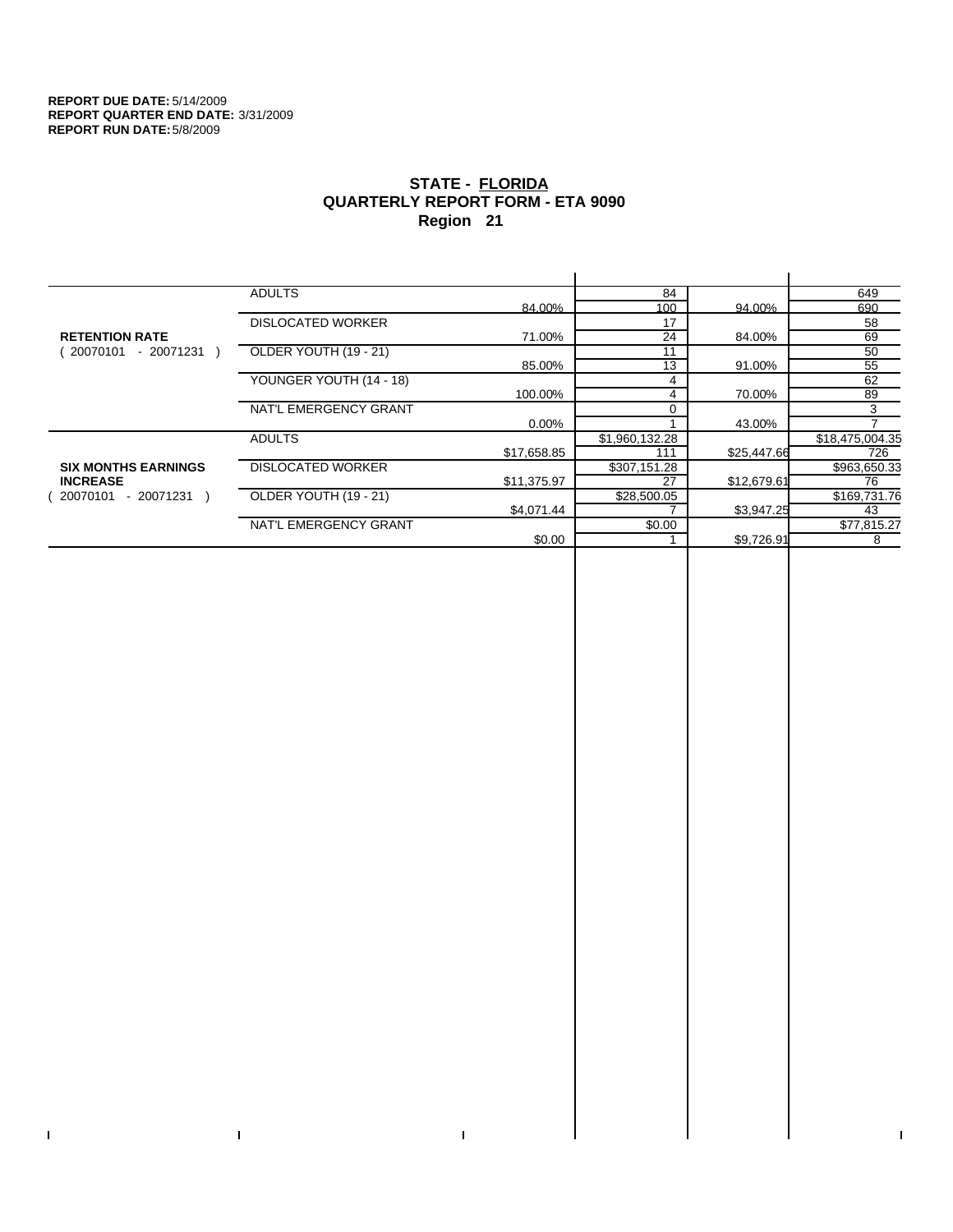| <b>PERFORMANCE ITEMS</b>                             | <b>PROGRAM GROUPS</b>                              |                        | <b>CURRENT QUARTER</b> |                        | <b>CUMULATIVE</b>  |
|------------------------------------------------------|----------------------------------------------------|------------------------|------------------------|------------------------|--------------------|
| TIME PERIOD TO CUMULATE                              |                                                    |                        | (MOST RECENT)          | <b>4-QTR REPORTING</b> |                    |
| PERFORMANCE RESULTS                                  |                                                    |                        |                        |                        | <b>PERIOD</b>      |
|                                                      |                                                    |                        | <b>NUMERATOR</b>       |                        | <b>NUMERATOR</b>   |
|                                                      |                                                    | <b>VALUE</b>           | <b>DENOMINATOR</b>     | VALUE                  | <b>DENOMINATOR</b> |
|                                                      | TOTAL ADULT PARTICIPANT                            | 1018                   |                        | 1962                   |                    |
|                                                      | <b>ADULT(SELF SERV ONLY)</b>                       | -N/A-                  |                        | -N/A-                  |                    |
|                                                      | <b>ADULT</b>                                       | 553                    |                        | 1079                   |                    |
|                                                      | <b>DISLOCATED WORKER</b>                           | 488                    |                        | 914                    |                    |
|                                                      | NAT'L EMERGENCY GRANT                              |                        |                        | 3                      |                    |
|                                                      | <b>RECEIVED TRAINING SERVICES</b>                  | 426                    |                        | 882                    |                    |
| <b>TOTAL PARTICIPANTS</b>                            | <b>ADULT</b>                                       | 236                    |                        | 597                    |                    |
| $(20080401 - 20090331)$                              | <b>DISLOCATED WORKER</b>                           | 199                    |                        | 298                    |                    |
|                                                      | TOTAL YOUTH (14-21) PARTICIPANTS                   | 555                    |                        | 975                    |                    |
|                                                      | YOUNGER YOUTH (14-18                               | 355                    |                        | 653                    |                    |
|                                                      | OLDER YOUTH (19-21)<br>OUT-OF-SCHOOL YOUTH         | 200<br>230             |                        | 322<br>359             |                    |
|                                                      | IN-SCHOOL YOUTH                                    | 325                    |                        | 616                    |                    |
|                                                      | <b>TOTAL ADULT EXITERS</b>                         | 190                    |                        | 1308                   |                    |
|                                                      | ADULT(SELF-SERV ONLY                               | $-N/A$ -               |                        | $-N/A-$                |                    |
|                                                      | <b>ADULT</b>                                       | 87                     |                        | 703                    |                    |
|                                                      | <b>DISLOCATED WORKER</b>                           | 105                    |                        | 620                    |                    |
| <b>TOTAL EXITERS</b>                                 | NAT'L EMERGENCY GRANT                              | 0                      |                        | 3                      |                    |
| $(20080101 - 20081231)$                              | TOTAL YOUTH(14-21)                                 | 68                     |                        | 473                    |                    |
|                                                      | YOUNGER YOUTH(14-18)                               | 20                     |                        | 312                    |                    |
|                                                      | OLDER YOUTH(19-21)                                 | 48                     |                        | 161                    |                    |
|                                                      | OUT-OF-SCHOOL YOUTH                                | 57                     |                        | 177                    |                    |
|                                                      | IN-SCHOOL YOUTH                                    | 11                     |                        | 296                    |                    |
|                                                      |                                                    |                        |                        |                        |                    |
| <b>PERFORMANCE ITEMS</b>                             | <b>PROGRAM GROUPS</b>                              | <b>CURRENT QUARTER</b> |                        |                        | <b>CUMULATIVE</b>  |
| TIME PERIOD TO CUMULATE                              |                                                    | (MOST RECENT)          |                        | <b>4-QTR REPORTING</b> |                    |
| PERFORMANCE RESULTS                                  |                                                    |                        |                        |                        | <b>PERIOD</b>      |
|                                                      |                                                    |                        | <b>NUMERATOR</b>       |                        | <b>NUMERATOR</b>   |
|                                                      |                                                    | <b>VALUE</b>           | <b>DENOMINATOR</b>     | <b>VALUE</b>           | <b>DENOMINATOR</b> |
| <b>PLACEMENT IN EMPLOYMENT</b>                       | <b>WIA YOUTH (14 - 21)</b>                         |                        | 228                    |                        | 323                |
| <b>OR EDUCATION</b>                                  | $(20070701 - 20080630)$                            | 92.00%                 | 248                    | 90.00%                 | 360                |
| <b>ATTAINMENT OF DEGREE</b>                          | <b>WIA YOUTH (14 - 21)</b>                         |                        | 233                    |                        | 276                |
| <b>OR CERTIFICATE</b>                                | (20070701 - 20080630                               | 92.00%                 | 252                    | 77.00%                 | 360                |
| <b>LITERACY OR NUMERACY</b>                          | <b>WIA YOUTH (14 - 21)</b>                         |                        | -N/A-                  |                        | -N/A-              |
| <b>GAINS</b>                                         | 20070701 - 20080630<br>WIA YOUNGER YOUTH (14 - 18) |                        | $-N/A-$<br>7           |                        | $-N/A-$<br>250     |
| YOUTH DIPLOMA OR<br><b>EQUIVALENT RATE</b>           | 20080101 - 20081231 )                              | 100.00%                | 7                      | 96.00%                 | 261                |
| <b>SKILL ATTAINMENT RATE</b>                         | WIA YOUNGER YOUTH (14 - 18)                        |                        |                        |                        |                    |
|                                                      | (20080101 - 20081231                               |                        |                        |                        |                    |
|                                                      | <b>ADULTS</b>                                      |                        | 81                     |                        | 336.00             |
|                                                      |                                                    | 69.00%                 | 118                    | 83.00%                 | 405                |
|                                                      | <b>DISLOCATED WORKER</b>                           |                        | 165                    |                        | 636.00             |
|                                                      |                                                    | 74.00%                 | 222                    | 88.00%                 | 726                |
| <b>ENTERED EMPLOYMENT RATE OLDER YOUTH (19 - 21)</b> |                                                    |                        | 25                     |                        | 86                 |
| $(20070701 - 20080630)$                              |                                                    | 78.00%                 | 32                     | 82.00%                 | 105                |
|                                                      | NAT'L EMERGENCY GRANT                              |                        | 0<br>1                 |                        | 6                  |
|                                                      | <b>ADULTS</b>                                      | $0.00\%$               |                        | 75.00%                 | 8<br>466           |
| <b>EMPLOYMENT &amp; CREDENTIAL</b>                   |                                                    | 79.00%                 | 237<br>301             | 74.00%                 | 632                |
| <b>ADULT/DISLOCATED WORKER DISLOCATED WORKER</b>     |                                                    |                        | 63                     |                        | 209                |
| OR CREDENTIAL RATES                                  |                                                    | 64.00%                 | 98                     | 75.00%                 | 279                |
| <b>OLDER YOUTH</b><br>20070701 - 20080630            | <b>OLDER YOUTH (19 - 21)</b>                       | 38.00%                 | 16<br>42               | 32.00%                 | 46<br>146          |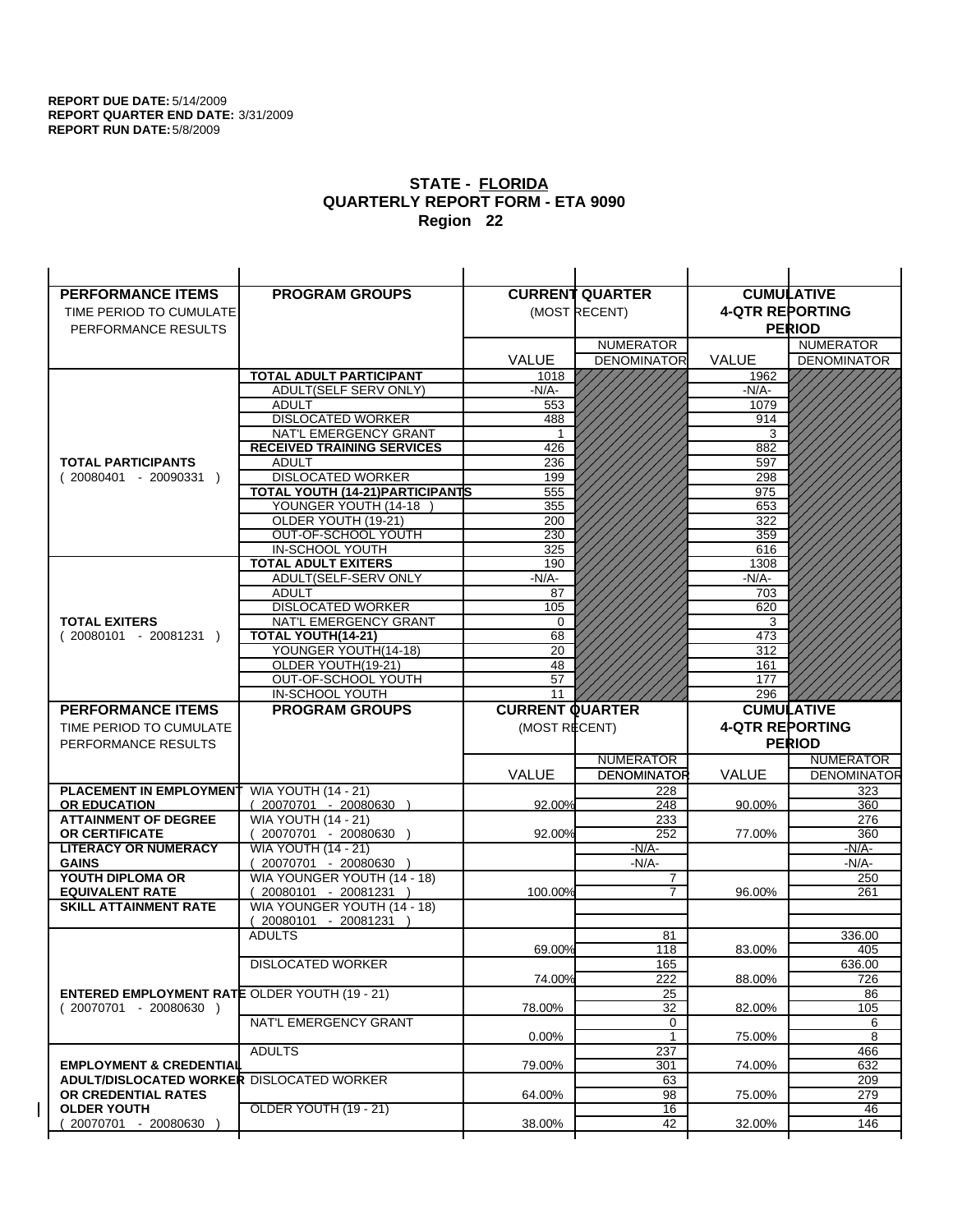$\bar{\Gamma}$ 

 $\mathbf{I}$ 

# **STATE - FLORIDA QUARTERLY REPORT FORM - ETA 9090 Region 22**

|                            | <b>ADULTS</b>            |             | 105            |             | 543             |
|----------------------------|--------------------------|-------------|----------------|-------------|-----------------|
|                            |                          | 89.00%      | 118            | 91.00%      | 597             |
|                            | <b>DISLOCATED WORKER</b> |             | 140            |             | 555             |
| <b>RETENTION RATE</b>      |                          | 93.00%      | 151            | 91.00%      | 613             |
| - 20071231<br>20070101     | OLDER YOUTH (19 - 21)    |             | 15             |             | 140             |
|                            |                          | 65.00%      | 23             | 84.00%      | 167             |
|                            | YOUNGER YOUTH (14 - 18)  |             | 6              |             | 214             |
|                            |                          | 100.00%     | 6              | 82.00%      | 260             |
|                            | NAT'L EMERGENCY GRANT    |             | 3              |             | 9               |
|                            |                          | 100.00%     | 3              | 90.00%      | 10              |
|                            | <b>ADULTS</b>            |             | \$1,581,435.51 |             | \$10,156,984.92 |
|                            |                          | \$12,354.96 | 128            | \$15,698.59 | 647             |
| <b>SIX MONTHS EARNINGS</b> | <b>DISLOCATED WORKER</b> |             | \$3,055,065.86 |             | \$12,070,763.44 |
| <b>INCREASE</b>            |                          | \$19,967.75 | 153            | \$18,316.79 | 659             |
| - 20071231<br>20070101     | OLDER YOUTH (19 - 21)    |             | \$13,877.00    |             | \$462,601.87    |
|                            |                          | \$1,156.42  | 12             | \$3,586.06  | 129             |
|                            | NAT'L EMERGENCY GRANT    |             | \$43,985.00    |             | \$125,347.00    |
|                            |                          | \$14,661.67 | 3              | \$12,534.70 | 10              |
|                            |                          |             |                |             |                 |

 $\bar{\Gamma}$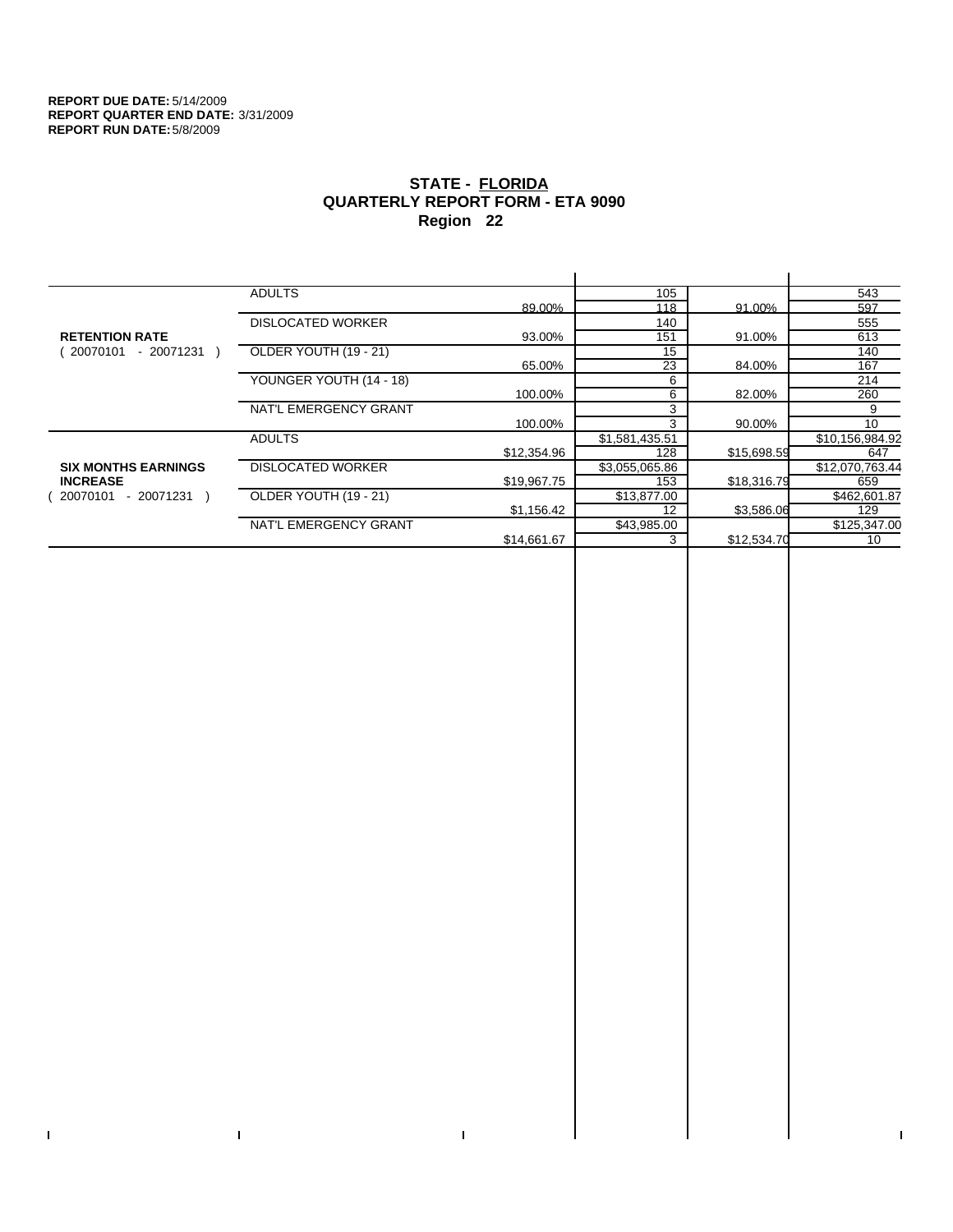| <b>PERFORMANCE ITEMS</b>                             | <b>PROGRAM GROUPS</b>             |                        | <b>CURRENT QUARTER</b> |                        | <b>CUMULATIVE</b>  |
|------------------------------------------------------|-----------------------------------|------------------------|------------------------|------------------------|--------------------|
| TIME PERIOD TO CUMULATE                              |                                   |                        | (MOST RECENT)          | <b>4-QTR REPORTING</b> |                    |
| PERFORMANCE RESULTS                                  |                                   |                        |                        |                        | <b>PERIOD</b>      |
|                                                      |                                   |                        | <b>NUMERATOR</b>       |                        | <b>NUMERATOR</b>   |
|                                                      |                                   | <b>VALUE</b>           | <b>DENOMINATOR</b>     | VALUE                  | <b>DENOMINATOR</b> |
|                                                      | <b>TOTAL ADULT PARTICIPANT</b>    | 3993                   |                        | 6742                   |                    |
|                                                      | ADULT(SELF SERV ONLY)             | -N/A-                  |                        | -N/A-                  |                    |
|                                                      | <b>ADULT</b>                      | 2969                   |                        | 5413                   |                    |
|                                                      | <b>DISLOCATED WORKER</b>          | 1144                   |                        | 1484                   |                    |
|                                                      | NAT'L EMERGENCY GRANT             | 50                     |                        | 68                     |                    |
|                                                      | <b>RECEIVED TRAINING SERVICES</b> | 1738                   |                        | 2941                   |                    |
| <b>TOTAL PARTICIPANTS</b>                            | <b>ADULT</b>                      | 1175                   |                        | 2209                   |                    |
| $(20080401 - 20090331)$                              | <b>DISLOCATED WORKER</b>          | 579                    |                        | 772                    |                    |
|                                                      | TOTAL YOUTH (14-21) PARTICIPANTS  | 3303                   |                        | 3819                   |                    |
|                                                      | YOUNGER YOUTH (14-18              | 2455                   |                        | 2785                   |                    |
|                                                      | OLDER YOUTH (19-21)               | 848                    |                        | 1034                   |                    |
|                                                      | OUT-OF-SCHOOL YOUTH               | 1576                   |                        | 1855                   |                    |
|                                                      | IN-SCHOOL YOUTH                   | 1727                   |                        | 1964                   |                    |
|                                                      | <b>TOTAL ADULT EXITERS</b>        | 816                    |                        | 3659                   |                    |
|                                                      | ADULT(SELF-SERV ONLY              | $-N/A-$                |                        | -N/A-                  |                    |
|                                                      | <b>ADULT</b>                      | 732                    |                        | 3210                   |                    |
|                                                      | <b>DISLOCATED WORKER</b>          | 91                     |                        | 503                    |                    |
| <b>TOTAL EXITERS</b>                                 | NAT'L EMERGENCY GRANT             | 6                      |                        | 25                     |                    |
| $(20080101 - 20081231)$                              | TOTAL YOUTH(14-21)                | 324                    |                        | 598                    |                    |
|                                                      | YOUNGER YOUTH(14-18)              | 212                    |                        | 376                    |                    |
|                                                      | OLDER YOUTH(19-21)                | 112                    |                        | 222                    |                    |
|                                                      | OUT-OF-SCHOOL YOUTH               | 162                    |                        | 340                    |                    |
|                                                      | IN-SCHOOL YOUTH                   | 162                    |                        | 258                    |                    |
|                                                      |                                   |                        |                        |                        |                    |
| <b>PERFORMANCE ITEMS</b>                             | <b>PROGRAM GROUPS</b>             | <b>CURRENT QUARTER</b> |                        |                        | <b>CUMULATIVE</b>  |
| TIME PERIOD TO CUMULATE                              |                                   | (MOST RECENT)          |                        | <b>4-QTR REPORTING</b> |                    |
| PERFORMANCE RESULTS                                  |                                   |                        |                        |                        | <b>PERIOD</b>      |
|                                                      |                                   |                        | <b>NUMERATOR</b>       |                        | <b>NUMERATOR</b>   |
|                                                      |                                   | <b>VALUE</b>           | <b>DENOMINATOR</b>     | <b>VALUE</b>           | <b>DENOMINATOR</b> |
| <b>PLACEMENT IN EMPLOYMENT</b>                       | <b>WIA YOUTH (14 - 21)</b>        |                        | 62                     |                        | 261                |
| <b>OR EDUCATION</b>                                  | $(20070701 - 20080630)$           | 84.00%                 | 74                     | 83.00%                 | 314                |
| <b>ATTAINMENT OF DEGREE</b>                          | <b>WIA YOUTH (14 - 21)</b>        |                        | 41                     |                        | 202                |
| OR CERTIFICATE                                       | 20070701 - 20080630 )             | 52.00%                 | 79                     | 60.00%                 | 334                |
| <b>LITERACY OR NUMERACY</b>                          | <b>WIA YOUTH (14 - 21)</b>        |                        | $-N/A$ -               |                        | -N/A-              |
| <b>GAINS</b>                                         | 20070701 - 20080630               |                        | $-N/A-$                |                        | $-N/A-$            |
| YOUTH DIPLOMA OR                                     | WIA YOUNGER YOUTH (14 - 18)       |                        | 88                     |                        | 162                |
| <b>EQUIVALENT RATE</b>                               | 20080101 - 20081231 )             | 70.00%                 | 126                    | 72.00%                 | 224                |
| <b>SKILL ATTAINMENT RATE</b>                         | WIA YOUNGER YOUTH (14 - 18)       |                        |                        |                        |                    |
|                                                      | $(20080101 - 20081231)$           |                        |                        |                        |                    |
|                                                      | <b>ADULTS</b>                     |                        | 470                    |                        | 1663.00            |
|                                                      |                                   | 83.00%                 | 569                    | 89.00%                 | 1867               |
|                                                      | <b>DISLOCATED WORKER</b>          |                        | 118                    |                        | 575.00             |
|                                                      |                                   | 84.00%                 | 140                    | 92.00%                 | 627                |
| <b>ENTERED EMPLOYMENT RATE OLDER YOUTH (19 - 21)</b> |                                   |                        | 19                     |                        | 72                 |
| $(20070701 - 20080630)$                              | NAT'L EMERGENCY GRANT             | 83.00%                 | 23<br>6                | 89.00%                 | 81<br>20           |
|                                                      |                                   | 86.00%                 | $\overline{7}$         | 71.00%                 | 28                 |
|                                                      | <b>ADULTS</b>                     |                        | 382                    |                        | 1742               |
| <b>EMPLOYMENT &amp; CREDENTIAL</b>                   |                                   | 78.00%                 | 487                    | 84.00%                 | 2065               |
| <b>ADULT/DISLOCATED WORKER DISLOCATED WORKER</b>     |                                   |                        | 60                     |                        | 331                |
| OR CREDENTIAL RATES                                  |                                   | 61.00%                 | 98                     | 69.00%                 | 478                |
| <b>OLDER YOUTH</b>                                   | OLDER YOUTH (19 - 21)             |                        | 10                     |                        | 47                 |
| 20070701 - 20080630                                  |                                   | 33.00%                 | 30                     | 43.00%                 | 110                |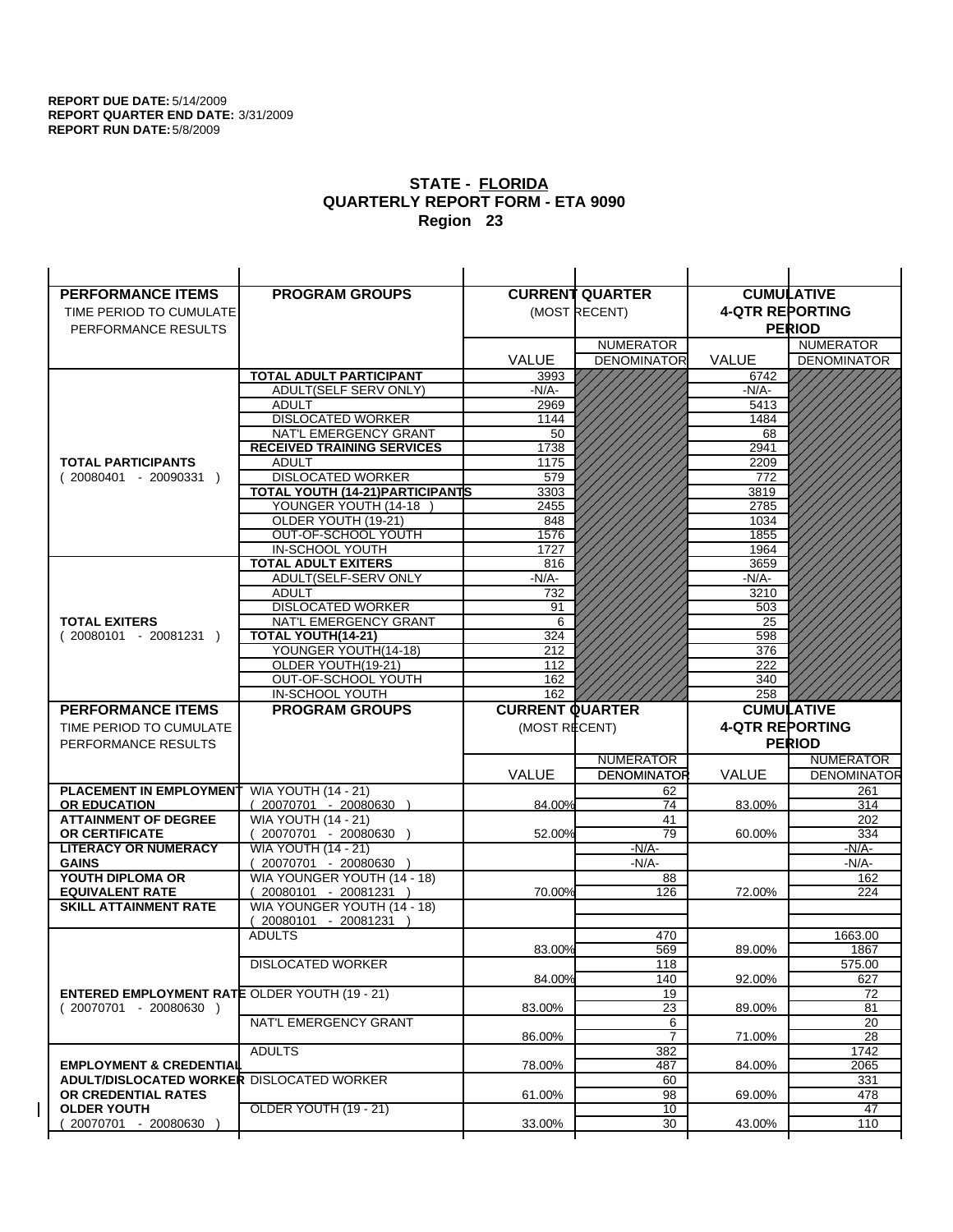$\mathbf{L}$ 

 $\Gamma$ 

# **STATE - FLORIDA QUARTERLY REPORT FORM - ETA 9090 Region 23**

|                            | <b>ADULTS</b>            |             | 707             |             | 2423            |
|----------------------------|--------------------------|-------------|-----------------|-------------|-----------------|
|                            |                          | 89.00%      | 793             | 89.00%      | 2708            |
|                            | <b>DISLOCATED WORKER</b> |             | 145             |             | 565             |
| <b>RETENTION RATE</b>      |                          | 92.00%      | 157             | 92.00%      | 616             |
| 20070101<br>- 20071231     | OLDER YOUTH (19 - 21)    |             | 19              |             | 56              |
|                            |                          | 90.00%      | 21              | 88.00%      | 64              |
|                            | YOUNGER YOUTH (14 - 18)  |             | 46              |             | 168             |
|                            |                          | 79.00%      | 58              | 77.00%      | 219             |
|                            | NAT'L EMERGENCY GRANT    |             | 3               |             | 16              |
|                            |                          | 50.00%      | 6               | 76.00%      | 21              |
|                            | <b>ADULTS</b>            |             | \$14,601,055.28 |             | \$47,882,561.54 |
|                            |                          | \$17,279.36 | 845             | \$16,534.03 | 2896            |
| <b>SIX MONTHS EARNINGS</b> | <b>DISLOCATED WORKER</b> |             | \$2,254,467.60  |             | \$8,449,378.91  |
| <b>INCREASE</b>            |                          | \$13,340.04 | 169             | \$12,667.73 | 667             |
| 20070101<br>- 20071231 )   | OLDER YOUTH (19 - 21)    |             | \$160,247.58    |             | \$378,703.13    |
|                            |                          | \$8,012.38  | 20              | \$6,529.36  | 58              |
|                            | NAT'L EMERGENCY GRANT    |             | \$33,737.00     |             | \$184,971.00    |
|                            |                          | \$3,748.56  | 9               | \$6,378.31  | 29              |
|                            |                          |             |                 |             |                 |

 $\bar{\Gamma}$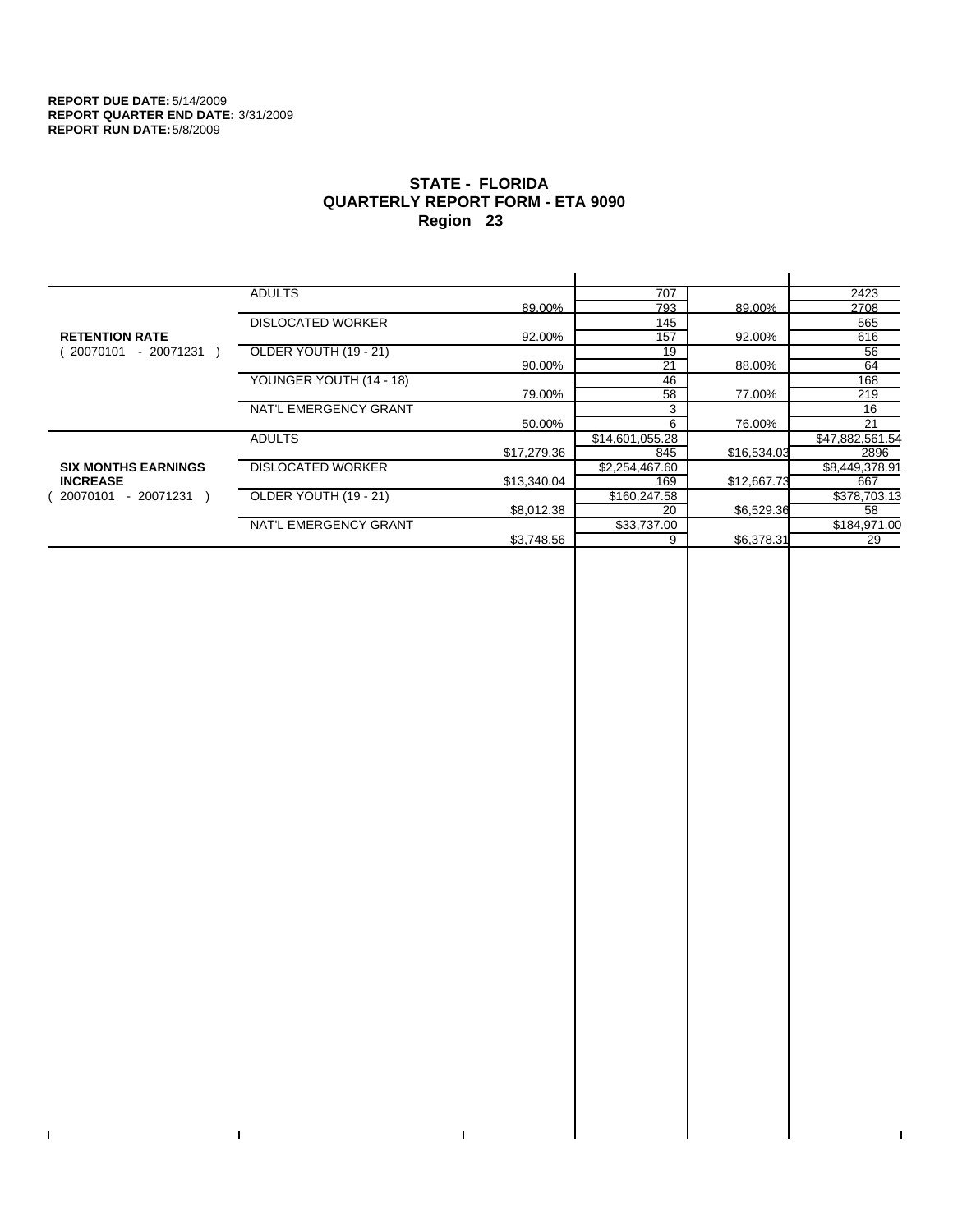| <b>PERFORMANCE ITEMS</b>                             | <b>PROGRAM GROUPS</b>                                |                        | <b>CURRENT QUARTER</b> |                        | <b>CUMULATIVE</b>        |
|------------------------------------------------------|------------------------------------------------------|------------------------|------------------------|------------------------|--------------------------|
| TIME PERIOD TO CUMULATE                              |                                                      |                        | (MOST RECENT)          | <b>4-QTR REPORTING</b> |                          |
| PERFORMANCE RESULTS                                  |                                                      |                        |                        |                        | <b>PERIOD</b>            |
|                                                      |                                                      |                        | <b>NUMERATOR</b>       |                        | <b>NUMERATOR</b>         |
|                                                      |                                                      | <b>VALUE</b>           | <b>DENOMINATOR</b>     | <b>VALUE</b>           | <b>DENOMINATOR</b>       |
|                                                      | TOTAL ADULT PARTICIPANT                              | 531                    |                        | 879                    |                          |
|                                                      | ADULT(SELF SERV ONLY)                                | $-N/A$ -               |                        | -N/A-                  |                          |
|                                                      | <b>ADULT</b>                                         | 414                    |                        | 702                    |                          |
|                                                      | <b>DISLOCATED WORKER</b>                             | 210                    |                        | 286                    |                          |
|                                                      | NAT'L EMERGENCY GRANT                                |                        |                        |                        |                          |
|                                                      | <b>RECEIVED TRAINING SERVICES</b>                    | 184                    |                        | 519                    |                          |
| <b>TOTAL PARTICIPANTS</b>                            | <b>ADULT</b>                                         | 144                    |                        | 415                    |                          |
| $(20080401 - 20090331)$                              | <b>DISLOCATED WORKER</b>                             | 71                     |                        | 171                    |                          |
|                                                      | TOTAL YOUTH (14-21) PARTICIPANTS                     | 160                    |                        | 285                    |                          |
|                                                      | YOUNGER YOUTH (14-18)                                | 65                     |                        | 119                    |                          |
|                                                      | OLDER YOUTH (19-21)                                  | 95                     |                        | 166                    |                          |
|                                                      | OUT-OF-SCHOOL YOUTH                                  | 148                    |                        | 249                    |                          |
|                                                      | IN-SCHOOL YOUTH                                      | 12                     |                        | 36                     |                          |
|                                                      | <b>TOTAL ADULT EXITERS</b>                           | 119                    |                        | 451                    |                          |
|                                                      | ADULT(SELF-SERV ONLY                                 | $-N/A-$                |                        | $-N/A-$                |                          |
|                                                      | <b>ADULT</b>                                         | 104                    |                        | 370                    |                          |
|                                                      | <b>DISLOCATED WORKER</b>                             | 17                     |                        | 104                    |                          |
| <b>TOTAL EXITERS</b>                                 | NAT'L EMERGENCY GRANT                                | 0<br>$\overline{27}$   |                        | 0<br>157               |                          |
| $(20080101 - 20081231)$                              | TOTAL YOUTH(14-21)<br>YOUNGER YOUTH(14-18)           | $\overline{7}$         |                        | 70                     |                          |
|                                                      | OLDER YOUTH(19-21)                                   | 20                     |                        | 87                     |                          |
|                                                      | OUT-OF-SCHOOL YOUTH                                  | 25                     |                        | 130                    |                          |
|                                                      | IN-SCHOOL YOUTH                                      | 2                      |                        | 27                     |                          |
|                                                      |                                                      |                        |                        |                        |                          |
|                                                      |                                                      |                        |                        |                        |                          |
| <b>PERFORMANCE ITEMS</b>                             | <b>PROGRAM GROUPS</b>                                | <b>CURRENT QUARTER</b> |                        |                        | <b>CUMULATIVE</b>        |
| TIME PERIOD TO CUMULATE                              |                                                      | (MOST RECENT)          |                        | <b>4-QTR REPORTING</b> |                          |
| PERFORMANCE RESULTS                                  |                                                      |                        |                        |                        | <b>PERIOD</b>            |
|                                                      |                                                      |                        | <b>NUMERATOR</b>       |                        | <b>NUMERATOR</b>         |
|                                                      |                                                      | <b>VALUE</b>           | <b>DENOMINATOR</b>     | <b>VALUE</b>           |                          |
| <b>PLACEMENT IN EMPLOYMENT</b>                       | <b>WIA YOUTH (14 - 21)</b>                           |                        | 40                     |                        | 83                       |
| <b>OR EDUCATION</b>                                  | $(20070701 - 20080630)$                              | 65.00%                 | 62                     | 67.00%                 | 124                      |
| <b>ATTAINMENT OF DEGREE</b>                          | <b>WIA YOUTH (14 - 21)</b>                           |                        | 52                     |                        | 104                      |
| <b>OR CERTIFICATE</b>                                | (20070701 - 20080630                                 | 69.00%                 | 75                     | 65.00%                 | 159                      |
| <b>LITERACY OR NUMERACY</b>                          | <b>WIA YOUTH (14 - 21)</b>                           |                        | $-N/A$ -               |                        | -N/A-                    |
| <b>GAINS</b>                                         | 20070701 - 20080630                                  |                        | $-N/A$ -               |                        | -N/A-<br>19              |
| YOUTH DIPLOMA OR<br><b>EQUIVALENT RATE</b>           | WIA YOUNGER YOUTH (14 - 18)<br>20080101 - 20081231 ) | 67.00%                 | 2<br>3                 | 61.00%                 | 31                       |
| <b>SKILL ATTAINMENT RATE</b>                         | WIA YOUNGER YOUTH (14 - 18)                          |                        |                        |                        |                          |
|                                                      | (20080101 - 20081231                                 |                        |                        |                        |                          |
|                                                      | <b>ADULTS</b>                                        |                        | 48                     |                        | 172.00                   |
|                                                      |                                                      | 81.00%                 | 59                     | 78.00%                 | 220                      |
|                                                      | <b>DISLOCATED WORKER</b>                             |                        | $\overline{26}$        |                        | 94.00                    |
|                                                      |                                                      | 90.00%                 | 29                     | 87.00%                 | 108                      |
| <b>ENTERED EMPLOYMENT RATE OLDER YOUTH (19 - 21)</b> |                                                      |                        | 19                     |                        | 40                       |
| (20070701 - 20080630 )                               |                                                      | 61.00%                 | 31                     | 66.00%                 | 61                       |
|                                                      | NAT'L EMERGENCY GRANT                                |                        | 0                      |                        | 1                        |
|                                                      |                                                      | ***.**%                | 0                      | 100.00%                | 1                        |
|                                                      | <b>ADULTS</b>                                        |                        | 62                     |                        | 147                      |
| <b>EMPLOYMENT &amp; CREDENTIAL</b>                   |                                                      | 81.00%                 | 77                     | 71.00%                 | 207                      |
| ADULT/DISLOCATED WORKER DISLOCATED WORKER            |                                                      |                        | 12                     |                        | 44                       |
| OR CREDENTIAL RATES                                  |                                                      | 86.00%                 | 14                     | 72.00%                 | <b>DENOMINATOR</b><br>61 |
| <b>OLDER YOUTH</b><br>20070701 - 20080630            | OLDER YOUTH (19 - 21)                                | 43.00%                 | 18<br>42               | 48.00%                 | 40<br>84                 |